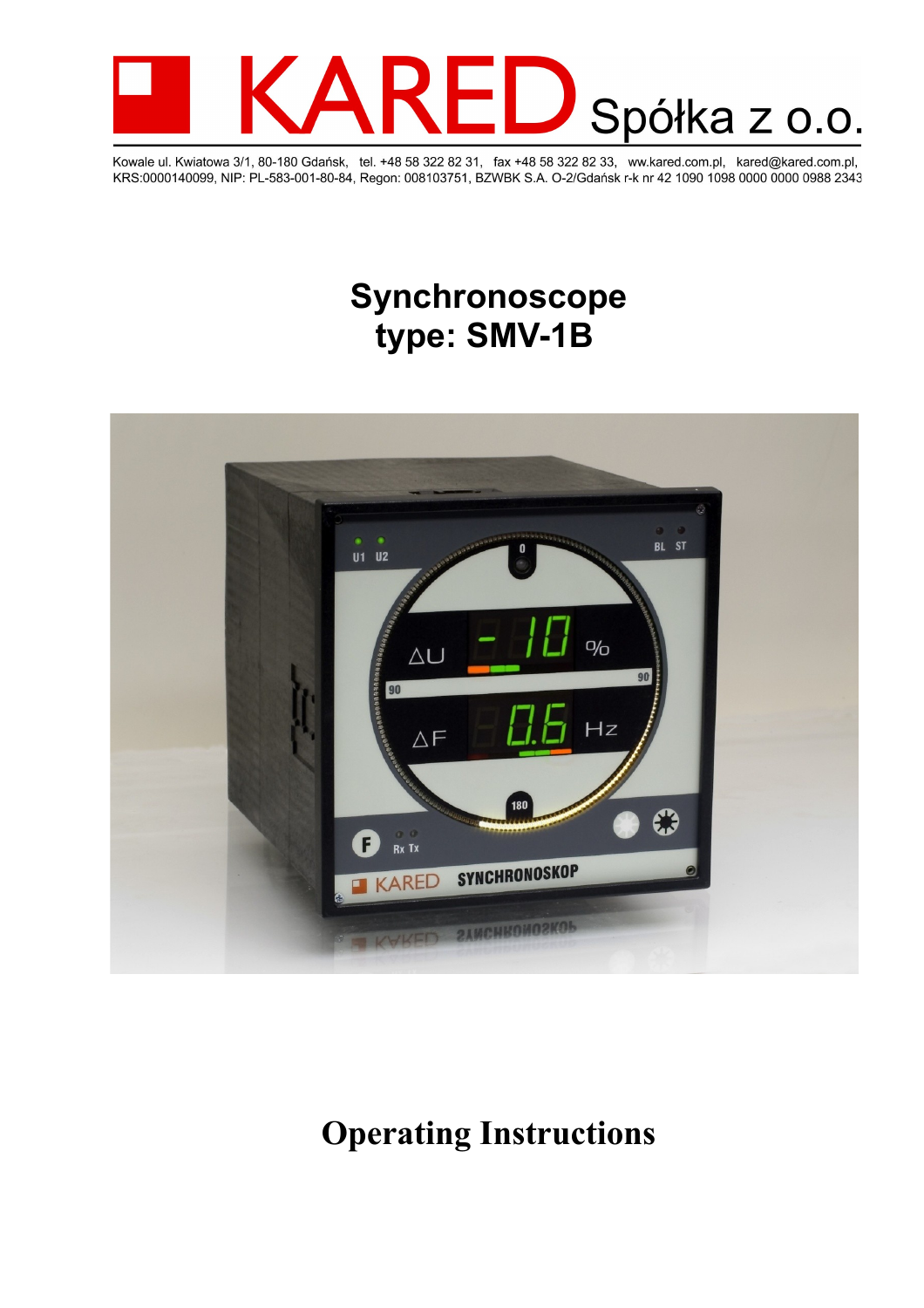**PUP KARED Sp. z o.o.** reserves all rights to make any changes in its products, because of continuous development and improvement of products technical characteristic. Such changes cannot be always included in the technical documentation.

Brands and product names mentioned in this instruction are trademarks or registered trademarks of their respective owners.

## **Manufacturer:**

## **PUP KARED Sp. z o.o**

ul. Kwiatowa 3/1 80-180 Gdańsk – Kowale

| phone:  | +48 58 322 82 31 |
|---------|------------------|
|         | +48 58 324 86 45 |
|         |                  |
| $mob$ : | +48 602 152 740  |
| Fax     | +48 58 322 82 33 |
|         |                  |
|         | +48 58 324 86 46 |
|         |                  |
|         |                  |

e-mail: [kared@kared.com.pl](mailto:kared@kared.com.pl) Internet <http://www.kared.com.pl/>

# $\epsilon$

Copyright 2005÷2015 by PUP Kared. All rights reserved.

This usage instruction can be reproduced and distributed only in its entirety.

PUP KARED Sp. z o.o. www.kared.com.pl v. 1.08 Page 2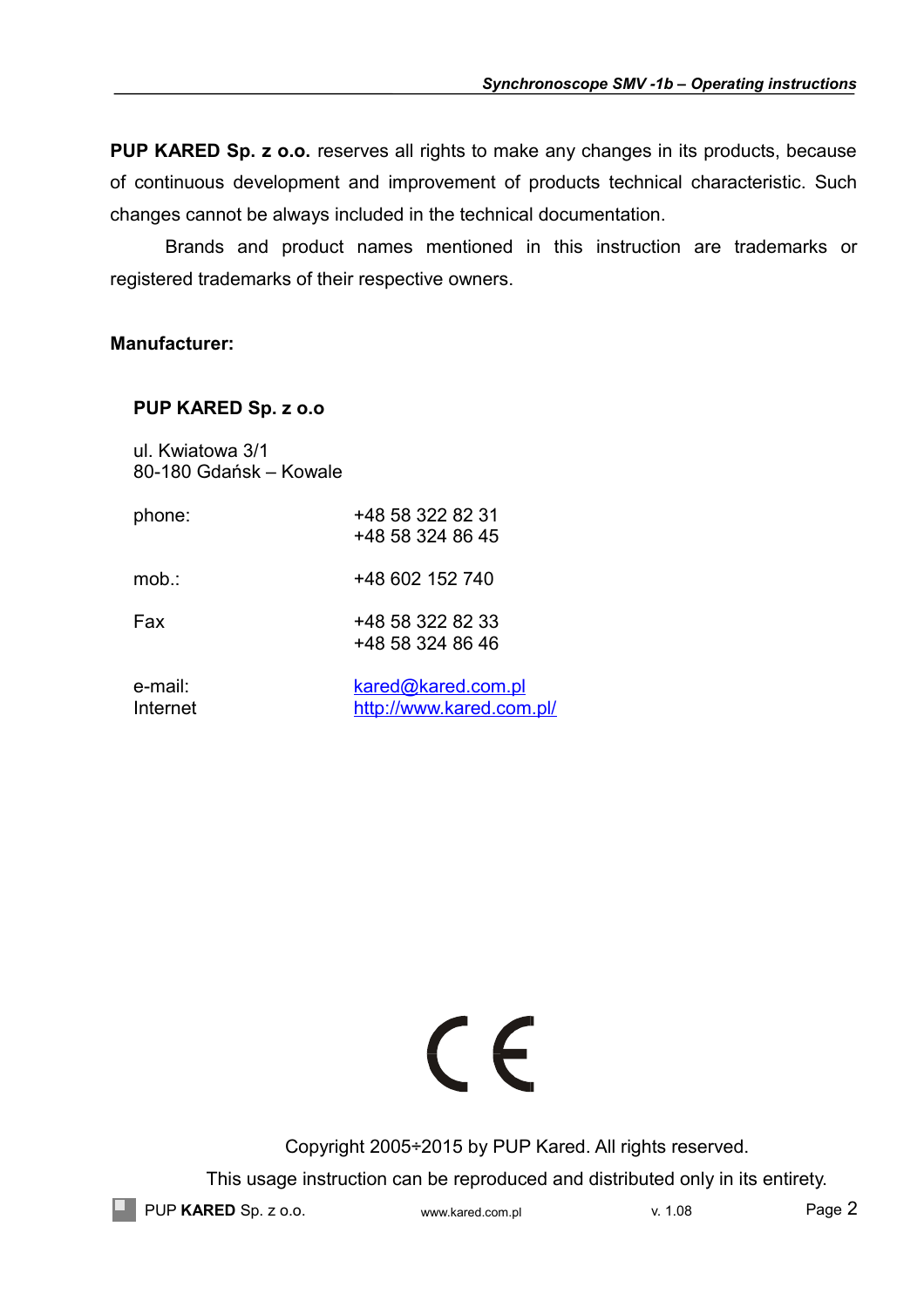## **Table of Contents:**

| PUP KARED Sp. z o.o. | www.kared.com.pl | v. 1.08 | Page 3 |
|----------------------|------------------|---------|--------|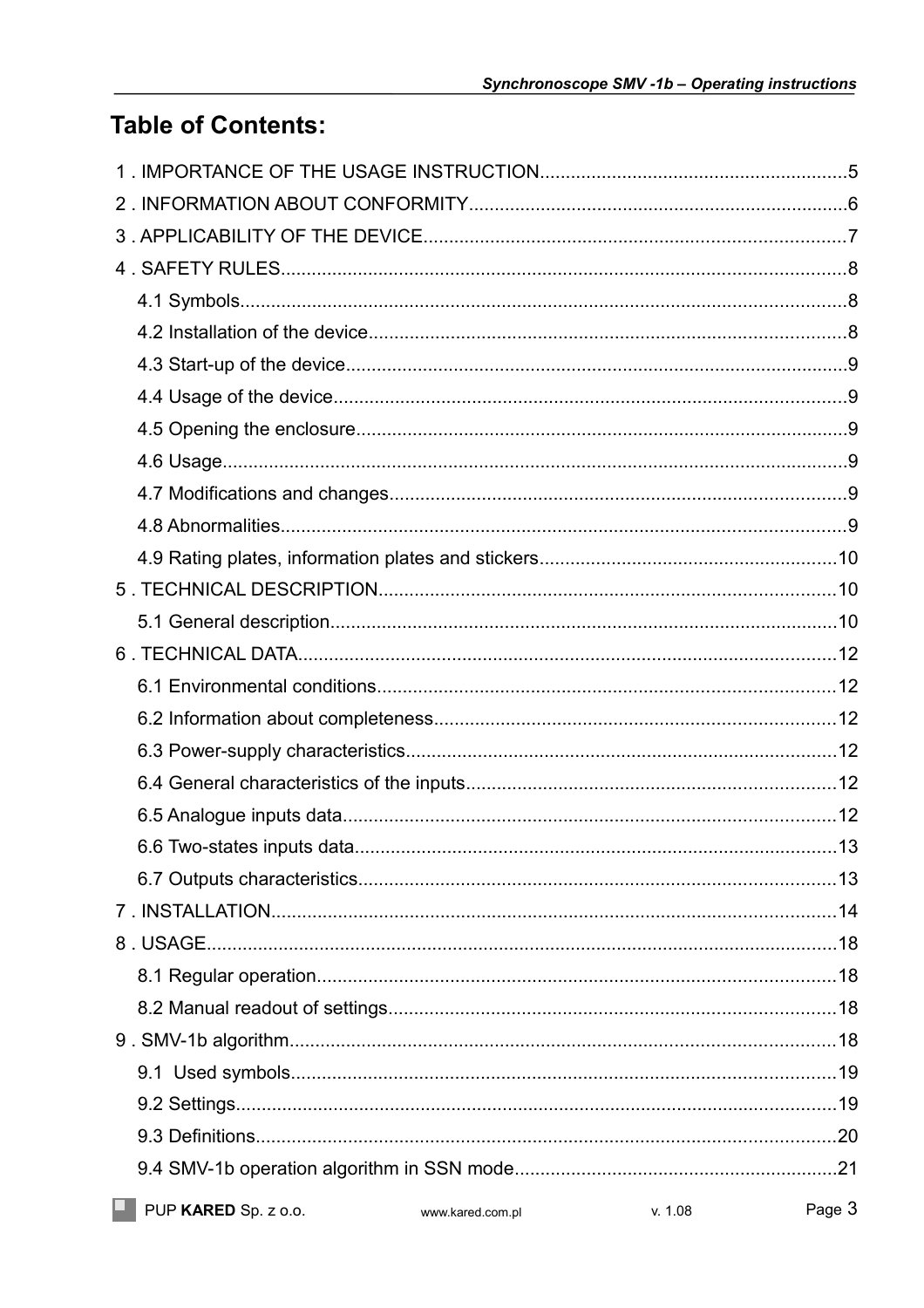| 10. COMMUNICATION THROUGH THE SERIAL INTERFACE26                  |  |
|-------------------------------------------------------------------|--|
|                                                                   |  |
|                                                                   |  |
|                                                                   |  |
|                                                                   |  |
|                                                                   |  |
| 10.6 Informations available through the asynchronous connection28 |  |
|                                                                   |  |
|                                                                   |  |
|                                                                   |  |
| 10.10 Reading the informations about relay and measured values33  |  |
|                                                                   |  |
|                                                                   |  |
|                                                                   |  |
|                                                                   |  |
|                                                                   |  |
|                                                                   |  |
|                                                                   |  |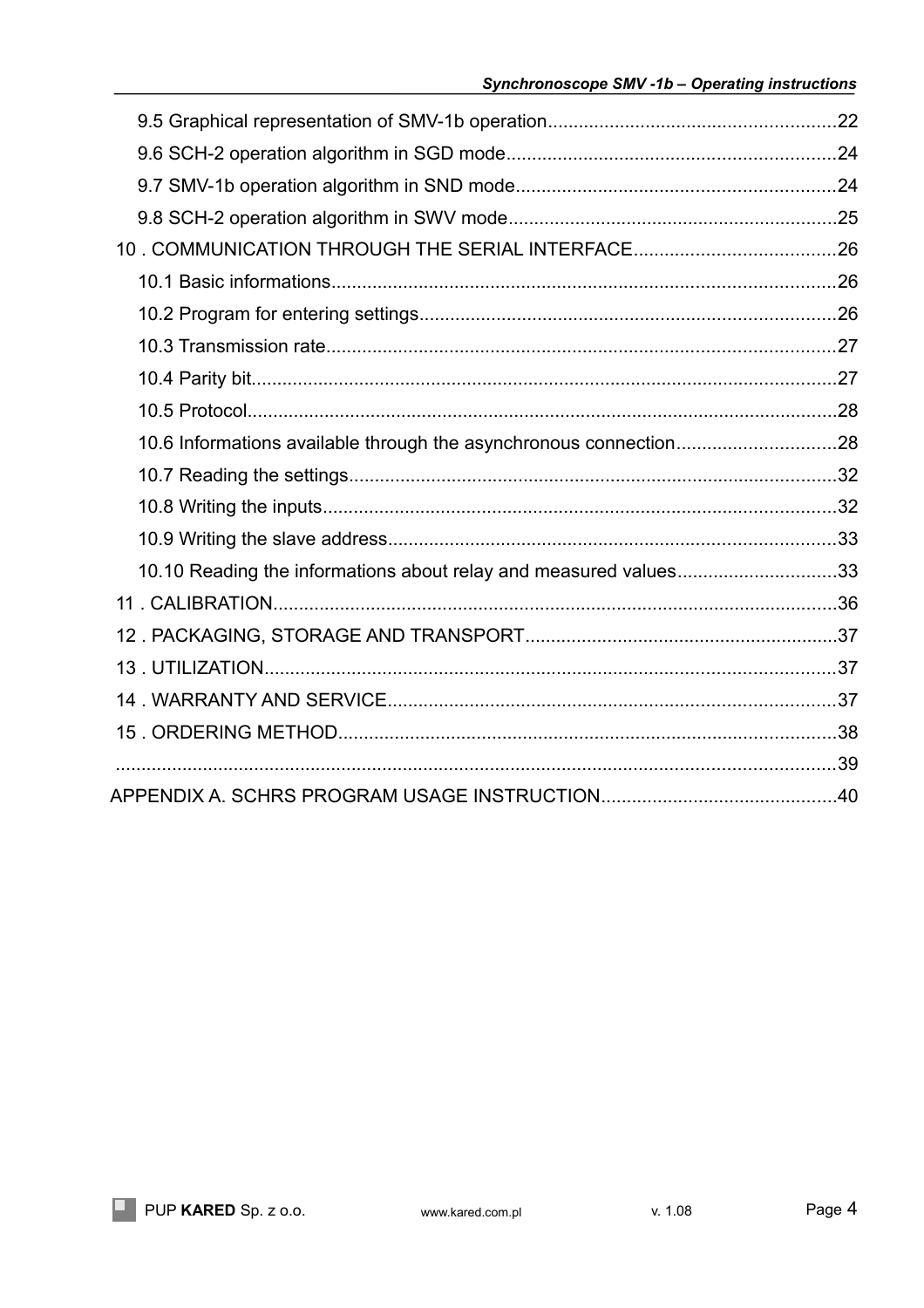## **1 . IMPORTANCE OF THE USAGE INSTRUCTION**

In case of any doubts regarding interpretation of this usage instruction, please contact directly with the manufacturer.

We look forward to hear from our users about any suggestions, opinions and critical remarks. All suggestions and opinions can be submitted by telephone or in written form. This will help us to make this instruction more friendly for our users, including their request and requirements.

The device, to which this instruction is attached contains impossible to remove potential threats for peoples and material properties. Therefore, each person who operates this device or performs any activities connected with operation and maintenance of this device must be properly trained and familiar with potential threats generated by this device.

Each user of this device must carefully read, understand and observe all usage instruction, especially guidelines regarding safety.

In this instruction are used units of the physical magnitudes and their writing methods according to the Ordinance of the Minister of Economy, Labour and Social Politics of May 12, 2003 regarding legal measurements units (Journal of Laws, No. 103, item 954). All units not regulated by this Ordinance (especially regarding information values and transmission rates) are used according to recommendation of the National Institute of Standards and Technology (http://physics.nist.gov/cuu/Units/index.html).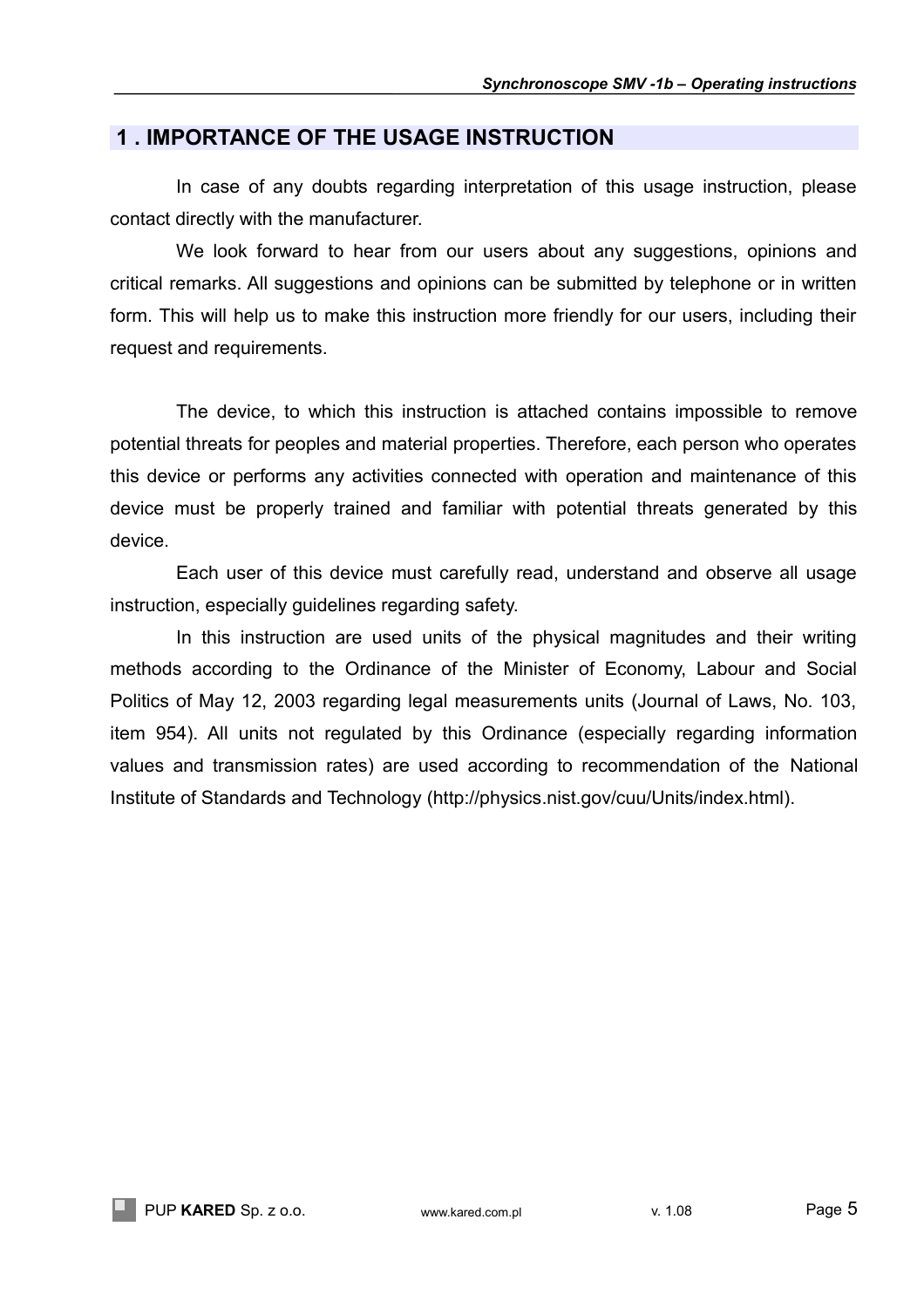## **2 . INFORMATION ABOUT CONFORMITY**

The device described in this instruction is designed for use in the industrial environment. During construction and production of this device were used norms that provide realization of safety rules and measures provided that, all instructions described below regarding installation, start-up and usage of this device will be observed by the user.



This device is Class A device. In residential buildings it can generate radio-electrical interferences. In such cases, the user of this device can be requested to apply proper remedial measures and actions.

## **This device is in conformity with the following EU directives:**

• Low Voltage Directive 72/73/EC – applied on the basis of the Ordinance of the Minister of Economy, Labour and Social Politics of March 12, 2003 (Journal of Laws, No. 49, item 414) and

• Electromagnetic Compatibility Directive 89/336/EC – applied on the basis of the Ordinance of the Minister of Infrastructure of April 02, 2003 (Journal of Laws, No. 90, item 848).

Conformity with such directives was approved by the researches conducted in the independent from the manufacturer measurement and research laboratories.

**SMV-1Bb** device fulfils all basic requirements described in low voltage and electromagnetic compatibility directives through the compatibility with the following norms:

## **Harmonized norm with Directive 73/23/CE**

– **PN-EN 61010-1:2004** Safety requirements for electric measuring instruments, automation systems and laboratory equipment. General requirements.

## **Harmonized norms with Directive 89/336/CE**

– **PN-EN 61000-6-2:2003** Electromagnetic compatibility (EMC) – Part 6-2: General norms – Resistance in the industrial environments.

– **PN-EN 61000-6-4:2004** Electromagnetic compatibility (EMC) – Part 6-4: General norms – Requirements regarding emission performance in the industrial environment.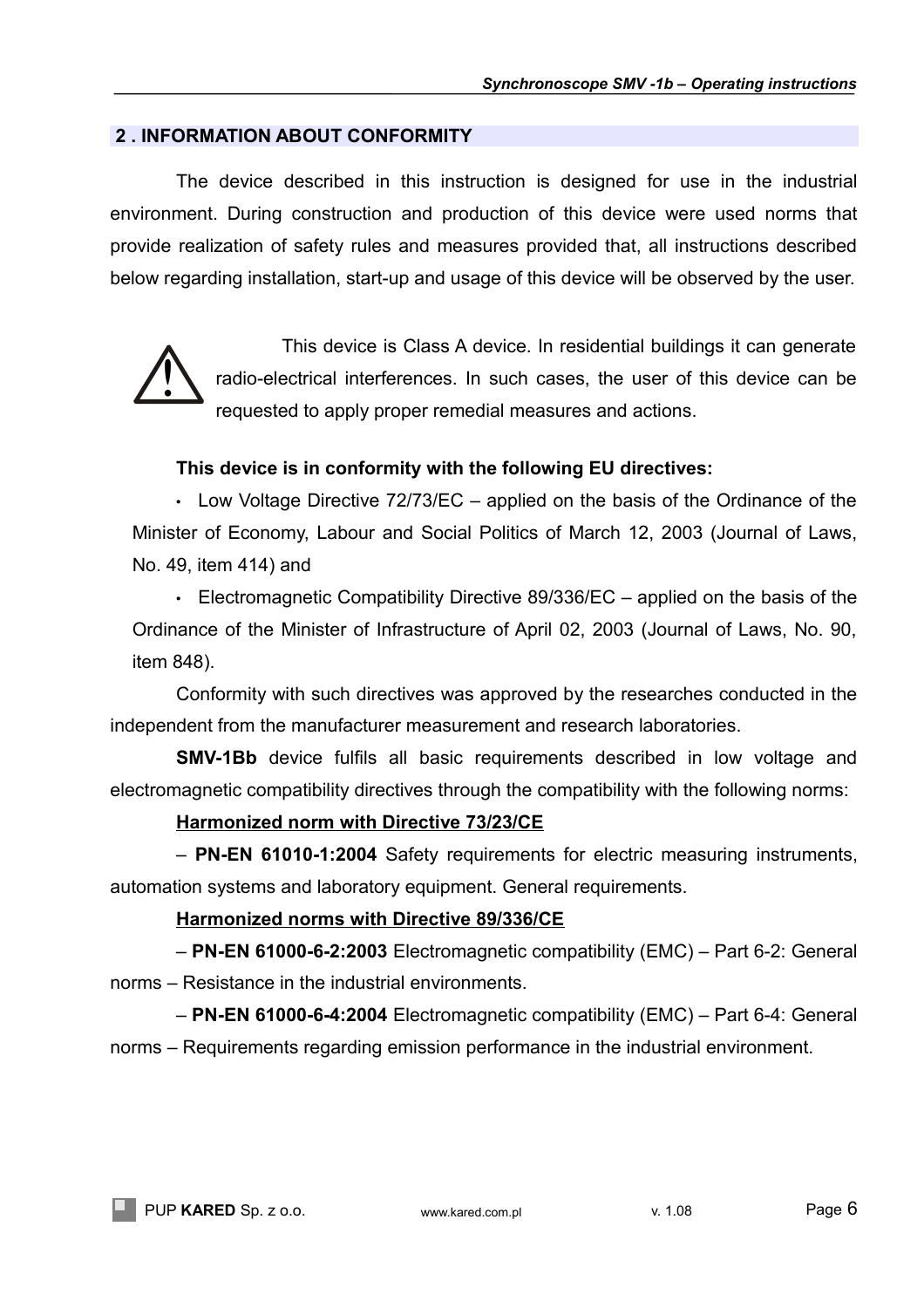## **3 . APPLICABILITY OF THE DEVICE**

**The microchip-based SMV-1b** device is designed to control the process of connecting AC electric power facilities to operate in parallel and, as it contains an integrated "switching synchronizer with a permanent angle of advance", to prevent a switch from being switched on with excessive current surges. It can be used as a redundant device for manual or automatic synchronization. It allows a switch-on operation, when voltage, frequency and phase (the phase difference falls within the set angle sector and the absolute value of the phase difference decreases or is almost constant) switch-on conditions are met simultaneously. The fact that these conditions are met is signalled with yellow status lamp "0".

**SMV-1b** generates a signal that allows a switch-on operation, when the START signal appears, when status lamp "0" is lit.



Figure 1 shows an overview of the front plate of the device:

*Fig. 1. Overview of the front plate of the SMV-1b device.*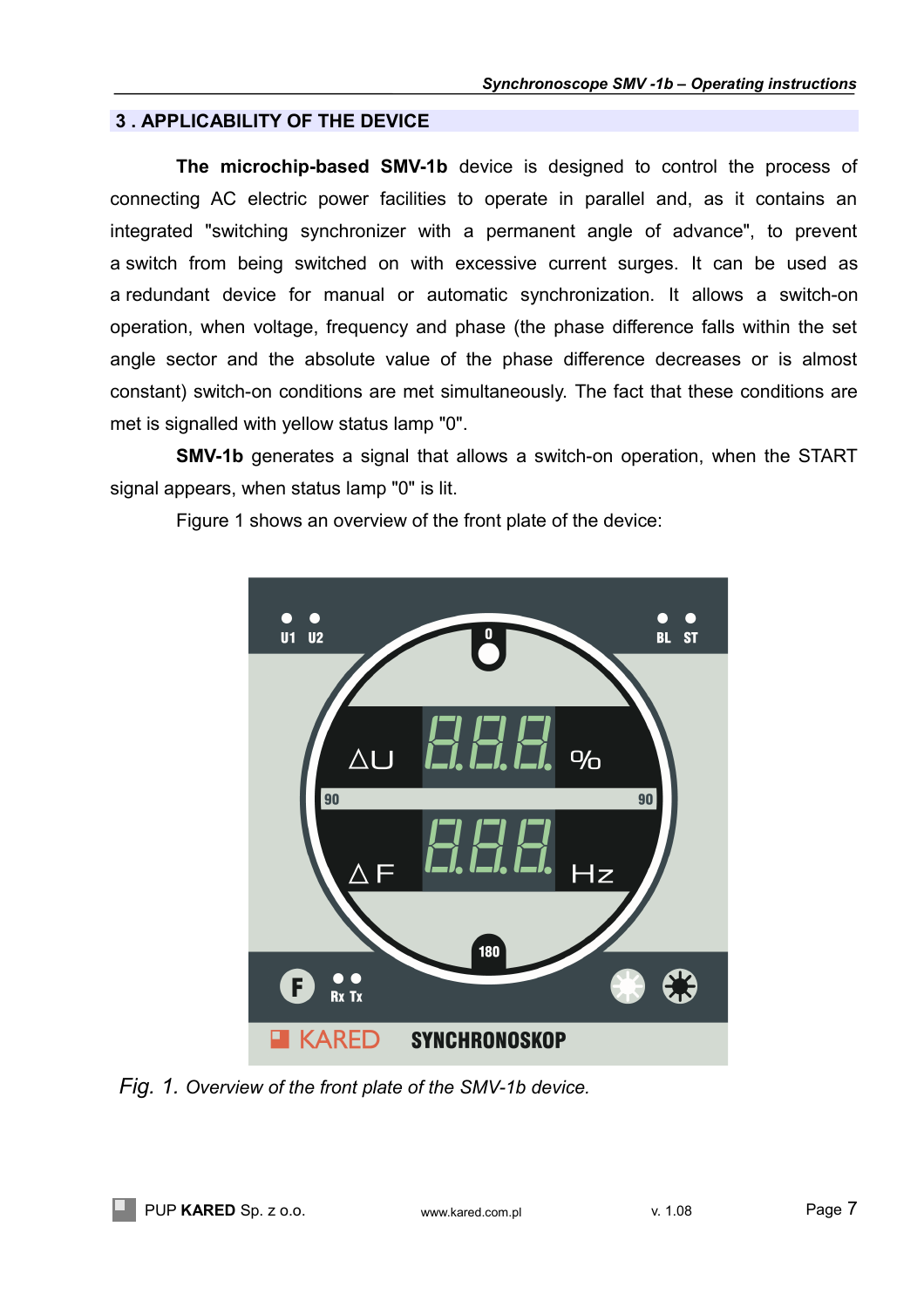#### *Synchronoscope SMV -1b – Operating instructions*

The device shows the difference between voltages and the difference between frequencies at the synchronized facilities and does so in a digital form, on a LED display. It also shows the difference between phases in the form of a luminous arc with gradually decreasing brightness (the so-called "comet"). The "comet" rotates along a circle with the diameter of about 100mm, which ensures good visibility of the indication from a large distance. The head of the "comet" shows the current difference between phases, while the "tail of the comet" allows one to identify the direction of rotation of the phase difference vector. If voltage frequency U2 (of the generator) is higher than voltage frequency U1 (of the grid), then the "comet" shifts clockwise along the circle. If voltage frequency U2 is lower than voltage frequency U1, then the "comet" shifts counter clockwise along the circle. The presentation of the phase difference in the form of a rotating "comet" allows one to read the current phase and the rotation direction with high precision, both in the case of very low and very high rotation speeds of the vector of the difference between the voltages at the facilities to be synchronized.

## **4 . SAFETY RULES**

Information provided in this chapter are meant for familiarizing the user with proper installation and operation of the device. It is assumed, that personnel responsible for installation, start-up and usage of this device has proper qualifications and is aware of potential threats connected with handling and operating electric equipment.

This device conforms all requirements regarding safety rules and standards. During designing stage of this device, a special attention was paid to user safety.

## **4.1 Symbols**



The device is protected by the double insulation or reinforced insulation.

#### Direct current

Symbol that represents selective recycling of the electric and electronic equipment.

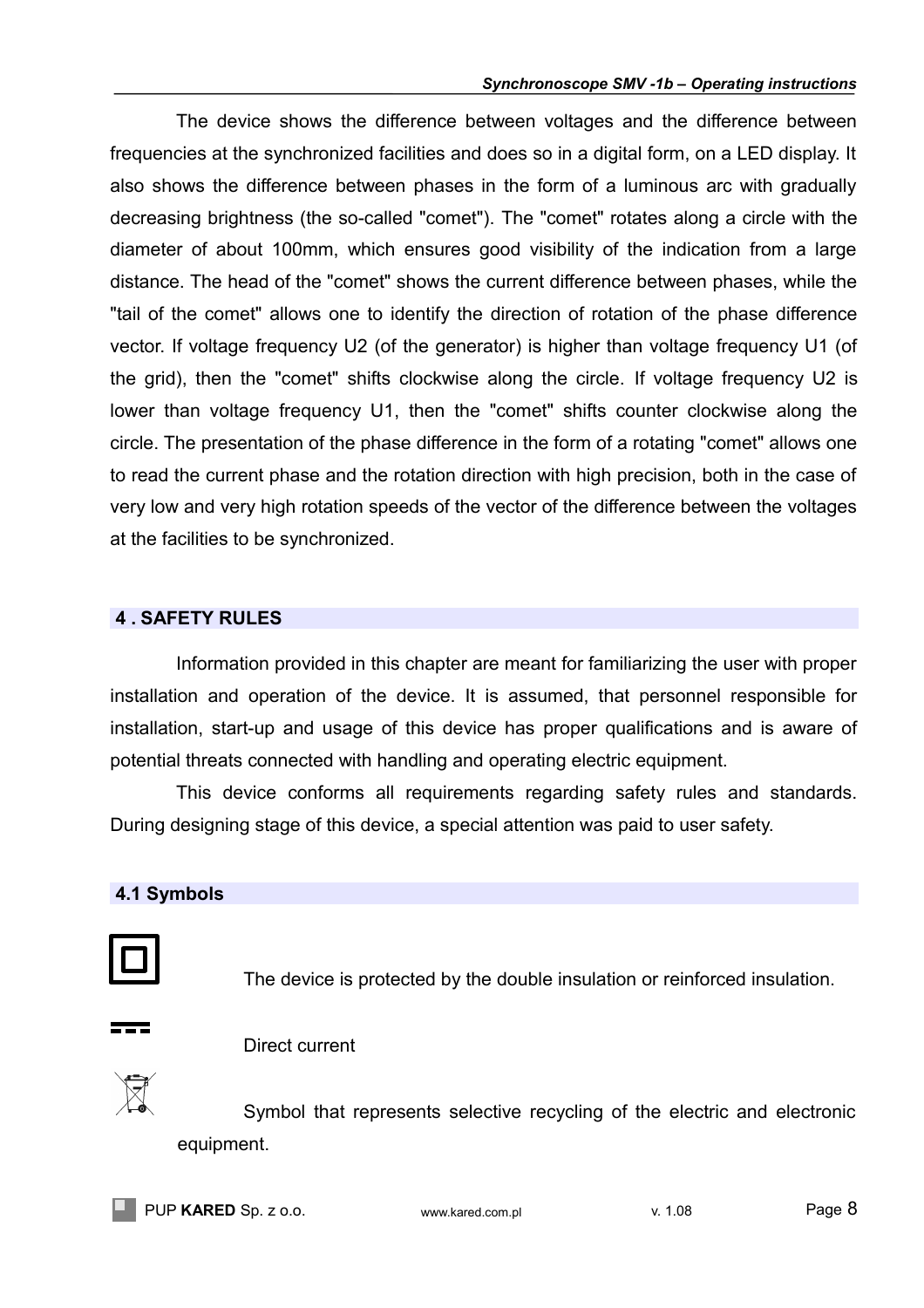## **4.2 Installation of the device**



#### **Attention!**

**Please read and familiarize yourself with this usage instruction before usage or installation of the device.**

The device should be installed in the way described in chapter 7 "Installation"

#### **4.3 Start-up of the device**

Once **SMV-1b** is installed, one should start the device up in compliance with the principles generally accepted for protection, automation and control devices. Particular attention should be focused on connections with voltage transformers, and especially on ensuring the phase of measurement voltages are consistent.

## **4.4 Usage of the device**



This device should operate in the conditions described in the technical data.

All persons who operate this device should be authorized and familiarized with usage instruction. Usage of the device not consistent with the recommendations

of the manufacturer can cause that the protections providing safety of the device can not be effective.

#### **4.5 Opening the enclosure**

Before starting any works that will require opening the enclosure, all voltages connected to the device should be disconnected, and then the device should be disconnected from the external circuits by uncoupling all terminals.

All integrated circuits used in this device are very sensitive to electrostatic discharges, and therefore opening of the device without proper anti-electrostatic equipment can cause damage to the device.

#### **4.6 Usage**

After installation the device does not need any additional operation. In case of any malfunctions, please contact with distributor, from which the relay was purchased.

Distributor together with manufacturer provides all warranty/after-warranty services. All warranty conditions are provided on the warranty card.

## **4.7 Modifications and changes**

Because of safety precautions, all modifications and changes regarding functionality of the device described in this instruction are prohibited. Any modification of **PUP KARED** Sp. z o.o. www.kared.com.pl v. 1.08 Page 9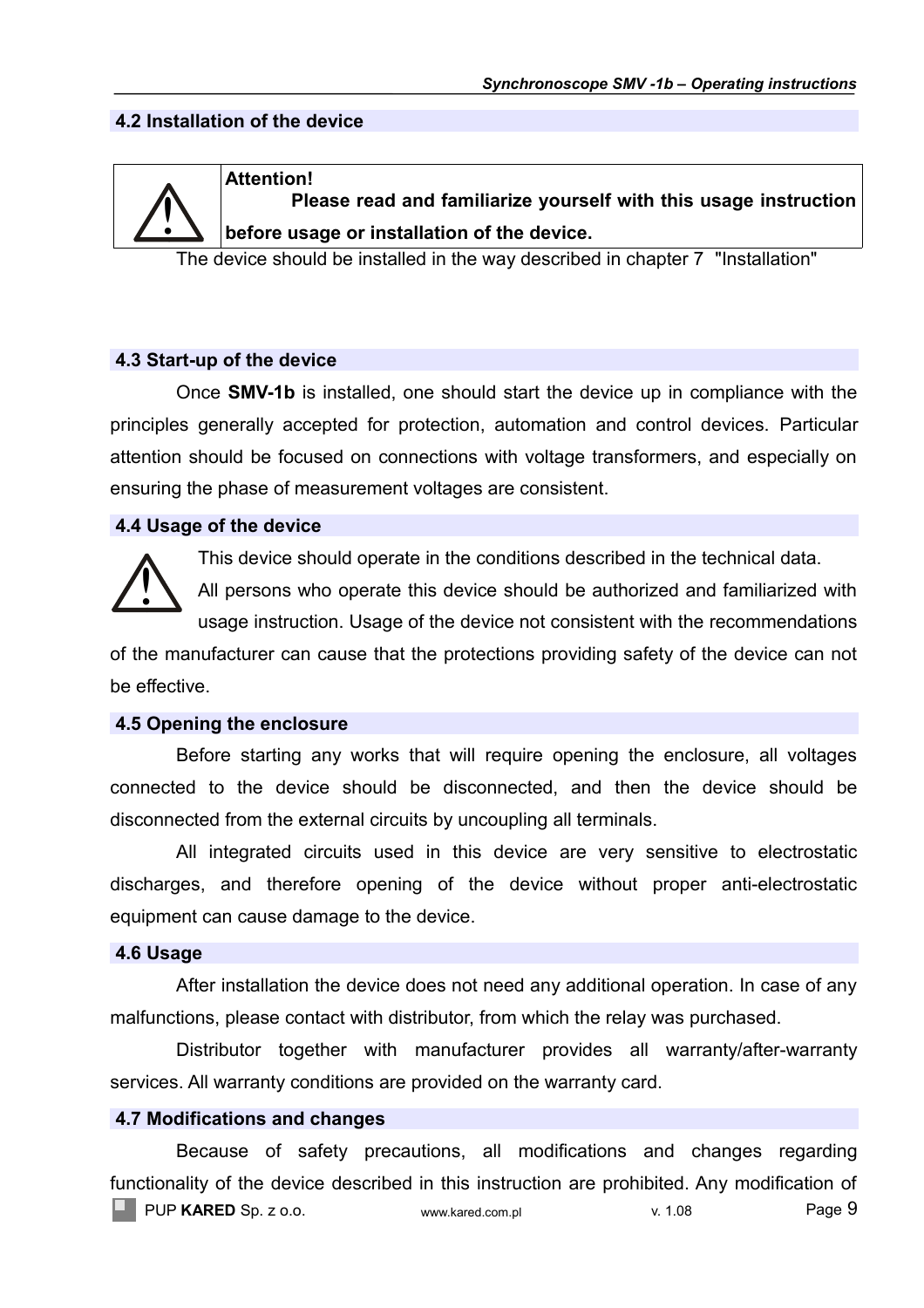the device performed without written consent of the manufacturer will cause loss of right to any contractual and tort liability claims against PUP KARED.

## **4.8 Abnormalities**

In case of abnormal operation of the device, please immediately inform about this fact the person responsible for building management and the distributor.

All repairs should be performed only by persons authorized by the manufacturer.

## **4.9 Rating plates, information plates and stickers**

All advices provided in the form of descriptions placed on the device and on the information plates and stickers should be absolutely observed. All damaged or illegible rating plates and stickers should immediately replaced for new ones.

## **5 . TECHNICAL DESCRIPTION**

## **5.1 General description**

**The SMV-1b** device is equipped with a galvanically-isolated serial RS485 connection for communication with a PC workstation or a master IT system. Optionally, instead of the RS485 interface, it can be equipped with an RS232 interface or an optic fibre connection.

There are status lamps on the front panel that allow one to read the status of binary inputs ST and BALLASTLESS and the presence of voltage at input U1 on line L1 and U2 on line L2. Moreover, LEDs Rx and Tx indicate active communication at the serial connection.

By means of "light sun" (P2) and "dark sun" (P1), it is possible to manually adjust the highlighting of LED displays, to adapt their contrast to the prevailing ambient conditions. The basic settings can be read by means of push button "F" (P3).

|     | Table 1. OUTH OF BUILDING OIT THE HUIL BRILE                              |           |  |
|-----|---------------------------------------------------------------------------|-----------|--|
| lP1 | dim the readings on LED displays, in-<br>crease a parameter value         | Dark sun  |  |
| P2  | brighten up the readings on LED dis-<br>plays, decrease a parameter value | Light sun |  |
| lP3 | read settings                                                             |           |  |

*Table 1. Control buttons on the front plate*

Two mini bar graphs are located under the LED displays.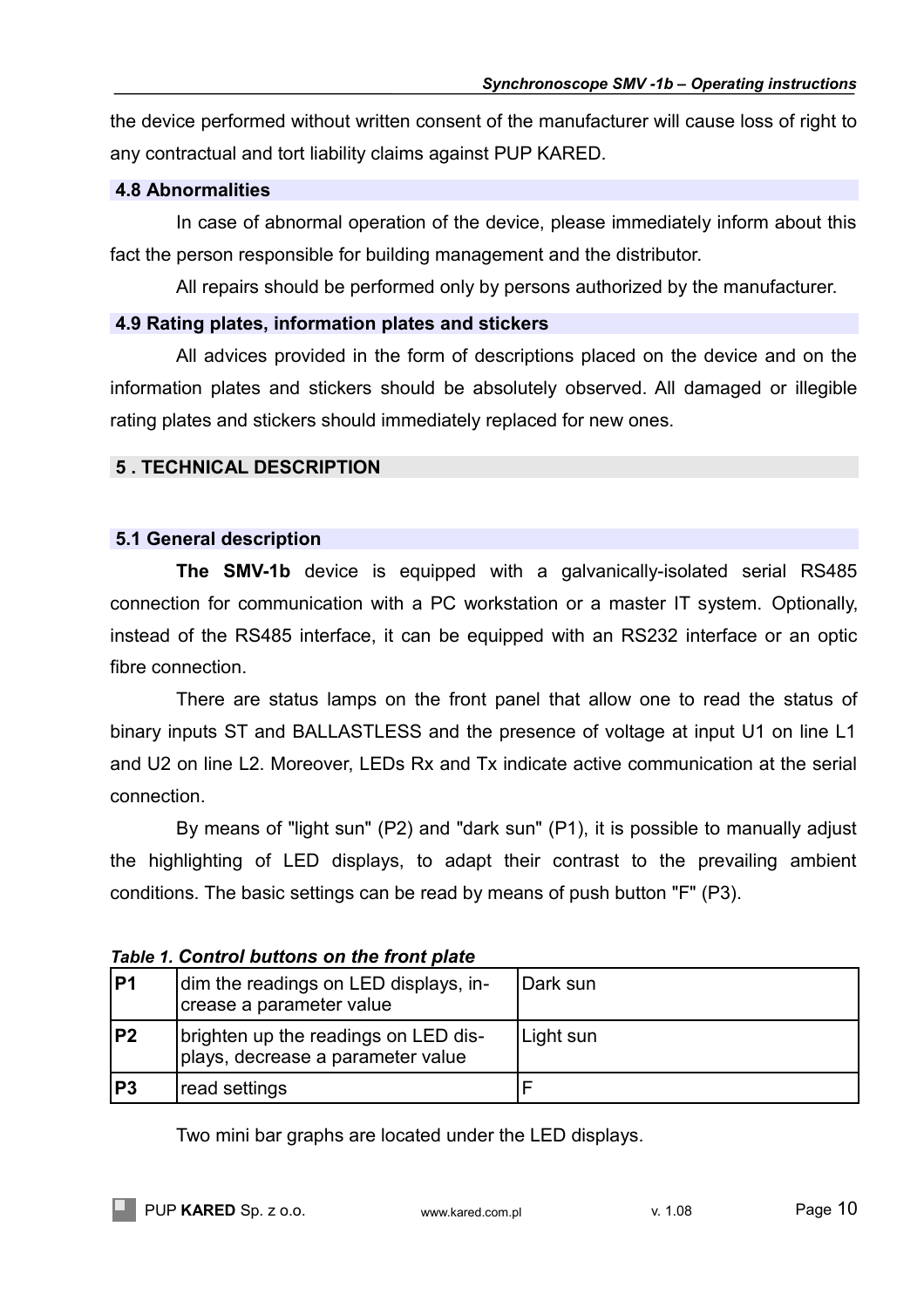**Mini bar graph 1.** It is located below the ∆U display. It consists of green diodes in the middle and red diodes in its extreme parts. The segments located to the right of the bar graph symmetry axis are lit up, when the voltage difference  $\Delta U = U2 - U1 > 0$  (the value is positive). The segments to the left are lit up, when ∆U < 0 (the value is negative). When the absolute value of the voltage difference is lower than an admissible value (Urd or Urg – see settings, table 10), two corresponding green diodes are lit up. When the absolute value is higher than an admissible value, the corresponding red diode is lit up.

**Mini bar graph 2.** It is located below the ∆F display. As in the case of bar graph 1, it consists of green diodes in the middle and red diodes in its extreme parts. The righthand part of the bar graph is lit up, when the frequency difference

$$
\Delta F = f2 - f1 > 0
$$

where: f1 – U1 voltage frequency (grid),

f2 – U2 voltage frequency (generator)

and the left-hand part is lit up, when  $\Delta F = f2 - f1 < 0$ .

When the absolute value of frequency difference ∆F is lower than the set admissible value (frd or frg – see settings, table 10), the corresponding green sector is lit up. When the absolute value is higher than an admissible value, the corresponding green sector is lit up.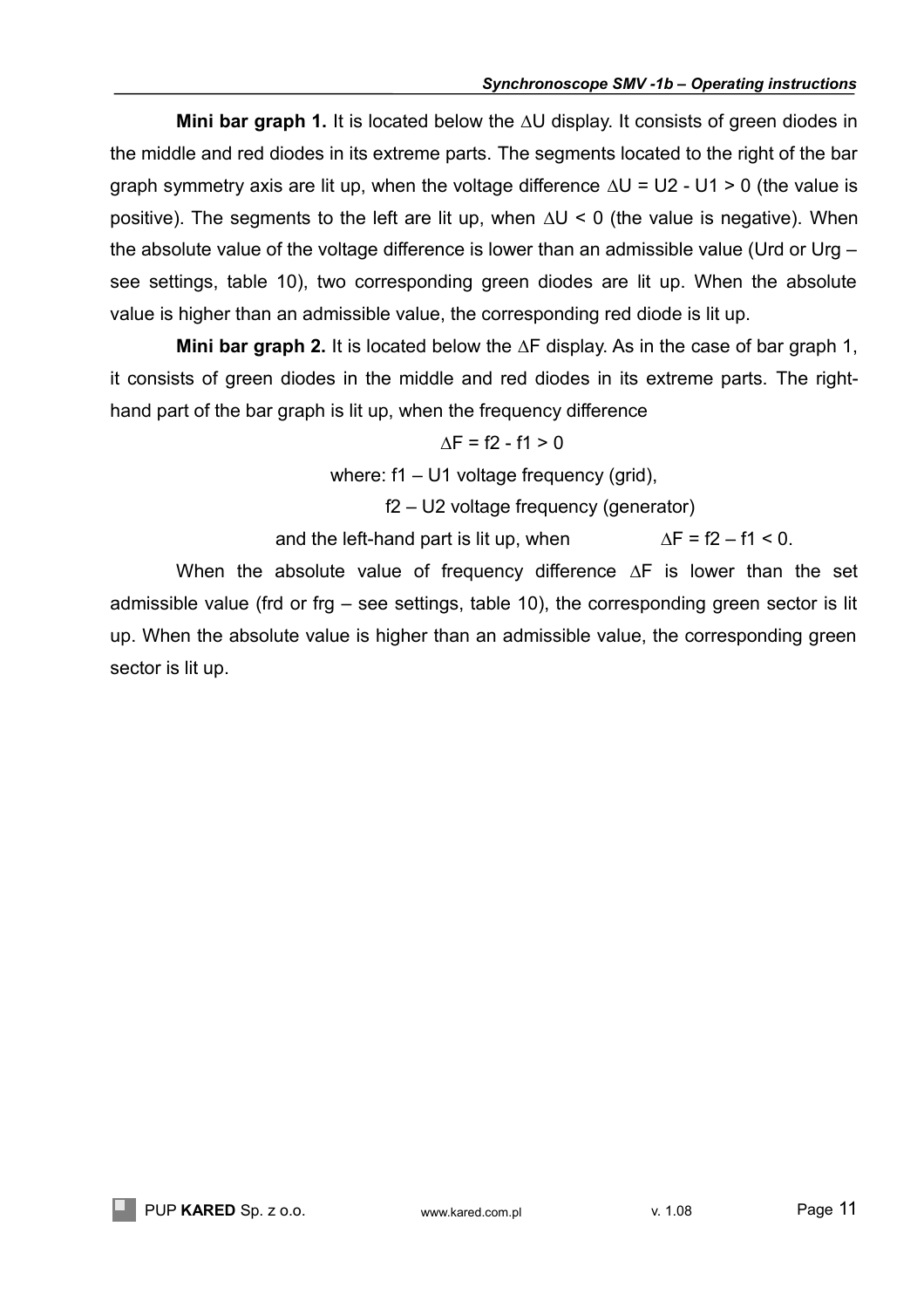

*Fig. 2. Housing dimensions*

## **6 . TECHNICAL DATA**

## **6.1 Environmental conditions**

**The SMV-1b** device should operate in conditions, where 2<sup>nd</sup> pollution degree is ensured. The ambient temperature should fall within the range between 0 °C and 40 °C. Relative humidity should not exceed 90%.

## **6.2 Information about completeness**

The manufacturer provides the device set consisting of the following elements:

- the SMV-1b device.
- a complete set of connections,
- software for introducing setting values over the RS485 connection,
- documentation,
- guarantee.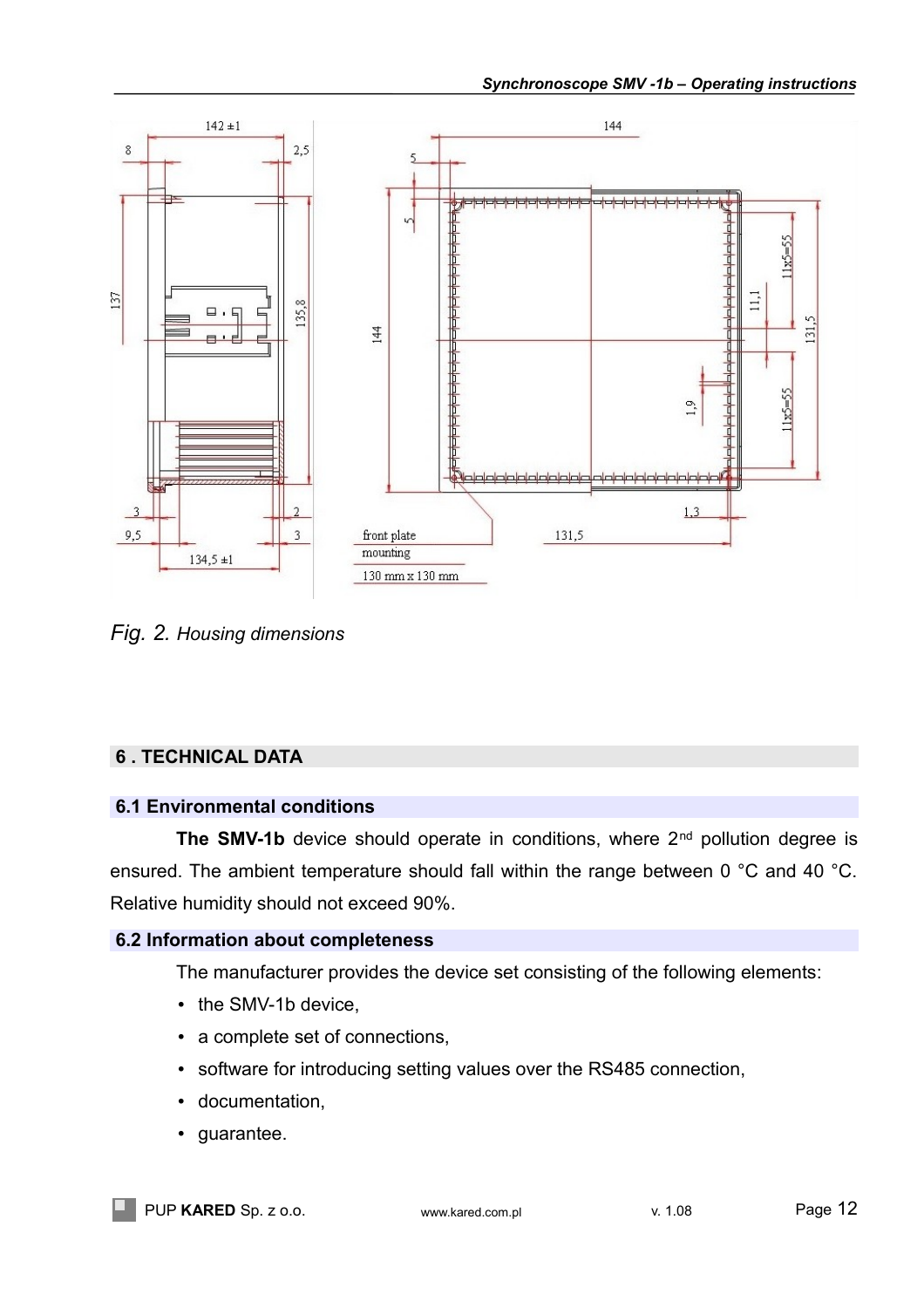## **6.3 Power-supply characteristics**

## *Table 2. Power-supply parameters*

| Rated power-supply voltage            | 220 V DC                      |
|---------------------------------------|-------------------------------|
| Admissible power-supply voltage range | from 100 V DC to 250 V<br>DC. |
| Maximum power consumption             | 15 W                          |

## **6.4 General characteristics of the inputs**

**The SMV-1b** device has got 2 analogue inputs and 2 binary inputs. The binary inputs are double-terminal inputs that are galvanically isolated from the rest of electronic equipment and from each other. The analogue inputs are differential double-terminal inputs.

## **6.5 Analogue inputs data**

#### *Table 3. Measurement inputs parameters*

| Measurement category                                                                                                     | Ш                                                           |
|--------------------------------------------------------------------------------------------------------------------------|-------------------------------------------------------------|
| Number of inputs                                                                                                         | $\overline{2}$                                              |
| Measurement rated voltage                                                                                                | 100 V rms                                                   |
| Input of galvanic insulation - power supply; input - output,<br>input $-$ RS485                                          | 2,5 kV, 50 Hz, 1 min                                        |
| Sampling frequency                                                                                                       | $2.5$ kHz                                                   |
| <b>Resolution</b>                                                                                                        | 10 bit                                                      |
| Measurement range of analogue-digital transducers<br>(minimum)                                                           | $±220$ V DC                                                 |
| Maximum constant non-destroying measurement voltage                                                                      | 330 Vrms                                                    |
| Maximum temporary voltage between any two out from four<br>measurement input voltages for linear range of input circuits | ±420 V (300 V AC)                                           |
| Resistance for voltage impulse supplied between any pair of<br>measurement input terminals                               | 1 kV 1,2 / 50 µs<br>(according to PN-EN-<br>$61000 - 4 - 5$ |
| Power lose for measurement rated voltage                                                                                 | < 0.1 W                                                     |
| Measurement error for voltage effective value (0 $^{\circ}$ C < T < 40<br>$^{\circ}$ C)                                  | $<$ $\pm$ 2 % Un                                            |
| Phase measurement error (0 $^{\circ}$ C < T < 40 $^{\circ}$ C)                                                           | $< \pm 2^{\circ}$                                           |
| Frequency measurement error ( $0^{\circ}$ C < T < 40 $^{\circ}$ C)                                                       | $<$ ±0,01 Hz                                                |

## **6.6 Two-states inputs data**

## *Table 4. Two-states inputs parameters*

| Number of inputs                                             |                  |                      |         |
|--------------------------------------------------------------|------------------|----------------------|---------|
| Input of galvanic insulation - power supply; input - output, |                  | 2,5 kV, 50 Hz, 1 min |         |
| PUP KARED Sp. z o.o.                                         | www.kared.com.pl | v. 1.08              | Page 13 |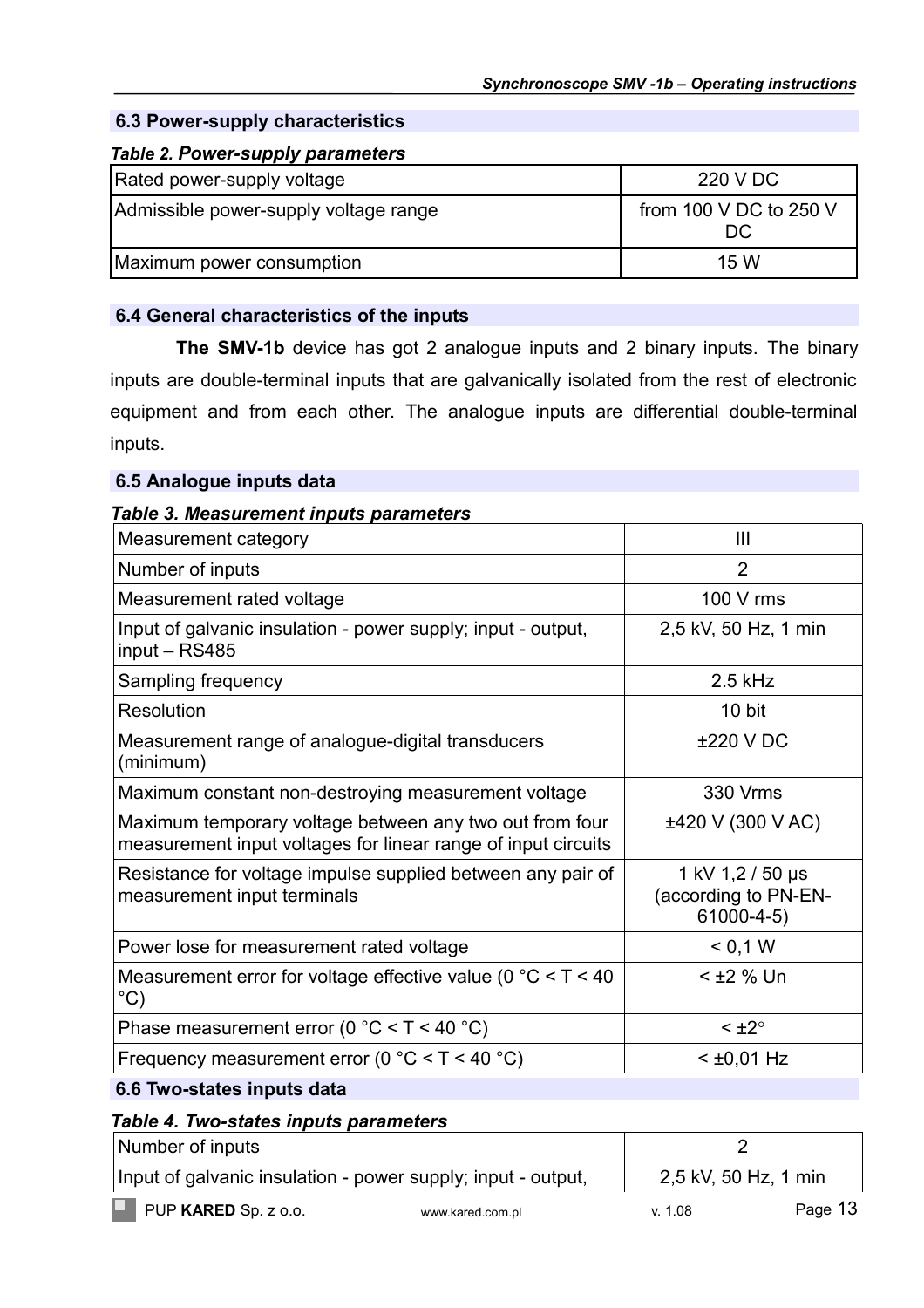| $input - RS485$                                                                |                                                           |
|--------------------------------------------------------------------------------|-----------------------------------------------------------|
| Rated voltage *)                                                               | 220 V DC                                                  |
| Maximum constant non-destroying voltage                                        | $±$ 400 V DC                                              |
| Resistance for voltage impulse supplied between<br>measurement input terminals | 1 kV 1,2/50 µs<br>(according to PN-EN-<br>$61000 - 4 - 5$ |
| Power lose for rated voltage                                                   | < 0.3 W                                                   |
| Switching voltage **)                                                          | (from 80 to 176) V DC                                     |

\*) On request, the manufacturer can supply a device supporting other power-supply voltages and auxiliary voltages, e.g. 12 V, 24 V, 48 V, 110 V.

\*\*) The ST input switching threshold is higher than the BL input switching threshold.

## **6.7 Outputs characteristics**

## *Table 5. Contact outputs*

| Rated voltage                                     | 220 V DC                 |
|---------------------------------------------------|--------------------------|
| Admissible voltage value                          | 250 V DC                 |
| Admissible value of constant current              | 1 A                      |
| Admissible value of temporary current (up to 2 s) | 4 A                      |
| Admissible value of disconnection current         | 0,4 A DC or 8 A AC       |
| Other parameters                                  | as for Relpol RM96 relay |
| Accuracy of turning-on impulse duration           | $± 10$ ms                |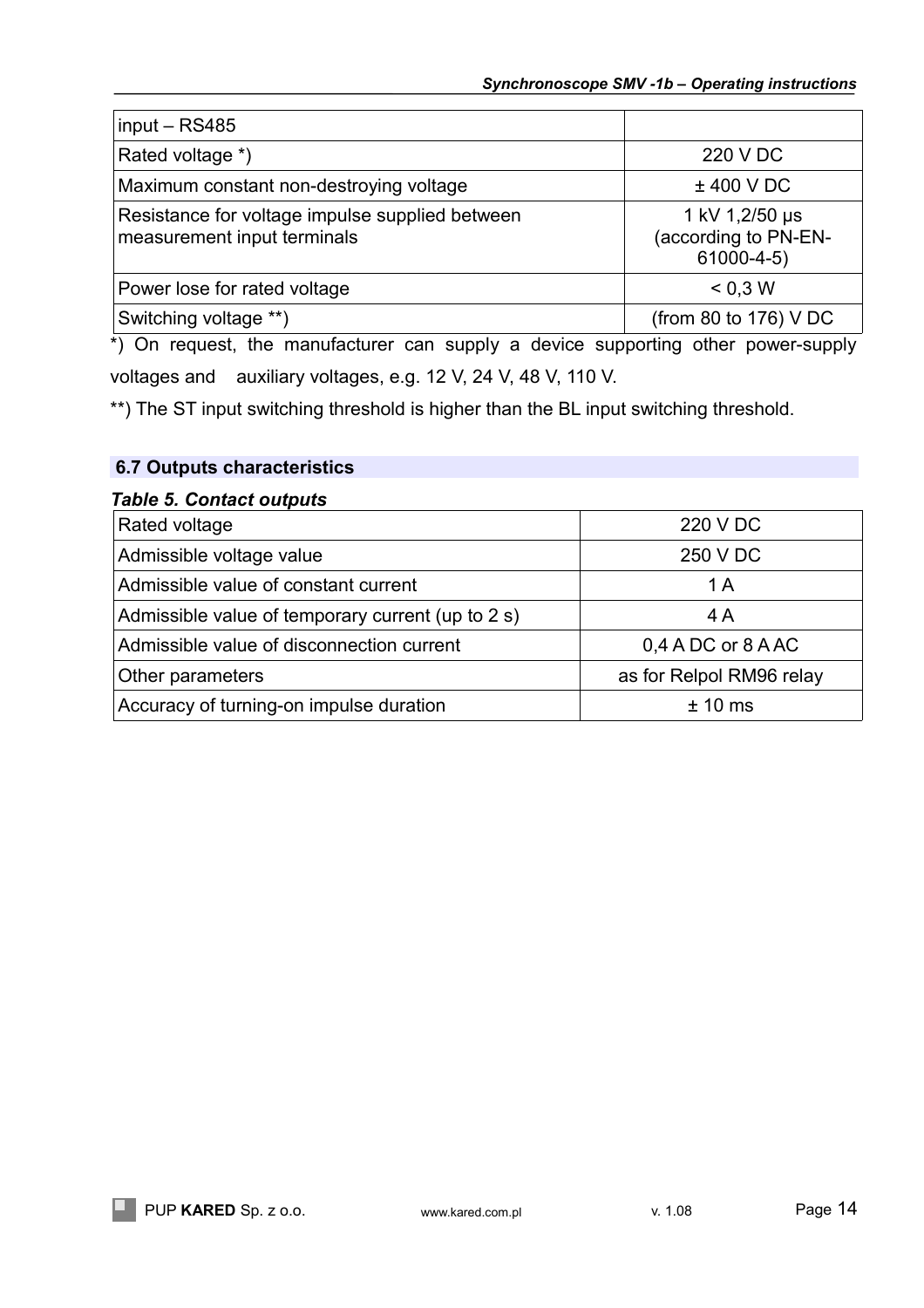## **7 . INSTALLATION**



Before power supply is switched on for the first time or voltage is transmitted to the input terminals, the device should stay for at least three hours in the room, where it is to be installed, in order to balance temperatures and prevent humidity formation.

The device should be properly secured, protected against mechanical damages and against access of unauthorized persons. The device is designed to be installed on boards in indoors switching stations. It should be installed in a room that is not accessible to third persons and that ensures the second degree of protection against pollution. The device should be connected in compliance with the electric connections diagram presented in figure 6 and in compliance with tables 5 and 6. External connections are made through disconnetable PHOENIX CONTACT connectors. It is recommended to use LY type conductors with the cross-section between 0.5 mm<sup>2</sup> and 1.5 mm<sup>2</sup> to connect the device. In case stranded conductors are used, isolated terminal sleeves should be applied to conductor terminals.

The device can be installed exclusively by a person who is appropriately licensed to prepare electric installations.

The electric installation should be prepared to ensure safe operation at the rated voltages provided in the following tables: 2, 3, 4, 5.

Before the device is installed, one should make sure that the circuits the device is going to be connected to are cut off from power supply and that there is not dangerous voltage between measuring conduits and control conduits.

Conduits should lead to the plug-in connectors supplied with the device. Then, the connectors should be plugged into the corresponding device sockets.

Before the device is installed, one should make sure it is correctly configured.

It should be checked in particular, whether the slave address for the serial bus has been set. If the device is not intended to work within a communication system, it is recommended to define the relevant settings before the device is installed.

In the basic version, the RS485 connection leads are connected only to terminal clamps 1, 2 and 3 in connector I. On the user's request, it is possible to install additional RS485 interface connectors or replace the interface with an RS232C connector or optic fibre connectors. Figure 5 shows all proposed communication ports.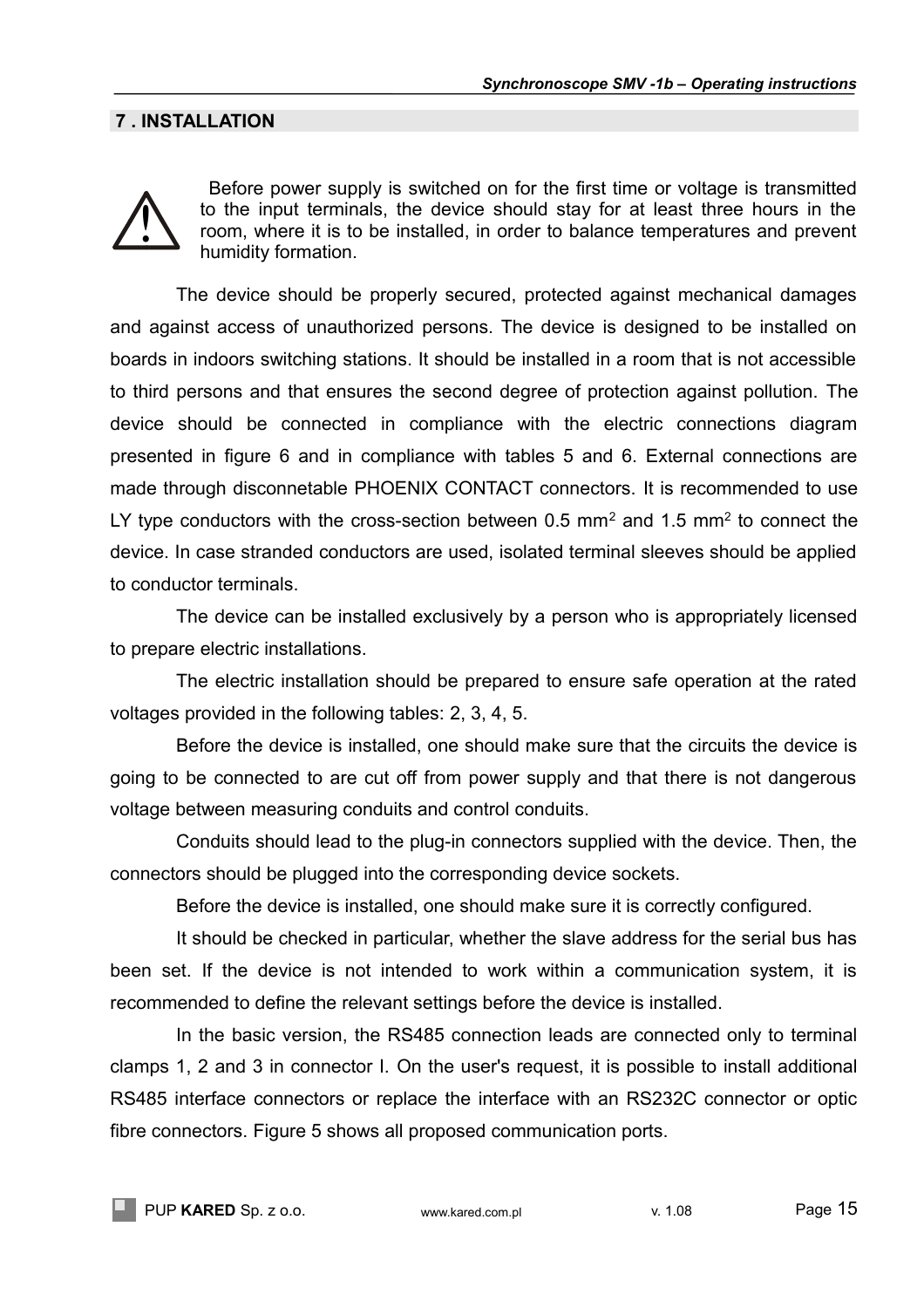## *Table 6. Connector I*

| <b>Termin</b><br>al No. | Symbol         | Description                                                                          |
|-------------------------|----------------|--------------------------------------------------------------------------------------|
|                         | SG             | the signal GND in the RS485 connector                                                |
|                         | D1             | RS485 connection line (D1 according to MODBUS, B according to<br><b>TIA/EIA-485)</b> |
| 3                       | D <sub>0</sub> | RS485 connection line (D0 according to MODBUS, A according to<br><b>TIA/EIA-485)</b> |
| $\overline{4}$          |                | not connected                                                                        |
| 5                       | $Z1-1$         | terminals of switching contact Z1                                                    |
| 6                       | $Z1-2$         |                                                                                      |
|                         | $Z2-1$         | terminals of switching contact Z2                                                    |
| 8                       | $Z2-2$         |                                                                                      |

## *Table 7. Connector II*

| Termin<br>al No. | Symbol         | <b>Description</b>                                 |  |
|------------------|----------------|----------------------------------------------------|--|
| 9                | U <sub>1</sub> | input of measuring voltage U1 on line L1           |  |
| 10               | N <sub>1</sub> | reference input of measuring voltage U1 on line L1 |  |
| 11               | U <sub>2</sub> | input of measuring voltage U2 on line L2           |  |
| 12               | N <sub>2</sub> | reference input of measuring voltage U2 on line L2 |  |
| 13               | BL+            | interlock signal input – positive terminal         |  |
| 14               | BL-            | interlock signal input – negative terminal         |  |
| 15               | $ST+$          | ST signal input - positive terminal                |  |
| 16               | ST-            | ST signal input – negative terminal                |  |
| 17               | ZAS-1          | power-supply terminal – positive terminal          |  |
| 18               | ZAS-2          | power-supply terminal – negative terminal          |  |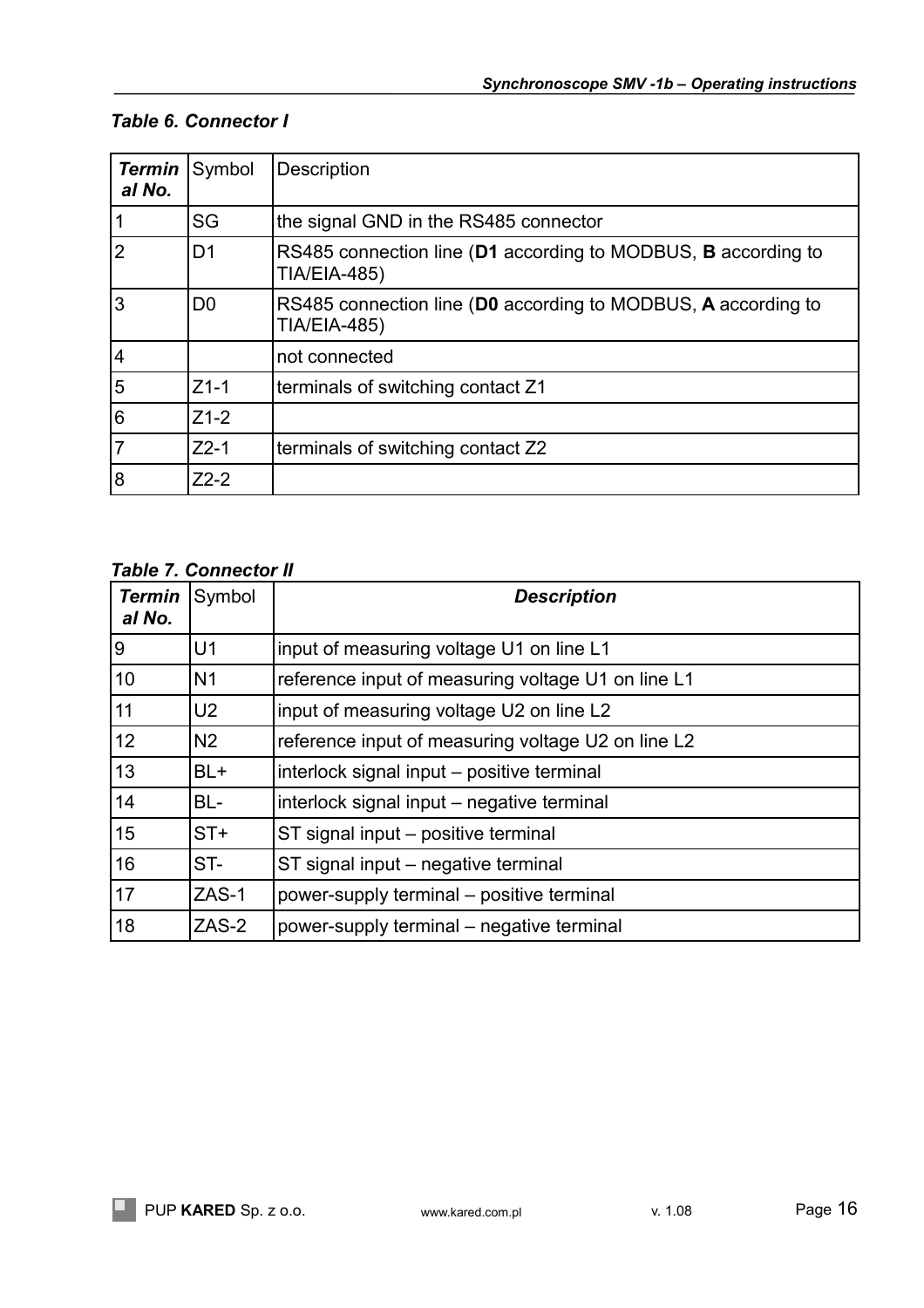

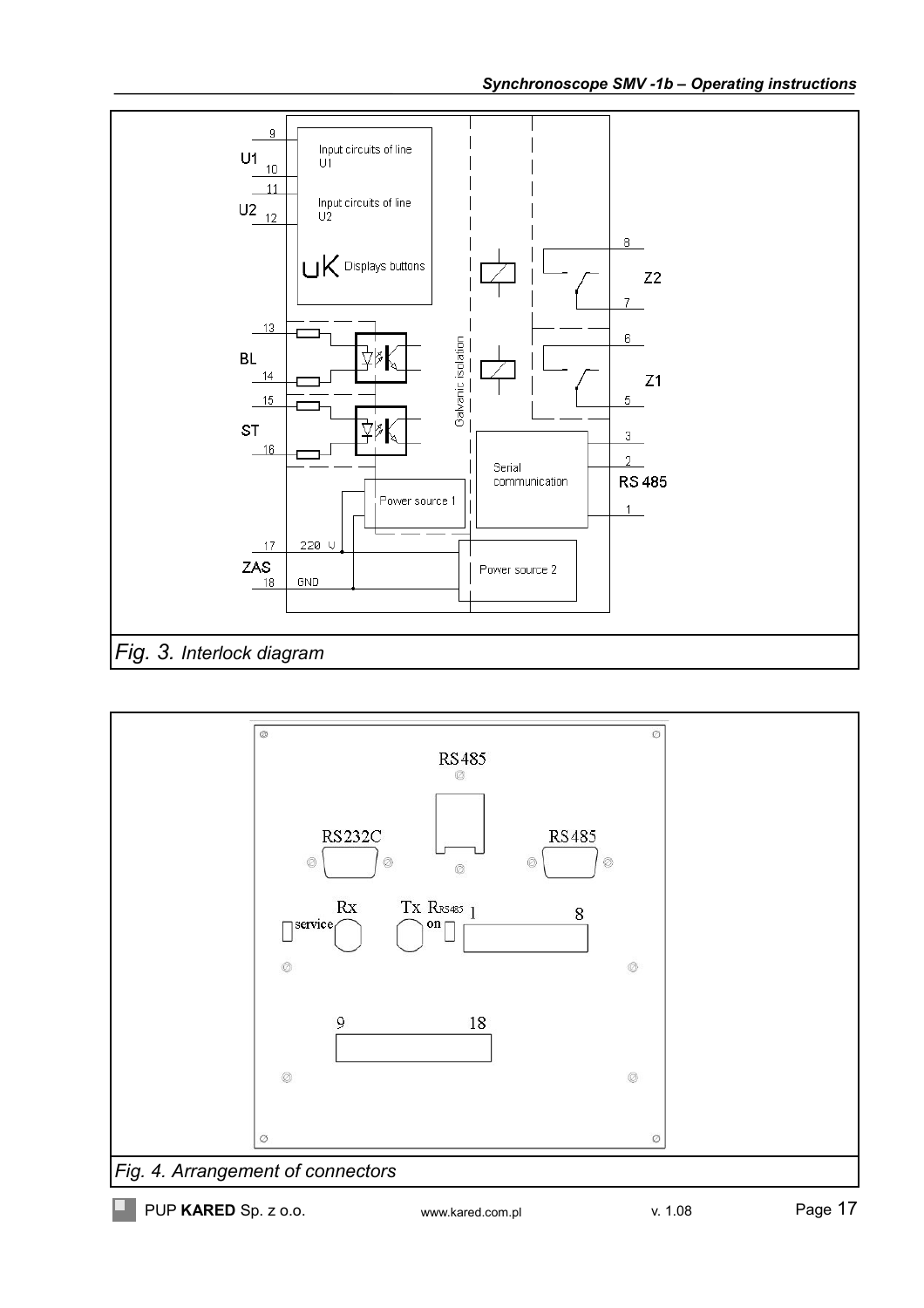

*Fig. 5. Simplified diagram showing, how to connect the SMV-1b device to external circuits*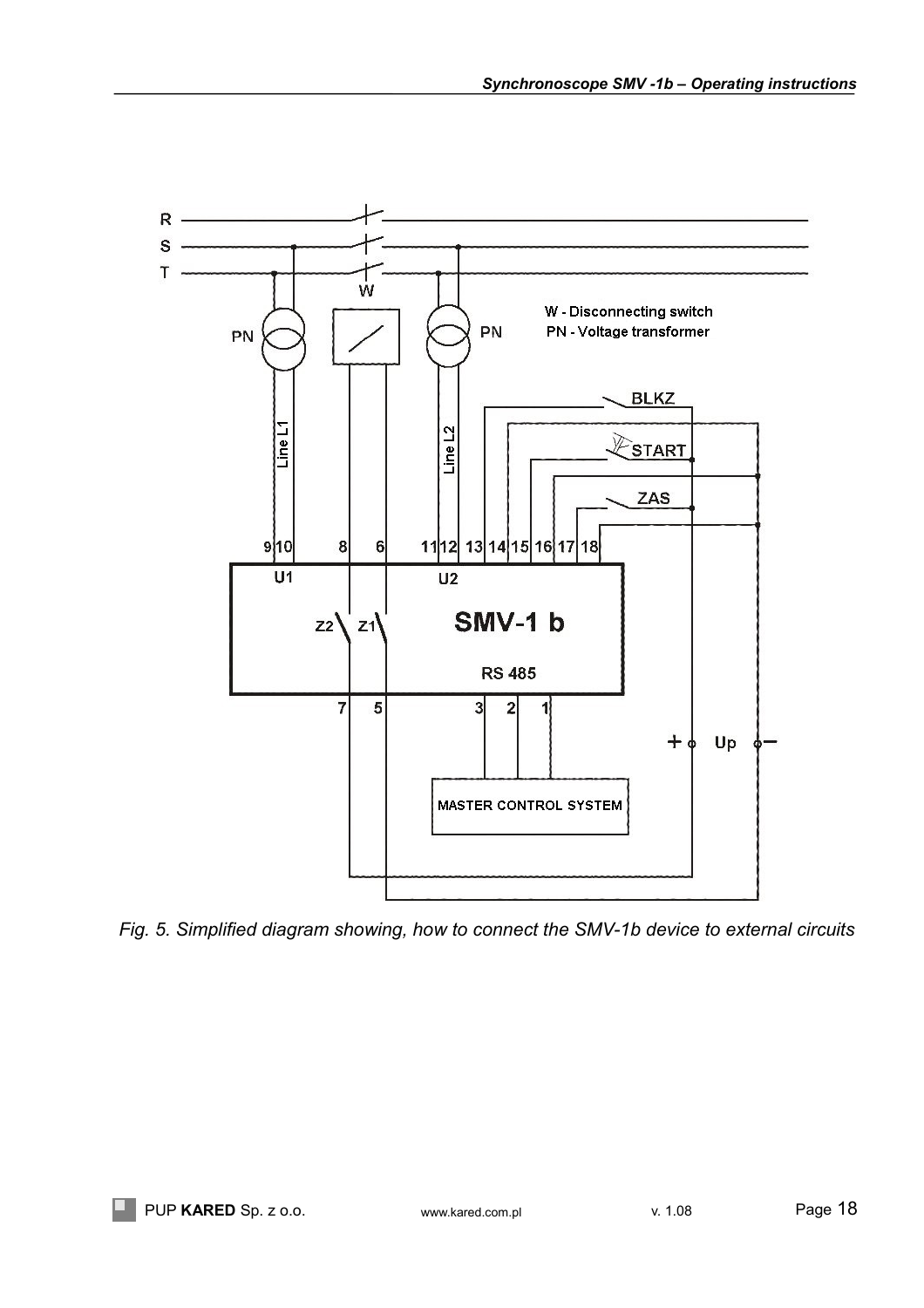## **8 . USAGE**

## **8.1 Regular operation**

Regular operation of the device boils down to switching the power supply on. The device will automatically start its operation after an interval of up to 1 s. If the device operates within an IT system, one can read various data from the device and change its settings. The relevant details are provided in section *10.0 Communication over the serial port* .

By means of buttons P1 (dark sun) and P2 (light sun), the operator can adjust the brightness of displays and adapt it to the prevailing ambient conditions.

The SMV-1b device is pre-programmed at the factory according to the buyer's specifications. The operator may change the settings over the RS connection with a PC workstation with installed software supplied by the manufacturer.

## **8.2 Manual readout of settings**

The basic settings defined in **the SMV-1b** device can be viewed by means of push button "F".

- 1. After pressing "F" for the first time, the top display ("∆U") shows "Pro" (program), while the bottom display ("∆F") shows the software version.
- 2. When "F" is pressed again, the top display shows the cell address of the first parameter on the settings list, while the bottom display shows the value of the parameter.
- 3. All settings can be viewed by pressing "F" repeatedly. Once the entire settings list is scrolled down, pressing "F" again starts scrolling the list from the beginning.
- 4. After about 5 seconds after the last activation of pushbutton "F", the displayed parameters and value disappear and the displays show the current values of ∆U and ∆F.

## **9 . SMV-1b algorithm**

**The SMV-1b** allows to select following operating modes:

**SSN** - switching synchronous network

**SGD** - switching generator on dead bar

**SND** - switching network on dead generator field (BAY)

**SWV** - switching without voltage, turning on the breaker to a dead network system and generator

PUP KARED Sp. z o.o. www.kared.com.pl v. 1.08 Page 19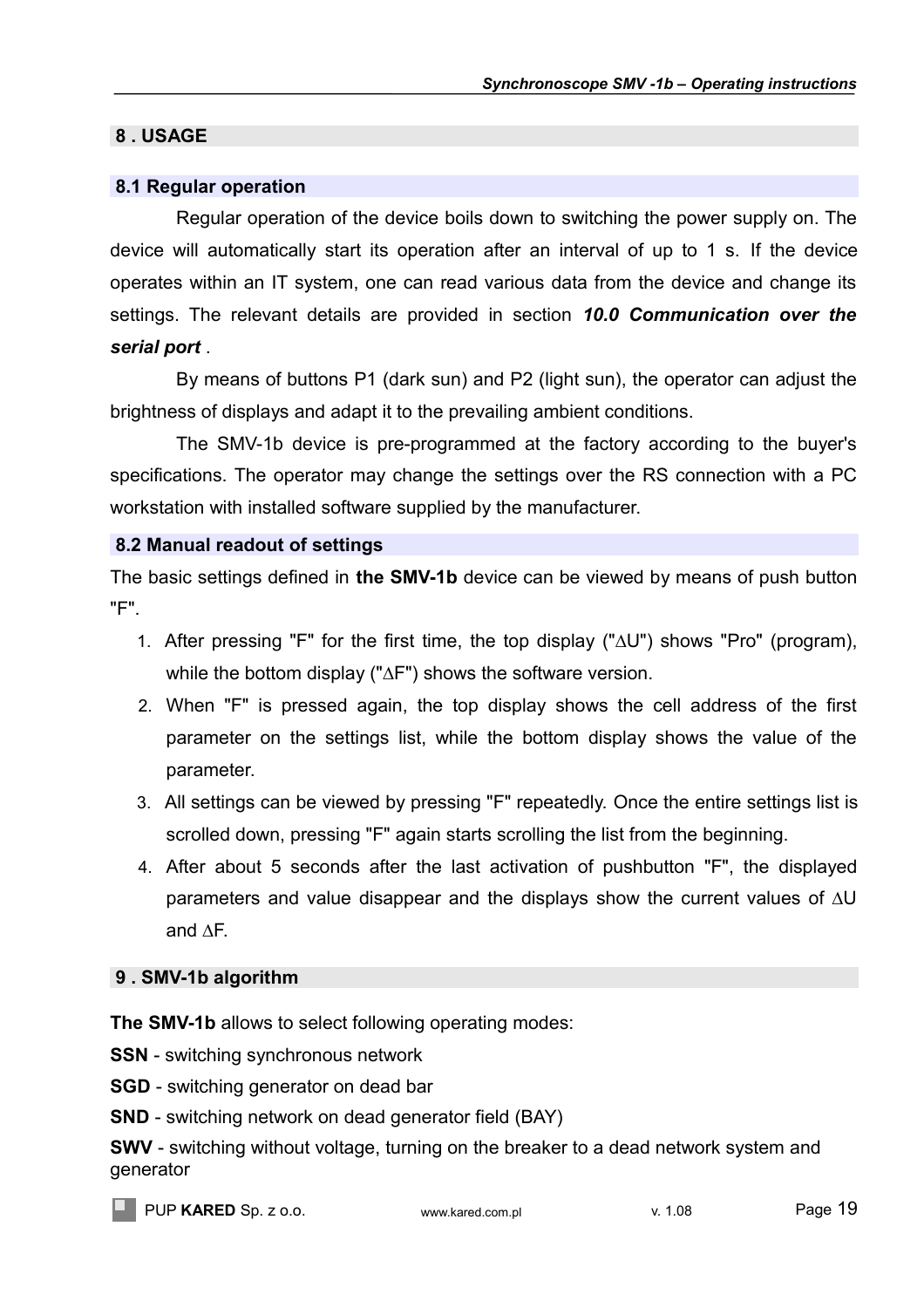## **9.1 Used symbols**

| <b>Symbol</b>  | <b>Description</b>                                | <b>Formula</b> |
|----------------|---------------------------------------------------|----------------|
| dU             | actual value of voltages difference               | $U2 - U1$      |
| dfr            | actual value of frequency difference              | $f2 - f1$      |
| dfi            | actual value of phase difference (including sign) | $fi2 - fi1$    |
| f1             | voltage frequency of L1 input                     |                |
| f2             | voltage frequency of L2 input                     |                |
| U <sub>1</sub> | effective voltage of L1 input                     |                |
| U <sub>2</sub> | effective voltage of L2 input                     |                |

## *Table 8. Symbols*

## **9.2 Settings**

In table and also in this document, all settings are provided using **bold** characters (in contrast to measuring and calculating values). All setting can be read and changed through the RS485 interface. For this purpose can be used also SCHRS program delivered together with the device or any other program that will provide functions described on Chapter 10. [COMMUNICATION THROUGH THE SERIAL INTERFACE](#page-27-0) .

| No             | <b>Parameter</b>                                  | Symb            | <b>Unit</b> | Range          |                    | Stand Discr.   |         |
|----------------|---------------------------------------------------|-----------------|-------------|----------------|--------------------|----------------|---------|
|                |                                                   | οl              |             |                | $min.$   max . ard |                |         |
|                |                                                   |                 |             |                |                    | value          |         |
|                | Slave address                                     |                 |             | 1              | 256                | 254            |         |
|                |                                                   |                 |             |                | (247)              |                |         |
| 1              | Turning-on blockade at to small voltage U1        | U <sub>1d</sub> | $\%$        | $\overline{0}$ | 100                | 80             | 1       |
|                |                                                   |                 | Un          |                |                    |                |         |
| $\overline{2}$ | Turning-on blockade at to small voltage U2        | U <sub>2d</sub> | $\%$        | $\overline{0}$ | 100                | 80             | 1       |
|                |                                                   |                 | Un          |                |                    |                |         |
| $\overline{3}$ | Admissible lower value of voltage difference U2 - | Urd             | $\%$        | $-50$          | $+50$              | $-5$           | 1       |
|                | U1                                                |                 | Un          |                |                    |                |         |
| 4              | Admissible upper value of voltage difference U2 - | Urg             | $\%$        | $-50$          | $+50$              | $+5$           | 1       |
|                | U1                                                |                 | Un          |                |                    |                |         |
| 5              | Frequency difference for "from the bottom"        | frd             | Hz          | $\overline{0}$ | 1                  | 0.3            | 0.001   |
|                | synchronization $(f1 > f2)$                       |                 |             |                |                    |                |         |
| 6              | Frequency difference for "from the top"           | frg             | Hz          | $\overline{0}$ | 1                  | 0.3            | 0.001   |
|                | synchronization $(f1 < f2)$                       |                 |             |                |                    |                |         |
| $\overline{7}$ | Frequency difference for synchronous operation    | fss             | Hz          | $\overline{0}$ | 0.2                | 0.03           | 0.001   |
| $\overline{8}$ | Compensation of constant phase shift              | fi0             | $\circ$     | $-75$          | $+75$              | $\mathbf{0}$   | 1       |
| $\overline{9}$ | Angle limit value for descending absolute phase   | fi1             | $\circ$     | $\overline{0}$ | $+60$              | 15             | 1       |
|                | difference value and asynchronous operation       |                 |             |                |                    |                |         |
| 10             | reserved                                          |                 |             | $\overline{0}$ | $\overline{0}$     | $\overline{0}$ |         |
| 11             | reserved                                          |                 |             |                |                    |                |         |
| $ 12\rangle$   | Switch closing time                               | tw              | ms          | 20             | 320                | 100            | 1       |
|                | PUP KARED Sp. z o.o.<br>www.kared.com.pl          |                 |             | v. 1.08        |                    |                | Page 20 |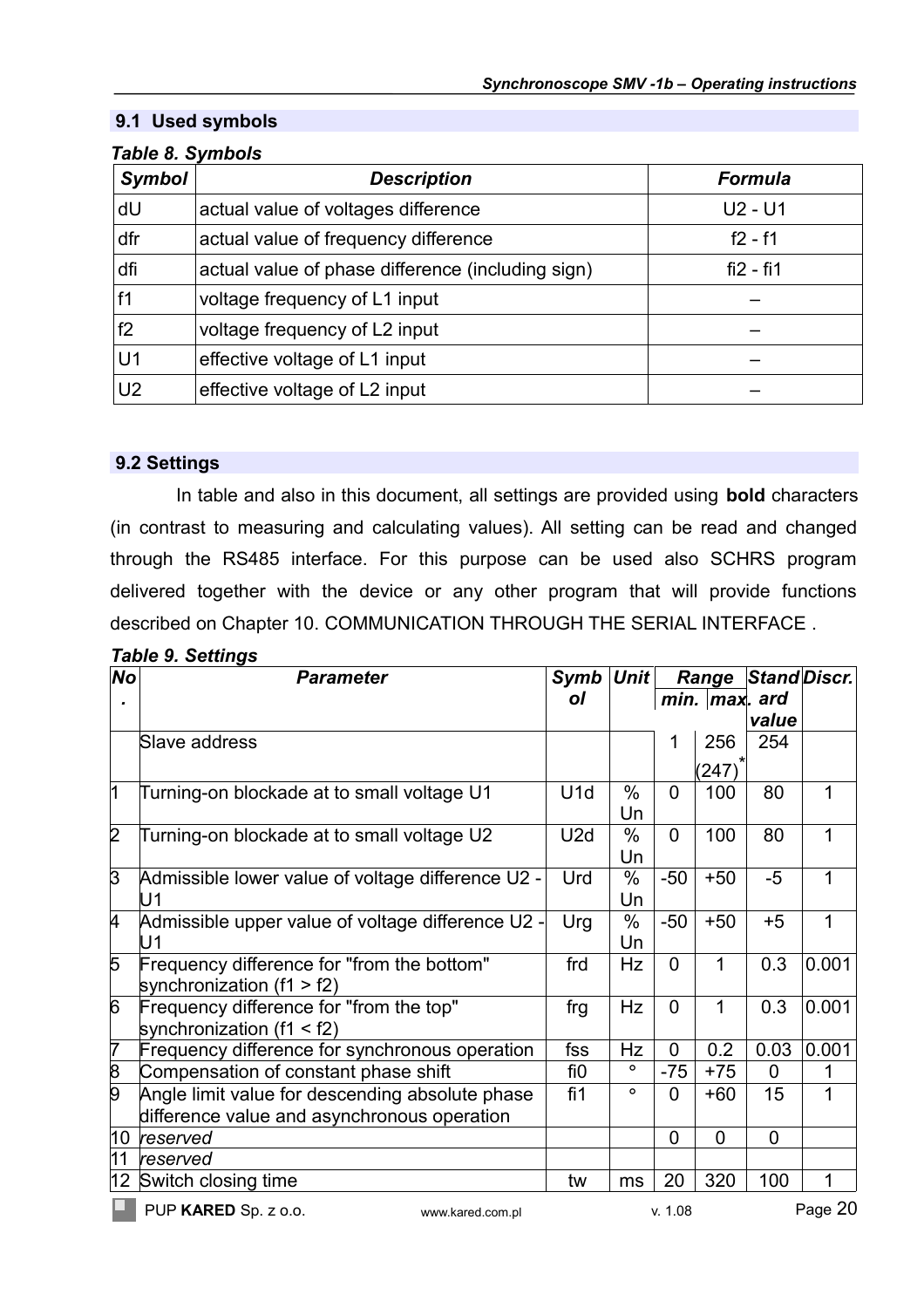| <b>No</b>       | <b>Parameter</b>                                                     | Symb             | <b>Unit</b>        |                | Range     |                | Stand Discr. |
|-----------------|----------------------------------------------------------------------|------------------|--------------------|----------------|-----------|----------------|--------------|
|                 |                                                                      | οl               | $min.$   max . ard |                |           |                |              |
|                 |                                                                      |                  |                    |                |           | value          |              |
|                 | 13   Increase of output signal duration time                         | tp               | ms                 | 0              | 1000      | 50             | 10           |
|                 | 14 reserved                                                          |                  |                    |                |           |                |              |
|                 | 15 Lower value of L1 line voltage                                    | Ud1              | $\%$<br>Un         | 80             | 120       | 90             | 1            |
|                 | 16 Upper value of L1 line voltage                                    | Ug1              | %<br>Un            | 80             | 120       | 110            | 1            |
| 17              | Lower value of U1** voltage frequency                                | f d1             | <b>Hz</b>          | 45.0           | 55.0      | 49.5           | 0.001        |
|                 | 18 Upper value of U1** voltage frequency                             | fg1              | Hz                 | 45.0           | 55.0      | 50.5           | 0.001        |
|                 | 19 Lower value of L2 line voltage                                    | Ud2              | $\%$               | 80             | 120       | 90             | 1            |
|                 |                                                                      |                  | Un                 |                |           |                |              |
|                 | 20 Upper value of L2 line voltage                                    | Ug2              | %                  | 80             | 120       | 110            | 1            |
|                 |                                                                      |                  | Un                 |                |           |                |              |
| 21              | Lower value of U2** voltage frequency                                | fd2              | Hz                 |                | 45.0 55.0 | 49.5           | 0.001        |
| $\overline{22}$ | Upper value of U2** voltage frequency                                | fg2              | Hz                 | 45.0           | 55.0      | 50.5           | 0.001        |
|                 | 23 Lowest residual voltage of dead busways on Line                   | Usd1             | %Un                | 0              | 5         | 2              |              |
|                 | 24 Highest residual voltage of dead busways on<br>Line L1            | Usg1             | %Un                | $\Omega$       | 20        | 15             | 1            |
|                 | 25 Lowest residual voltage of dead busways on Line<br>$\overline{2}$ | Usd <sub>2</sub> | %Un                | $\Omega$       | 5         | $\overline{2}$ | 1            |
|                 | 26 Highest residual voltage of dead busways on<br>Line L2            | Usg2             | %Un                | $\overline{0}$ | 20        | 15             | 1            |
|                 | 27 reserved                                                          |                  |                    |                |           |                |              |

**\*** It is possible to enter any number from 0 to 255, however the MODBUS standard requires to use number from 1 to 247.

**\*\*** In standard version, rated frequency Fn = 50 Hz, it is possible to manufacture version Fn  $= 60$  Hz.

**Used symbols:**

Un – rated voltage , Fn – rated frequency

**Compensation of constant phase shift** – positive value means that L2 voltage is delayed in relation to L1 voltage.

## **9.3 Definitions**

**Phase difference is decreasing –** this means that the absolute value of U1 and U2 voltage phase shift is decreasing with substantial rate, in other words, it cannot be treated as the synchronous operation. The following condition is fulfilled:

d|fi|/dt ≤ -**fss**

**Phase difference is increasing –** this means that the absolute value of U1 and U2 voltage phase shift is increasing with substantial rate, in other words, it can be treated as the synchronous operation. The following condition is fulfilled:

## d|fi|/dt ≥ **fss**

**PUP KARED** Sp. z o.o. www.kared.com.pl v. 1.08 Page 21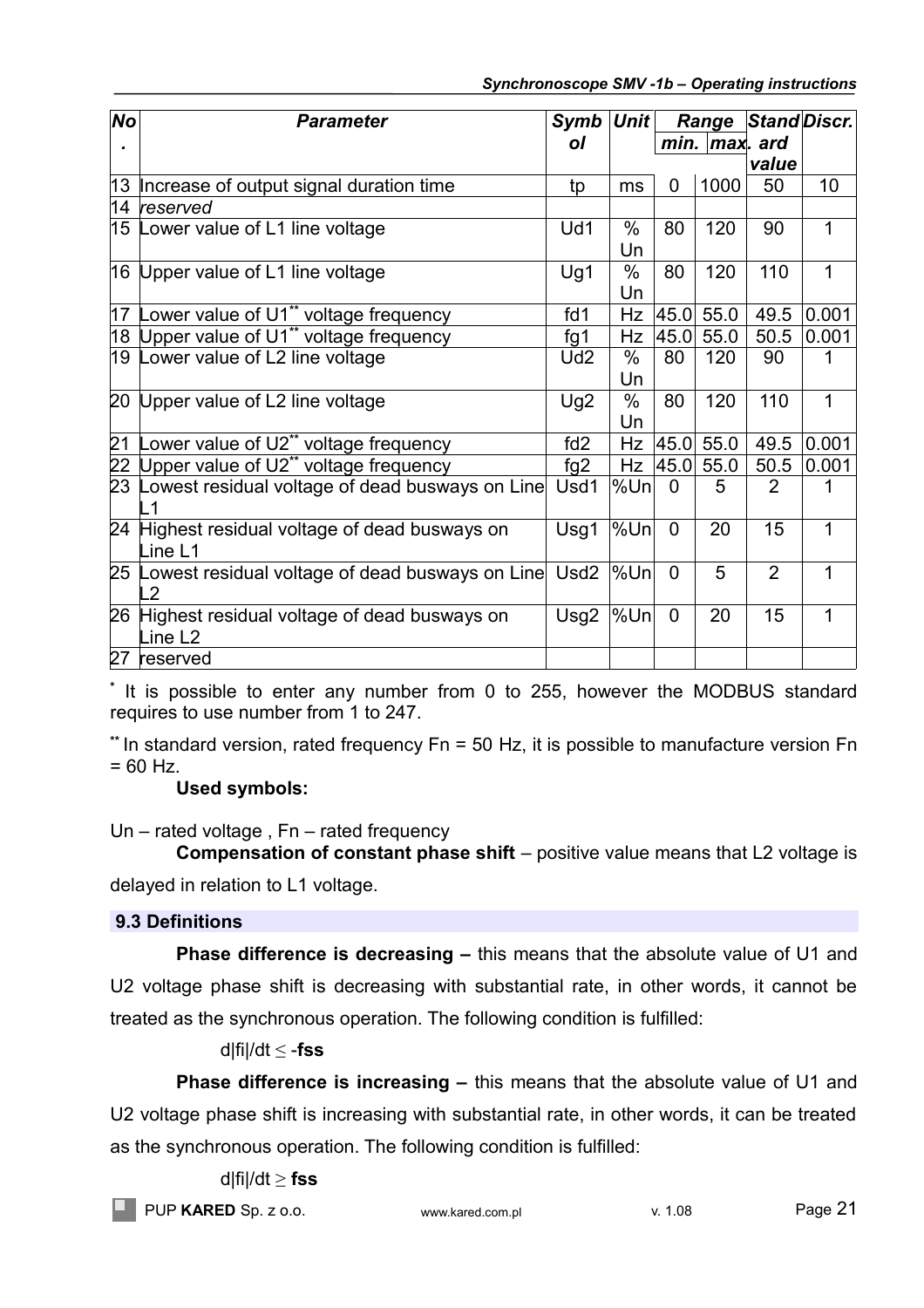**Synchronous operation** – this means that the absolute value of U1 and U2 voltage phase shift is constant or changes very slowly, in other words not quicker than it can be treated as the synchronous operation. The following condition is fulfilled:

|dfi/dt| < **fss**

## **9.4 SMV-1b operation algorithm in SSN mode**

## **9.4.1 Condition for energizing SY signalling circuit (LED)**

All the following conditions are met in a continuous manner during a set time tk ("the verification time of switching conditions"):

- **Voltage 1.** U1 > U1d
- **Voltage 2.** U2 > U2d
- **Voltage 3.** Urd  $\Box$  dU  $\Box$  Urg
- **Frequency** frd dfr  $\Box$  frg

Phase – one of the following conditions is fulfilled:

- **Phase 1.** (phase difference is decreasing) and ( $|dfi| \leq f$ i1)
- **Phase 2.** (synchronous operation) and ( $\text{d}$ fii)  $\leq$  fi1)

## **9.4.2 Condition for de-energizing the signalling circuit**

Any of the signalling conditions is not met.

## **9.4.3 Conditions for energizing relays Z1, Z2**

As in the case of energizing the signalling circuit plus the following:

## **No external blockade signal BL = 0 V Start signal ST – change from 0 V to +Up**

**Attention!** A start signal is ignored if the proceeding start signal appears during the last second. The start signal  $(ST = +Up)$  activates output signal relays (Z1 and Z2) only when it appears within a pre-set angle sector and when there is no external interlock signal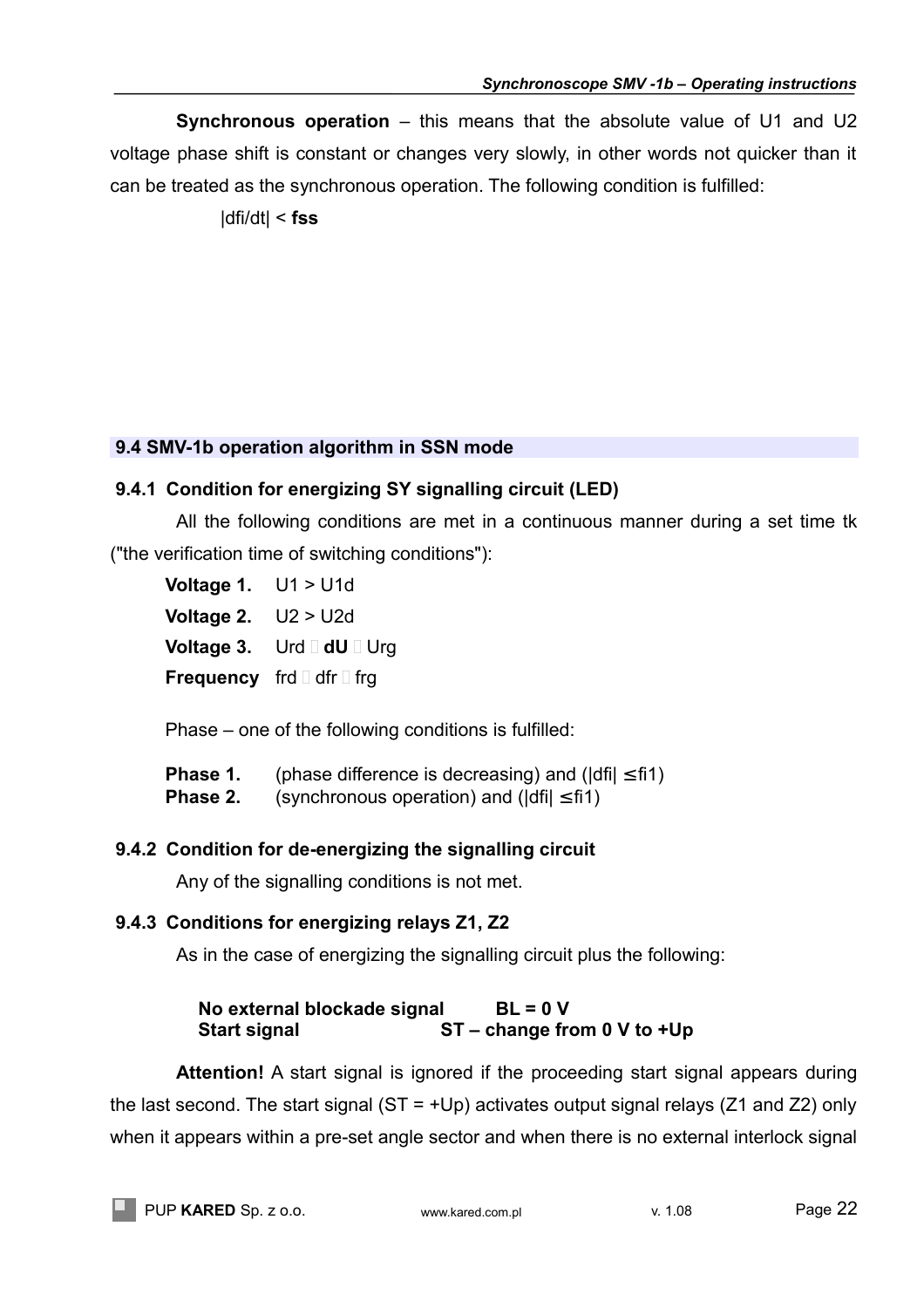at the same time. The external interlock signal ( $BL = +Up$ ) blocks their activation. The interlock signal is effective only when it appears before relays Z1 and Z2 are activated.

## **9.4.4 Conditions for de-energizing Z1 and Z2**

The relay activation interval for relays Z1 and Z2 – equal to the sum of the pre-set values (**tw+tp**) – has been counted down and any of the conditions for energizing the SY signalling circuit has not been met (or was not met for some time) during the interval of relay Z1/Z2 activation. In other words, the interval of relay Z1/Z2 activation lasts as long as the conditions for energizing the SY signalling circuit are continuously met, yet it is not shorter than **(tw+tp)**. Moreover, the start signal must disappear (activation of relays Z1/Z2 is prolonged until the end of the star signal, no matter whether other conditions are met).

The signal that switches Z1 and Z2 on is also de-energized if the power supply to the SMV-1b device is cut off.

## **9.5 Graphical representation of SMV-1b operation**

Figure 6 presents the signals generated by the SMV-1b device. Figures 7 and 8 present typical situations, when signals are not generated. The position of the difference between the voltages of facilities to be connected is presented in the top part of the figures. The thick line below represents the active states of input and output signals of the SMV-1b device.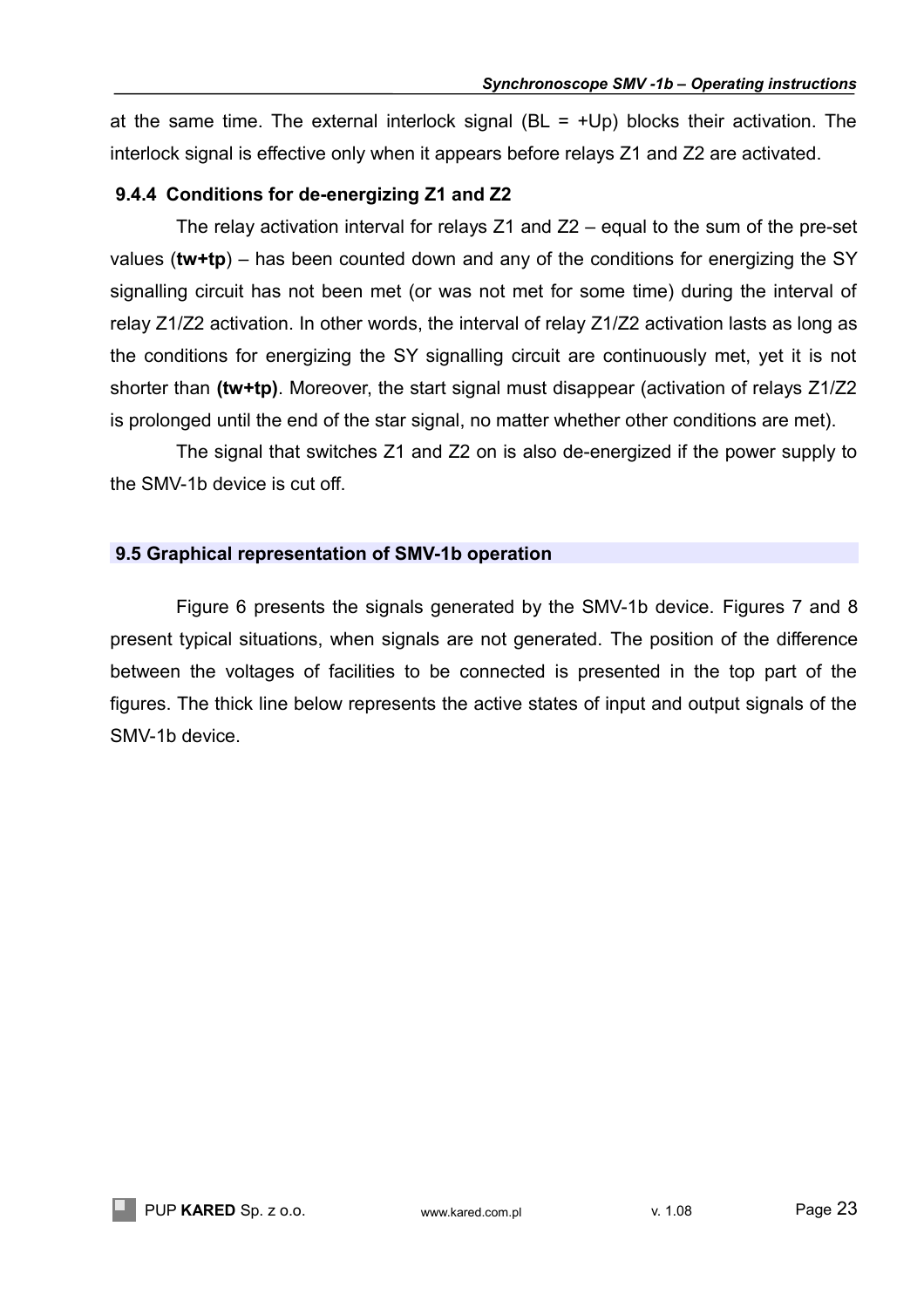

*Fig. 6. The switch-on impulse is sent in SMV-1b*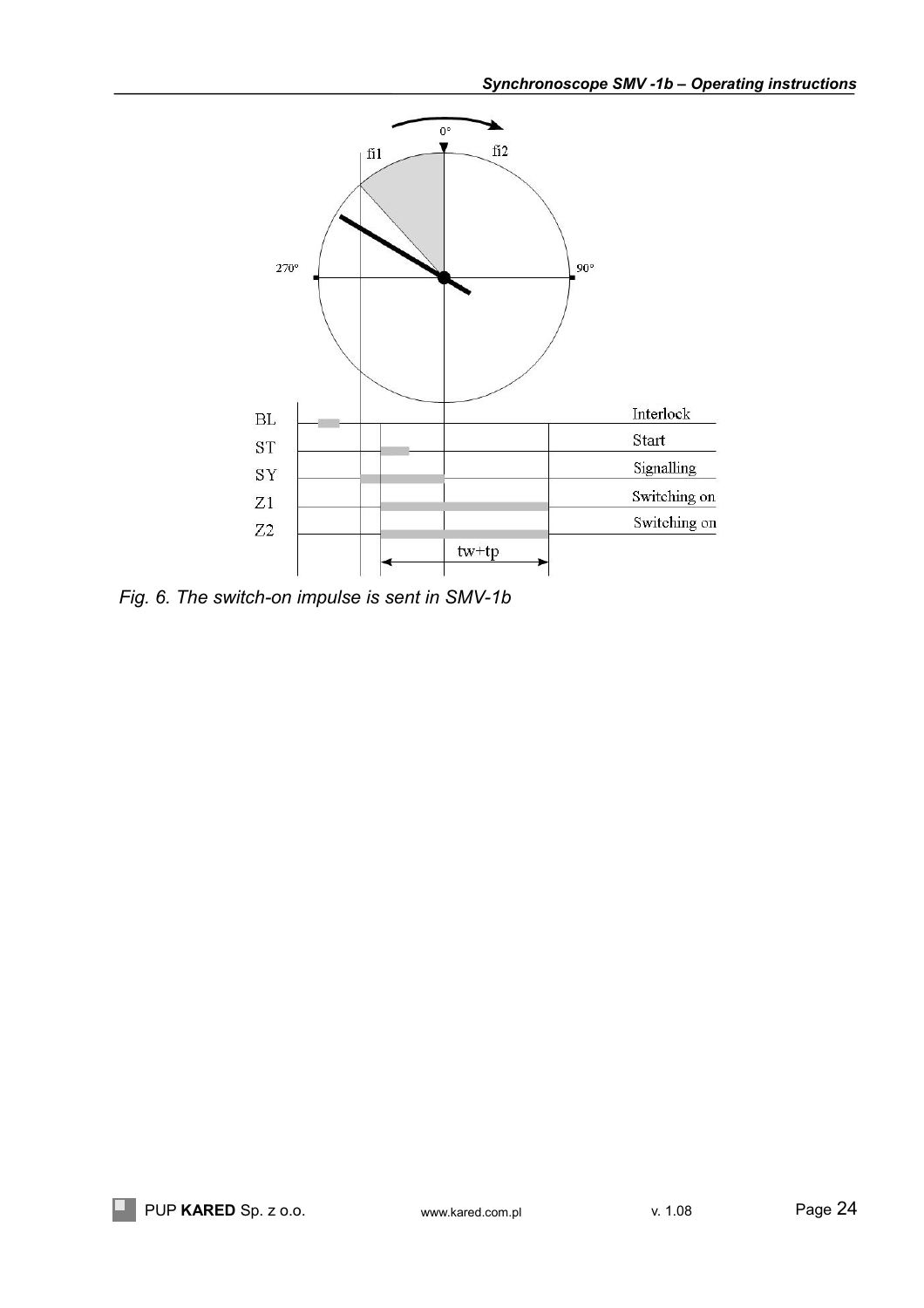

*Fig. 7. No switch-on impulse. The ST signal (start) is blocked by the BL signal (interlock)*



*Fig. 8. No switch-on impulse. The ST (start) impulse sent to early*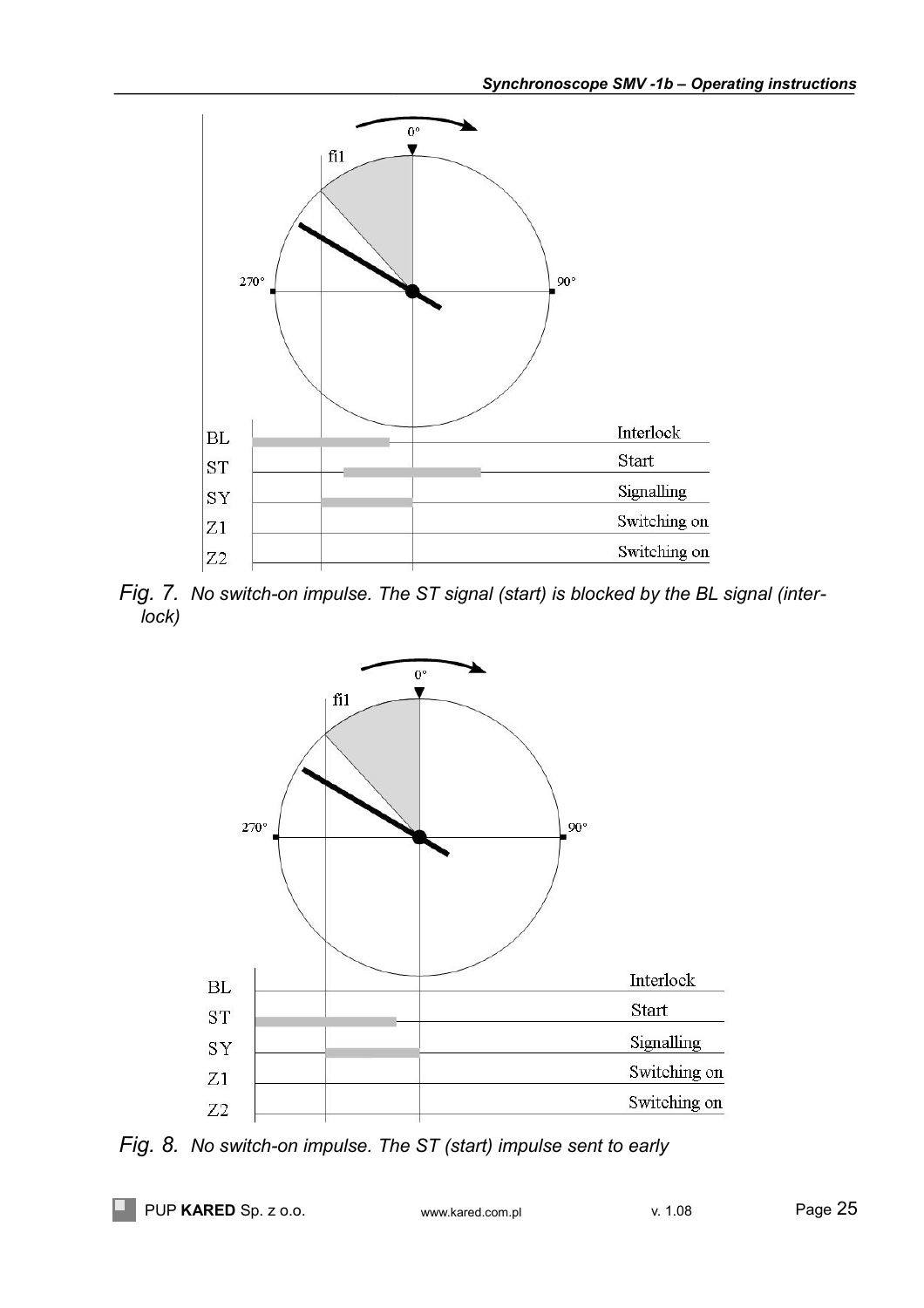## **9.6 SCH-2 operation algorithm in SGD mode**

## **9.6.1 Conditions for energizing SY signalling circuit (LED)**

SY relay is actuated, when at the same time the following conditions are fulfilled:

- **Voltage 1**. Usd1 <**U1** < Usg1 **//residual voltage**
- **Voltage 2**. Ud2 <**U2**< Ug2

## **9.6.2 Conditions for de-energizing the signalling circuit**

Any of the signalling conditions is not met.

## **9.6.3 Conditions for energizing relays Z1, Z2**

As in the case of energizing the signalling circuit plus the following:

| No external blockade signal | $BL = 0 V$                    |
|-----------------------------|-------------------------------|
| <b>Start signal</b>         | $ST - change from 0 V to +Up$ |

Attention!

The start signal is ignored, if in the last second previous start signal is appearing. Duration time of this blockade is deducted from any previous ascent of this signal.

## **9.6.4 Conditions for Z1 and Z2 relays de-actuation**

Actuation of Z1 and Z2 relays lasts until the time **(tw+tp)** will be deducted, measured from actuation time of these relays.

## **9.7 SMV-1b operation algorithm in SND mode**

## **9.7.1 Conditions for energizing SY signalling circuit (LED)**

SY relay is actuated, when at the same time the following conditions are fulfilled:

**Voltage 1.** Ud1 <**U1** < Ug1 **Voltage 2.** Usd2 <**U2**< Usg2 **//residual voltage**

## 1.1.1.1.

## **9.7.2 Conditions for de-energizing the signalling circuit**

Any of the signalling conditions is not met.

## **9.7.3 Conditions for energizing relays Z1, Z2**

Z1 and Z2 relays are actuated, when the following conditions are fulfilled for actuation of SY relay, and:

**PUP KARED** Sp. z o.o. www.kared.com.pl v. 1.08 v. 1.08 Page 26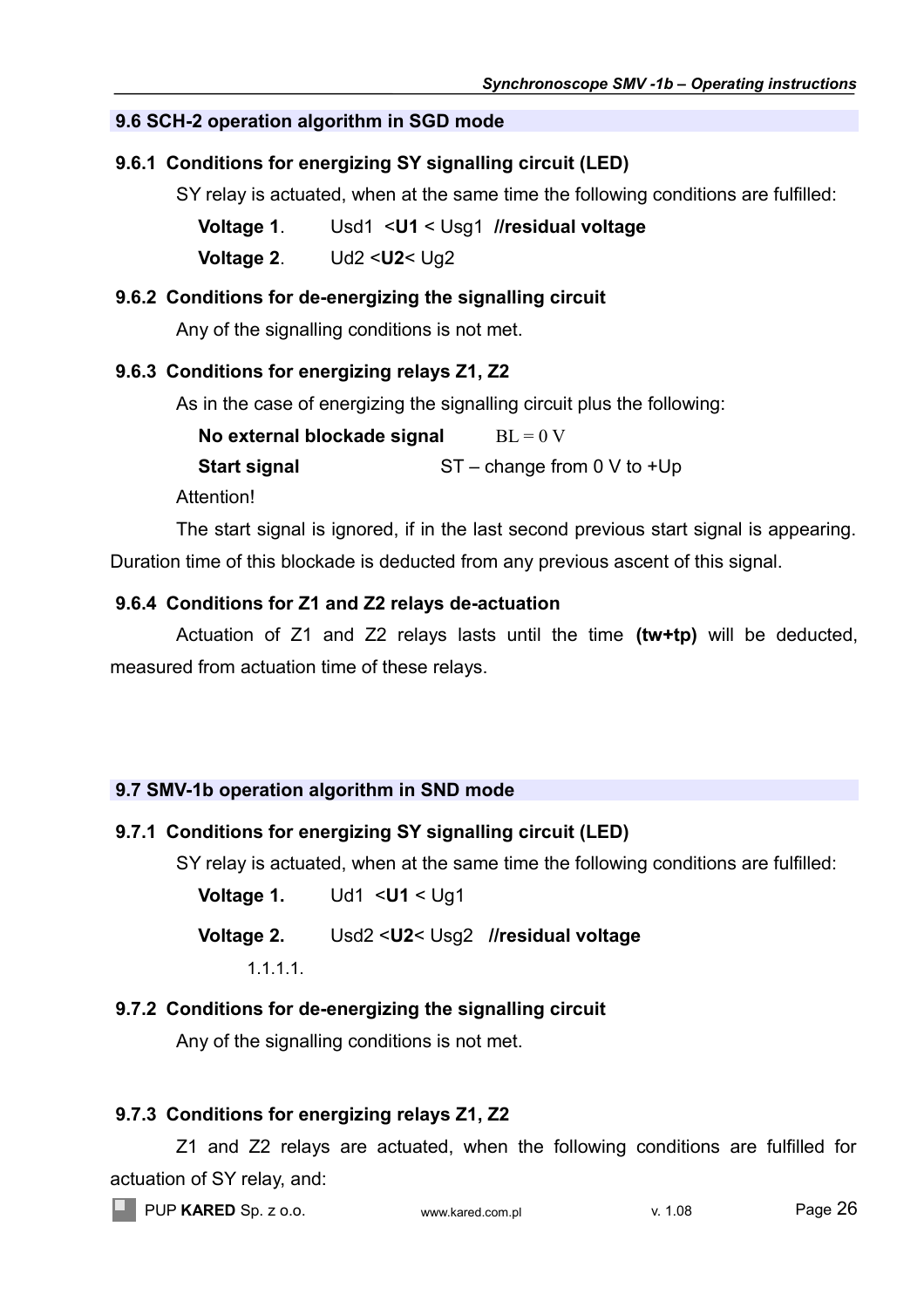**No external blockade signal** BL = 0 V **Start signal** ST – change from 0 V to +Up

**Attention!** 

The start signal is ignored, if in the last second previous start signal is appearing. Duration time of this blockade is deducted from any previous ascent of this signal.

## **9.7.4 Conditions for Z1 and Z2 relays de-actuation**

Actuation of Z1 and Z2 relays lasts until the time **(tw+tp)** will be deducted, measured from actuation time of these relays.

## **9.8 SCH-2 operation algorithm in SWV mode**

## **9.8.1 Conditions for energizing SY signalling circuit (LED)**

SY relay is actuated, when at the same time the following conditions are fulfilled:

| Voltage 1. |  | Usd1 <u1 <="" residual="" th="" usg1="" voltage<=""></u1> |
|------------|--|-----------------------------------------------------------|
|------------|--|-----------------------------------------------------------|

Voltage 2. Usd2 <**U2**< Usg2 **//residual voltage**

## **9.8.2 Conditions for de-energizing the signalling circuit**

Any of the signalling conditions is not met.

## **9.8.3 Conditions for Z1 and Z2 relays actuation**

Z1 and Z2 relays are actuated, when the following conditions are fulfilled for actuation of SY relay, and:

| No external blockade signal | $BL = 0 V$                    |
|-----------------------------|-------------------------------|
| <b>Start signal</b>         | $ST - change from 0 V to +Up$ |

Attention!

The start signal is ignored, if in the last second previous start signal is appearing. Duration time of this blockade is deducted from any previous ascent of this signal.

## **9.8.4 Conditions for Z1 and Z2 relays de-actuation**

Actuation of Z1 and Z2 relays lasts until the time **(tw+tp)** will be deducted, measured from actuation time of these relays.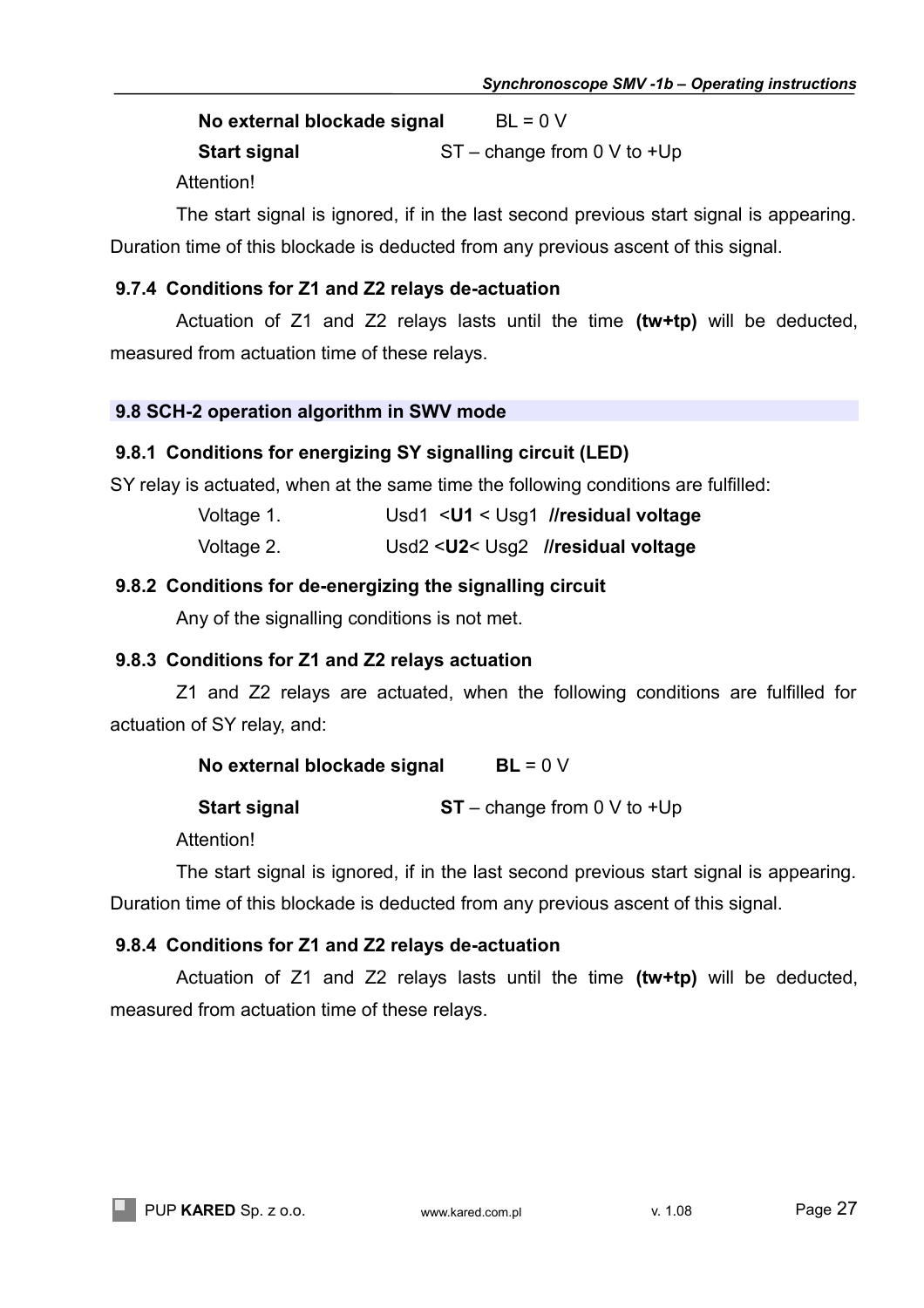## <span id="page-27-0"></span> **10 . COMMUNICATION THROUGH THE SERIAL INTERFACE**

## **10.1 Basic informations**

**The SMV-1b** device is equipped with an asynchronous serial connection that operates according to standard TIA/EIA-485. The interface is galvanically isolated from the rest of the system. Terminal clamps are marked in compliance with the MODBUS standard. Different manufacturers adopt different conventions for marking the terminals of such an interface (occasionally, opposite conventions are adopted). Therefore, one can use the following table to avoid any mistakes (the second part of the table presents symbols used according to standards TIA/EIA-485 and TIA/EIA-422).

| Table 10. Denotations for signals and RS485 interface |  |  |  |  |  |
|-------------------------------------------------------|--|--|--|--|--|
|-------------------------------------------------------|--|--|--|--|--|

| <b>Logical levels</b>                       |                                                               |                 |  |  |  |  |
|---------------------------------------------|---------------------------------------------------------------|-----------------|--|--|--|--|
| logical level<br>1<br>0                     |                                                               |                 |  |  |  |  |
| signal                                      | START, SPACE, ON                                              | STOP, MARK, OFF |  |  |  |  |
| voltage levels                              | u(D0) < u(D1)                                                 |                 |  |  |  |  |
|                                             | Used symbols                                                  |                 |  |  |  |  |
| acc. to MODBUS<br>other used symbols        |                                                               |                 |  |  |  |  |
| <b>D0</b> (brown)                           | A, RDA, SDA, SDB, SD+, RDB, RD+, SIG-B, L1, L3, UTX H, URX H, |                 |  |  |  |  |
|                                             | $L(+)$ , TD(B)+, A+, B+, TX+, RX+                             |                 |  |  |  |  |
| D1 (yellow)                                 | B, RDB, SDB, SDA, SD-, RDA, RD-, SIG-A, L2, L4, UTX L, URX L, |                 |  |  |  |  |
|                                             | $L(-)$ , TD(A)-, A-, B-, TX-, RX-                             |                 |  |  |  |  |
| Common, FG, SHIELD, G, 0V, GND<br>SG (grey) |                                                               |                 |  |  |  |  |

## **10.2 Program for entering settings**

The relay is delivered together with SCHRS computer program that allows to perform all operations available for MODBUS interface. This program allows to read and change settings, red-out of measured values and calculated parameters of voltages, input and output signal states, etc. The detailed description of the communication between the program and the controller is provided below. This program is adopted for operation in Windows operating system (was tested for Win98, XP, 2000). Program description is available in the Appendix.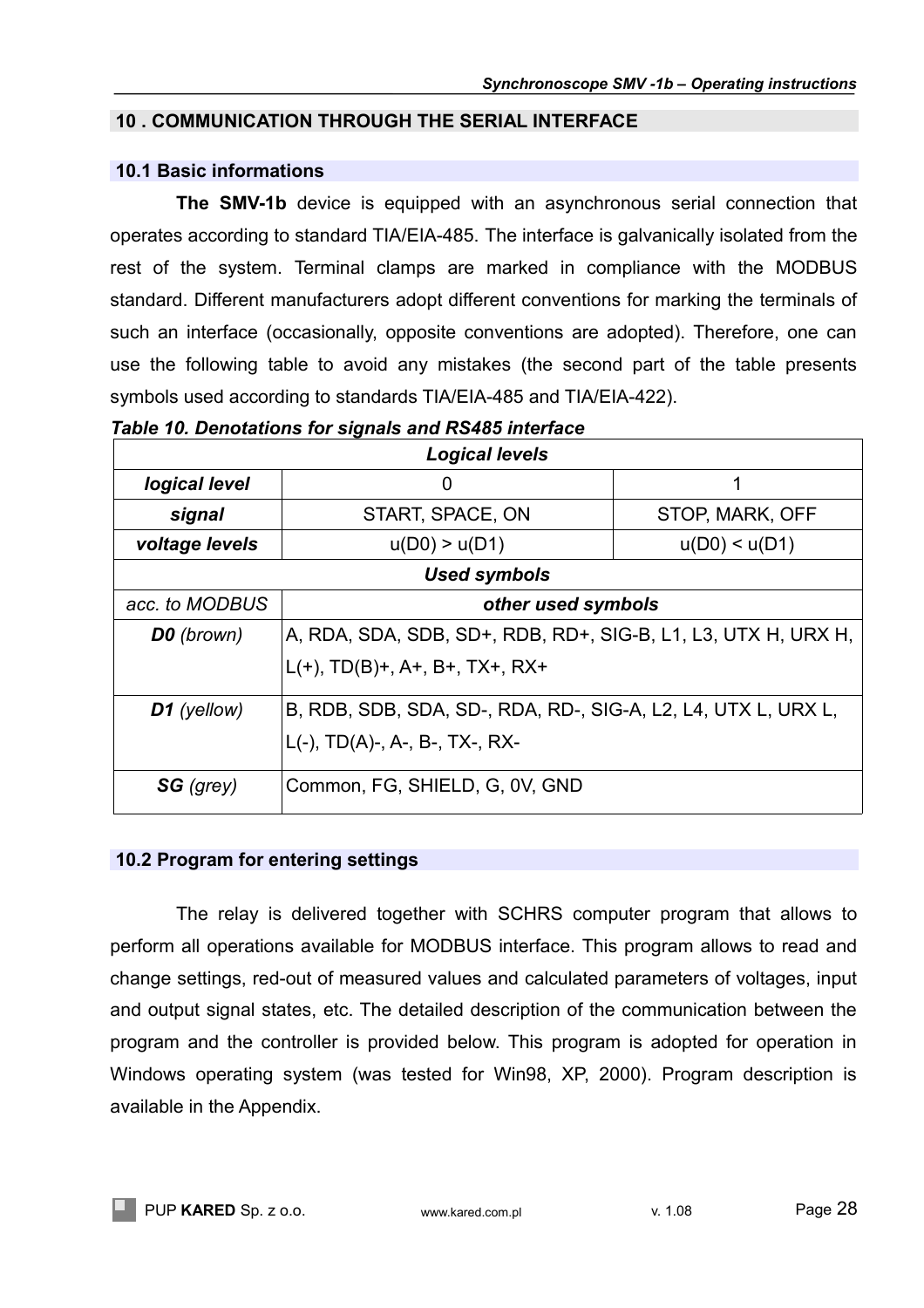## **10.3 Transmission rate**

It is possible to set the following values: 4800 Bd, 9600 Bd, 19200 Bd, 38400 Bd, 57600 Bd. 115200 Bd, 128000 Bd, 256000 Bd rates were tested with positive results, however they are generated with error that slightly exceeds MODBUS RTU requirements, and usage of these values should be limited only to testing or servicing purposes. The same applies to 2400 Bd rate.

|      | <u>rapid The Octomyo Tor appromishous transmission rate</u> | <b>BRGH</b> | <b>SPBRG</b> | <b>Transmission rate</b><br>[Bd] |        |
|------|-------------------------------------------------------------|-------------|--------------|----------------------------------|--------|
| Hi   | Lo                                                          |             |              |                                  |        |
| 0100 | 0xFF                                                        | 1279        | 0            | 255                              | 2400   |
| 0100 | 0x81                                                        | 1153        | 0            | 129                              | 4800   |
| 0100 | 0x40                                                        | 1088        | 0            | 64                               | 9600   |
| 0000 | 0x81                                                        | 129         |              | 129                              | 19200  |
| 0000 | 0x40                                                        | 64          |              | 64                               | 38400  |
| 0000 | 0x2A                                                        | 42          |              | 42                               | 57600  |
| 0000 | 0x15                                                        | 21          |              | 21                               | 115200 |
| 0000 | 0x13                                                        | 19          |              | 19                               | 128000 |
| 0000 | 0x09<br>$\sim$                                              | 9<br>       | $\sim$       | 9                                | 256000 |

*Table 11. Settings for asynchronous transmission rate*

*Code* – value entered to MBHR\_BAUD register

*BRGH* – configuration bit in micro-controller

**SPBRG** – value entered to the register of timer divider that is clocking the serial interface in micro-controller

## **10.4 Parity bit**

Attention!

In actual version, the parity bit operation is not implemented. If necessary, for the user request it can be accomplished according to the following method.

In ASCII mode, bit no. 8 and in RTU mode bit no. 9 can be used as the parity bits.

Numeration of bits in sequence of sending one byte or sign in asynchronous transmission:

0 – start bit

1 – youngest bit of the sent byte

etc.

PUP KARED Sp. z o.o. www.kared.com.pl v. 1.08 Page 29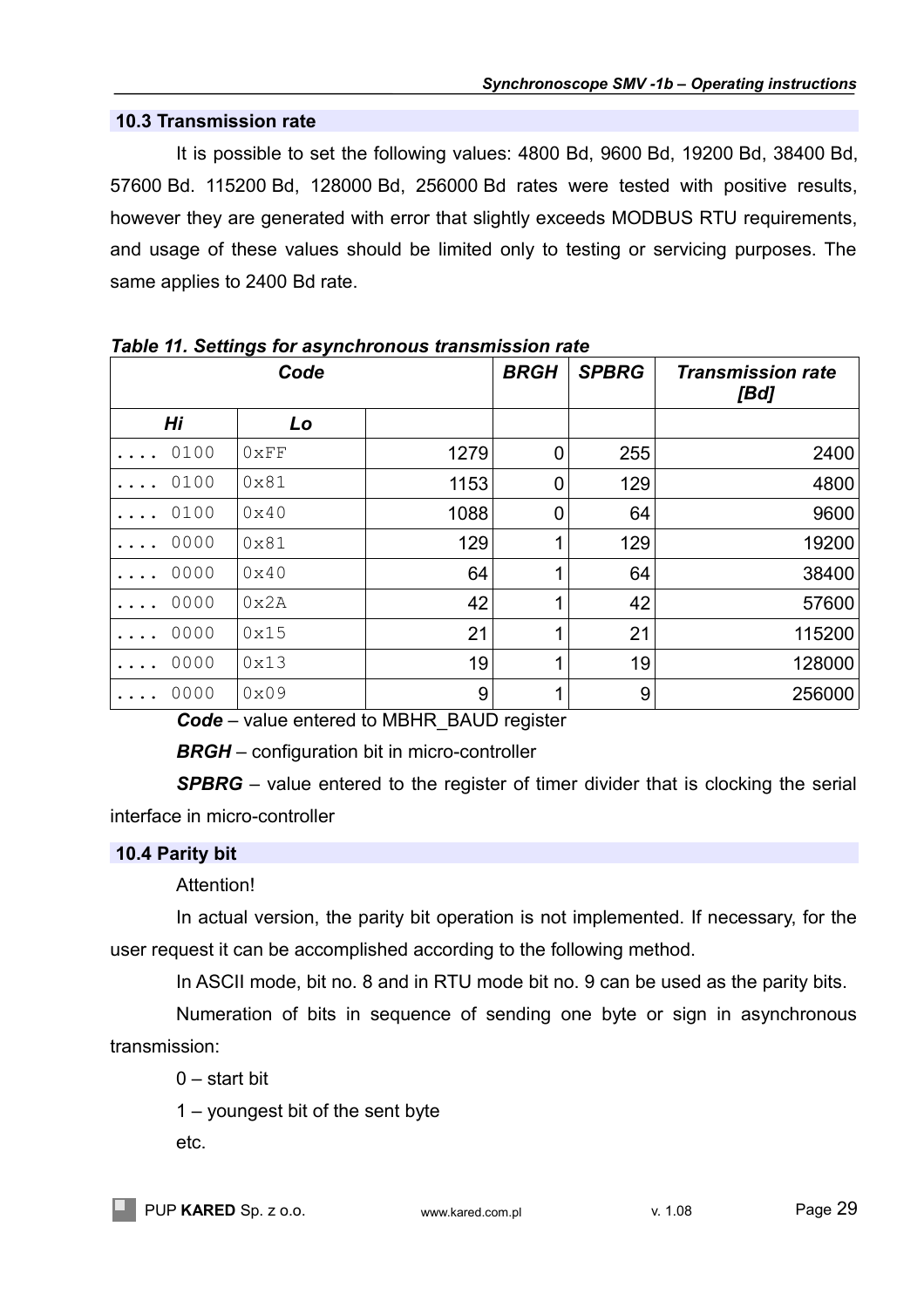Possible for programming modes of parity bit settings are:

- parity mark
- odd parity mark
- additional stop bit (logical value 0).

All setting for parity bit are saved together with the settings for transmission rate in bits no. 4 and 5 of the older byte in this setting. The coding method is provided in the following Table.

|      | Table 12. Settings for partly bit calculation mode in the send bytes |                                                                           |  |  |  |  |
|------|----------------------------------------------------------------------|---------------------------------------------------------------------------|--|--|--|--|
| Code |                                                                      | <b>Parity bit calculation mode</b>                                        |  |  |  |  |
| Hi   | Lo                                                                   |                                                                           |  |  |  |  |
|      | $\ldots 00$ $\vert \ldots \vert$ $\vert$                             | additional stop bit (logical value 0)                                     |  |  |  |  |
|      | 10                                                                   | parity mark                                                               |  |  |  |  |
|      |                                                                      | $\vert \ldots \vert$ $\ldots$ $\vert \ldots \ldots \vert$ odd parity mark |  |  |  |  |

*Table 12. Settings for parity bit calculation mode in the send bytes*

 **10.5 Protocol**

Asynchronous transmission through the RS485 interface is available through the protocol based on MODBUS ASCII or MODBUS RTU.

All setting for asynchronous transmission protocol are saved together with the settings for transmission rate in bits no. 6 of the older byte in this setting.

The coding method is provided in the following Table:

## *Table 13. Settings for asynchronous transmission protocol*

| Code |                                                | <b>Protocol</b> |
|------|------------------------------------------------|-----------------|
| Hi   | LO                                             |                 |
|      | $.0$ $.\dots$ $.\dots$ $.\dots$ $ $ ASCII mode |                 |
|      | $\cdots$ $\cdots$ $\cdots$ $\cdots$ RTU mode   |                 |

## **10.6 Informations available through the asynchronous connection**

All informations available through the commands of MODBUS protocol are provided in the following Table:

<span id="page-29-0"></span>*Table 14. MODBUS register addresses (MODBUS holding registers)*

| <b>Addre</b><br>SS | <b>Symbol</b>        | <b>Content</b>                                   |         |         |
|--------------------|----------------------|--------------------------------------------------|---------|---------|
|                    |                      | <b>INFORMATIONS ABOUT DEVICE AND PROGRAM</b>     |         |         |
|                    | MBHR WER DT <br>Α    | Program compilation date (read-only)             |         |         |
| $\overline{2}$     |                      | MBHR WER NR   Program version number (read-only) |         |         |
| 3                  | MBHR WER TY<br>P     | Relay type (version) (read-only)                 |         |         |
|                    | PUP KARED Sp. z o.o. | www.kared.com.pl                                 | v. 1.08 | Page 30 |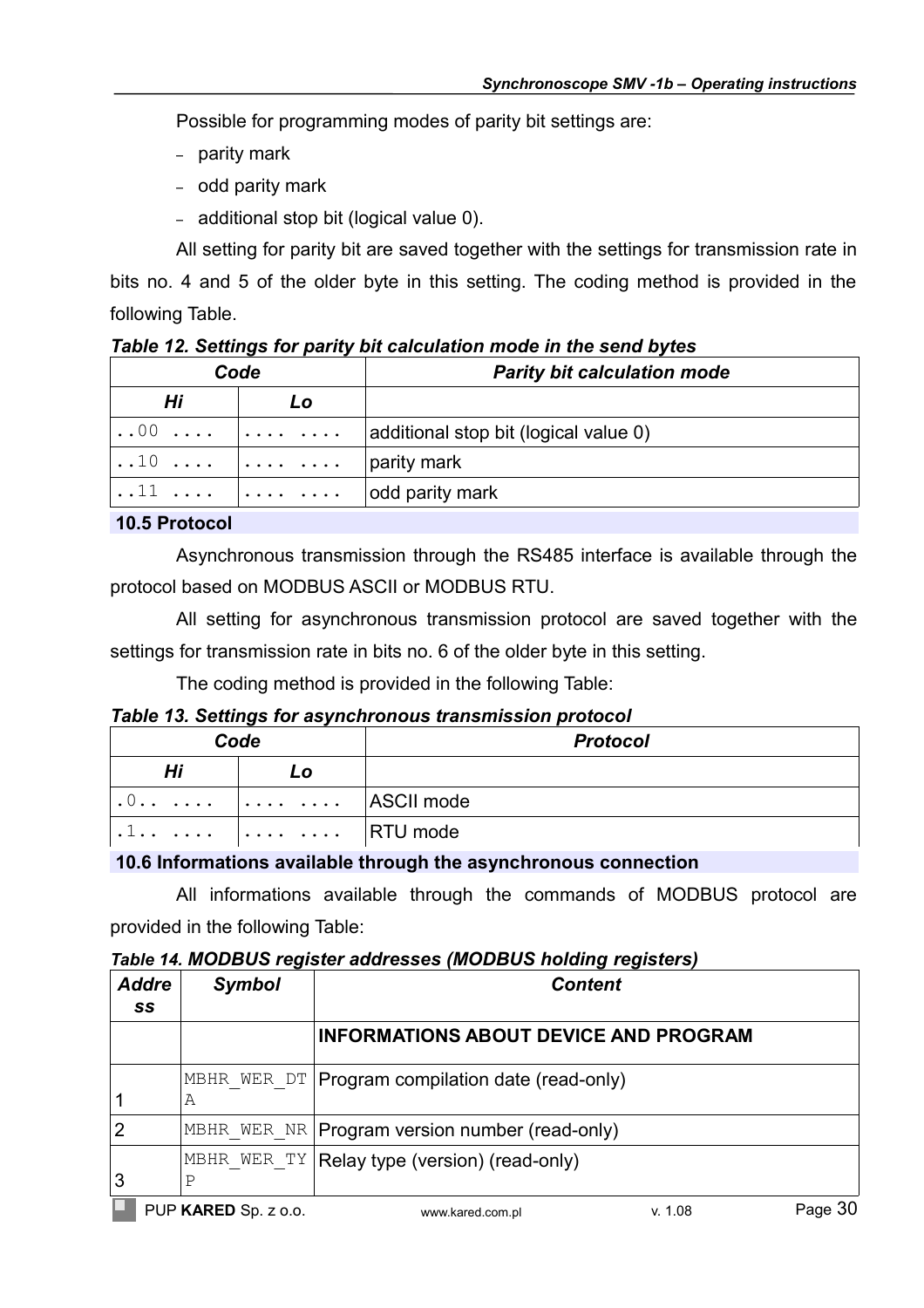| <b>Addre</b><br>SS | <b>Symbol</b> | <b>Content</b>                                                                                            |
|--------------------|---------------|-----------------------------------------------------------------------------------------------------------|
| 4                  | MBHR BAUD     | <b>Transmission rate</b>                                                                                  |
|                    | MBHR MB ADD   | Slave address (non-volatile memory*)                                                                      |
| 5                  | R             |                                                                                                           |
|                    |               | <b>SETTINGS</b> (non-volatile memory*)                                                                    |
| 6                  | MBHR U1d      | Blockade of to low L1 line voltage [% Un]                                                                 |
| 7                  | MBHR U2d      | Blockade of to low L2 line voltage [% Un]                                                                 |
| 8                  | MBHR Urd      | Admissible upper value of voltage difference U2 - U1 [% Un]                                               |
| 9                  | MBHR Urg      | Admissible lower value of voltage difference U2 - U1 [% Un]                                               |
| 10                 | MBHR frd      | Frequency difference for "from the bottom" synchronization (f1 ><br>$f2)$ [mHz]                           |
| 11                 | MBHR frg      | Frequency difference for "from the top" synchronization ( $f1 < f2$ )<br>[mHz]                            |
| 12                 | MBHR fss      | Frequency difference for synchronous operation [mHz]                                                      |
| 13                 | MBHR fi0      | Compensation of constant phase shift $\lceil \cdot \rceil$                                                |
| 14                 | MBHR fil      | Angle limit value for descending absolute phase difference value<br>$\lceil \, \degree \, \rceil$         |
| 15                 | MBHR fi2      | Angle limit value for ascending absolute phase difference value [<br>$\degree$ ] (not available in SCH-2) |
| 16                 | MBHR uf       | Admissible phase deviation $[°]$ (nor available in SCH-2 version)                                         |
| 17                 | MBHR tw       | Switch turning-off time [ms]                                                                              |
| 18                 | MBHR tp       | Increase of output signal duration time [ms]                                                              |
| 19                 | MBHR tk       | Control time of turning-on conditions [ms]                                                                |
|                    |               | <b>Settings - voltage-free</b> switches (non-volatile memory*)                                            |
| 20                 | MBHR Ud1      | Lower value of L1 line voltage [% Un]                                                                     |
| 21                 | MBHR Ug1      | Upper value of L1 line voltage [% Un]                                                                     |
| 22                 | MBHR fd1      | Lower value of U1 voltage frequency [mHz]                                                                 |
| 23                 | MBHR fg1      | Upper value of U1 voltage frequency [mHz]                                                                 |
| 24                 | MBHR Ud2      | Lower value of L2 line voltage [% Un]                                                                     |
| 25                 | MBHR Ug2      | Upper value of L2 line voltage [% Un]                                                                     |
| 26                 | MBHR fd2      | Lower value of U2 voltage frequency [mHz]                                                                 |
| 27                 | MBHR fg2      | Upper value of U2 voltage frequency [mHz]                                                                 |
| 28.31              |               | Reserve                                                                                                   |
|                    |               | <b>Two-state settings</b>                                                                                 |
| 3235               |               | Reserve                                                                                                   |
|                    |               | Calibration (non-volatile memory*)                                                                        |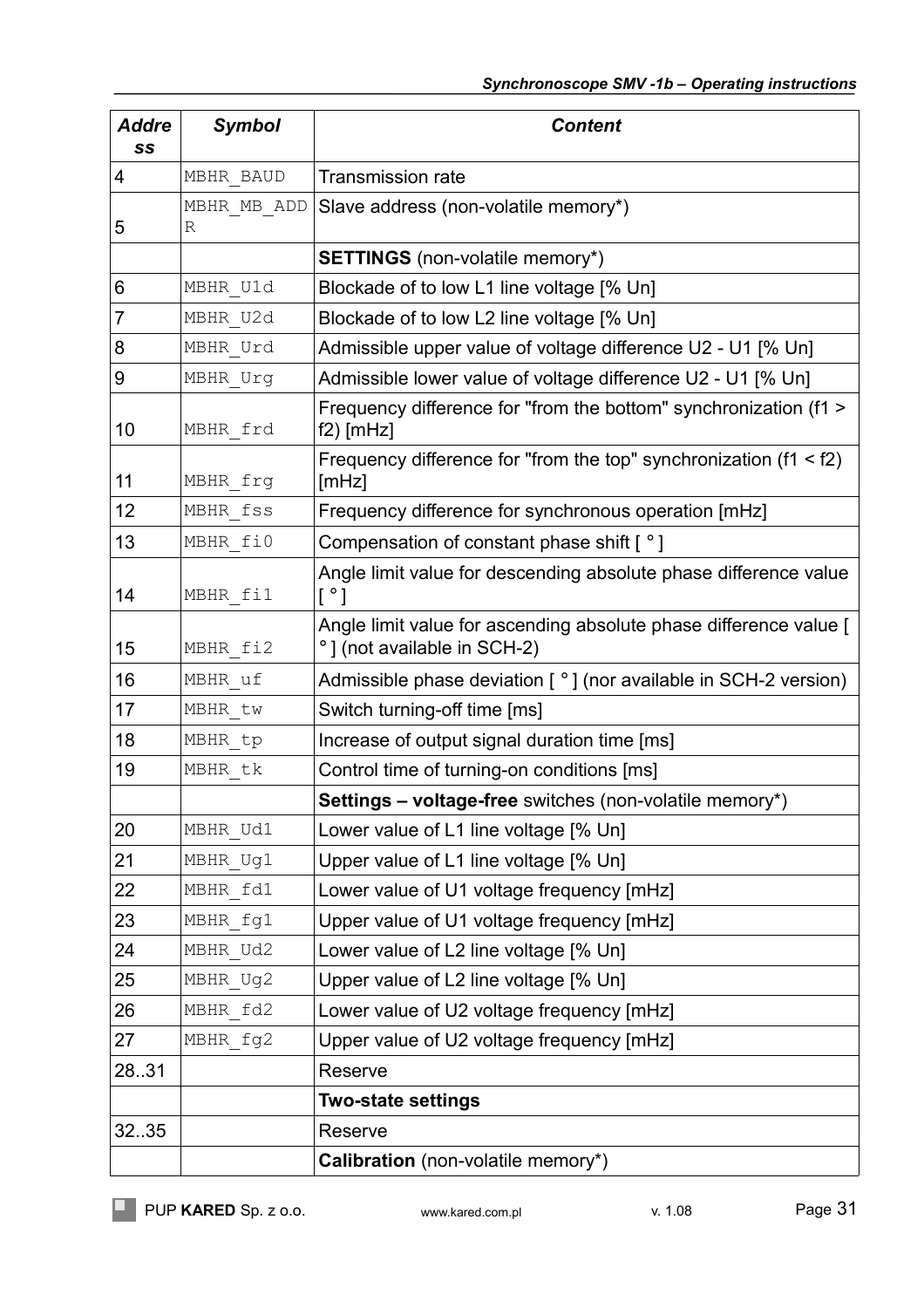| <b>Addre</b><br>SS | <b>Symbol</b>               | <b>Content</b>                                                                                                                |
|--------------------|-----------------------------|-------------------------------------------------------------------------------------------------------------------------------|
| 36                 | MBHR KAL S                  | Calibration of L1 voltage measurement (value calculated on the<br>basis of ADC transducer samples for $U1 = 100$ V AC RMS)    |
| 37                 | MBHR KAL G                  | Calibration of L2 voltage measurement (value calculated on the<br>basis of ADC transducer samples for $U2 = 100$ V AC RMS)    |
| 38                 | MBHR EEPRCR<br>$\mathsf{C}$ | Control sum of EEPROM                                                                                                         |
| 39                 | MBHR LRST                   | Restarts counter                                                                                                              |
|                    |                             | <b>Measured values</b>                                                                                                        |
| 40                 | MBHR US                     | Measuring voltage value U1 [0.1 V]                                                                                            |
| 41                 | MBHR UG                     | Measuring voltage value U2 [0.1 V]                                                                                            |
| 42                 | MBHR DU                     | Voltage difference U2 - U1 [0.1 V]                                                                                            |
| 43                 | MBHR TS                     | U1 voltage period $[0.8 \mu s]$                                                                                               |
| 44                 | MBHR TG                     | U2 voltage period $[0.8 \mu s]$                                                                                               |
| 45                 | MBHR DTGS                   | U1 and U2 voltage periods difference $[0.8 \mu s]$                                                                            |
| 46                 | MBHR TSG                    | Difference of passing times through the zero tL2 - tL1 [0.8 $\mu$ s]                                                          |
| 47                 | MBHR TGS                    | Difference of passing times through the zero tL1 - tL2 $[0.8 \mu s]$                                                          |
| 48                 | MBHR WARO                   | State of fulfilment of conditions controlled by the program.                                                                  |
| 49                 | MBHR WAR1                   | Informations are available on the respective register bits.<br>Detailed description id provided in Table Functions of bits in |
| 50                 | MBHR WAR2                   | WMBHR WARO, MBHR WAR1, MBHR WAR2, MBHR WAR3                                                                                   |
| 51                 | MBHR WAR3                   | registers                                                                                                                     |
| 52.53              |                             | Reserve                                                                                                                       |
| 54                 | <b>MBHR DFi</b>             | Phase difference Fi2 - Fi1 (fig - fis) $[0.01^{\circ}]$                                                                       |
| 55                 | MBHR FS                     | Frequency F1 (fs) [0.01 Hz]                                                                                                   |
| 56                 | <b>MBHR FG</b>              | Frequency F2 (fg) [0.01 Hz]                                                                                                   |
| 57                 |                             | Reserve                                                                                                                       |
| 58                 | MBHR U0 S                   | Constant component of L1 voltage                                                                                              |
| 59                 | MBHR_U0_G                   | Constant component of L2 voltage                                                                                              |
| 60.69              |                             | Reserve                                                                                                                       |
|                    |                             | <b>Control registers</b>                                                                                                      |
| 70                 | MBHR LRCCOD<br>E M          | Program control sum (entered)                                                                                                 |
| 71                 | MBHR LRCCOD<br>E O          | Program control sum (calculated)                                                                                              |
| 72                 | MB CMD                      | Command (list of commands is provided below)                                                                                  |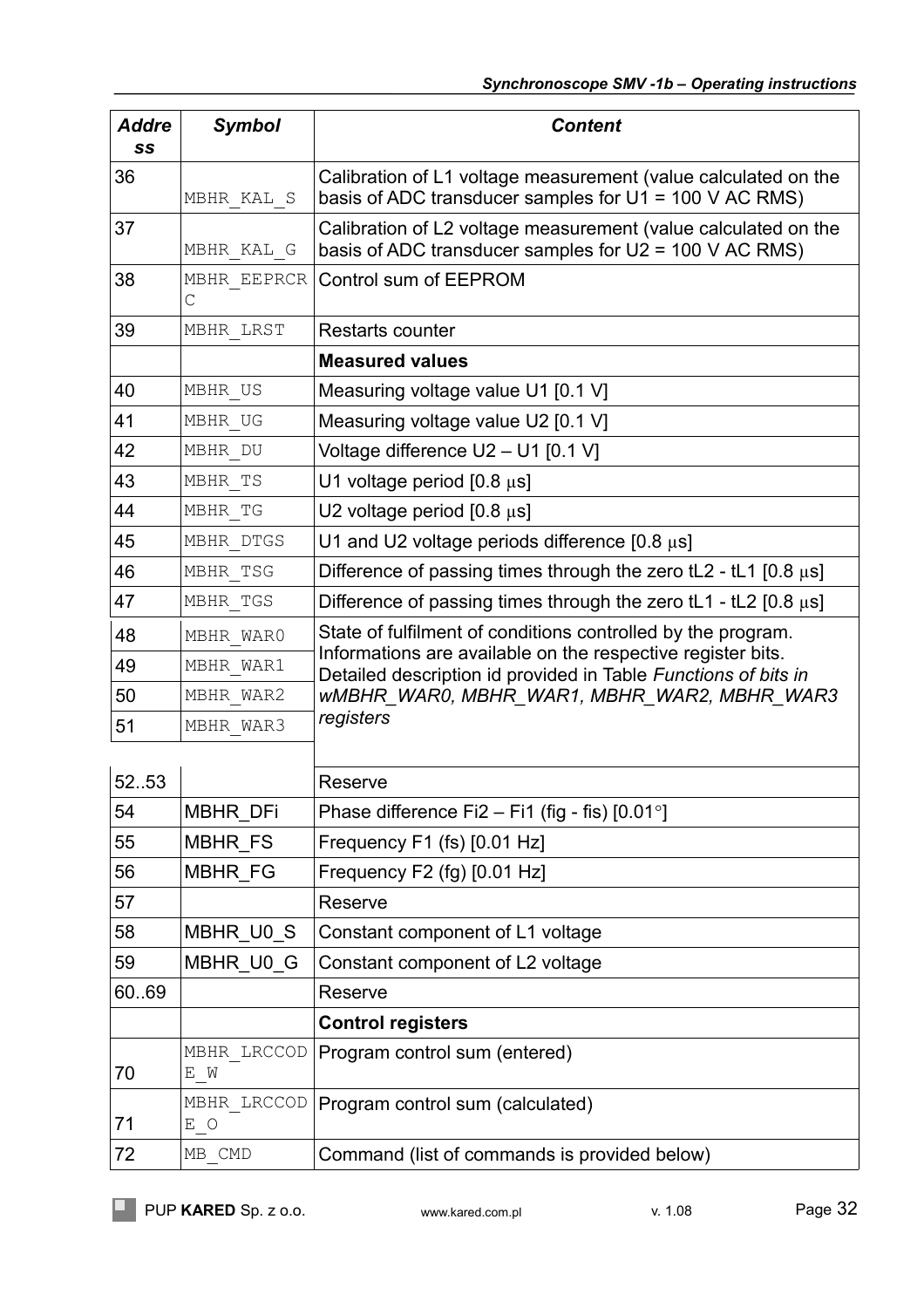| <b>Addre</b><br>SS | <b>Symbol</b> | <b>Content</b>                                                          |
|--------------------|---------------|-------------------------------------------------------------------------|
| 73                 |               | Reserve                                                                 |
| 74                 | MB CMD R      | Response after command execution                                        |
| 75                 |               | Reserve                                                                 |
| 76                 | MB HASLO      | Password – youngest 16 bits (password description is provided<br>below) |
| 77                 |               | Password – older 16 bits (password description is provided<br>below)    |
| 78.96              |               | Reserve                                                                 |

The unit is provided in square brackets.

\* Rewriting of the registers content to the non-volatile memory (EEPROM) is performed by the proper command, and reading of the registers content from EEPROM is performed after each restart of the program. Writing to the EEPROM is possible only, when the device is blocked.

To obtain partial conformity with SM-06B synchronizer, additional registers are provided for read-out purposes using MODBUS protocol. Part of these registers duplicate values of the existing registers, and some of them are providing new values. These addresses are from %R3585 to %R3840 (addresses from 3584 to 3839, in other words older byte of the address of read registers must be equal to 0x0E). Reading of registers only from these addresses is admissible using function Read Holding Registers. If the given register is not included in Table 13, its value will be available as 0.

| <b>Registe</b> | <b>Addr</b><br>ess | <b>Symbol</b> | <b>Content</b>                                        | <b>Units</b> |
|----------------|--------------------|---------------|-------------------------------------------------------|--------------|
| %R3625         | 3624               | MBHR06 US     | Voltage value Us                                      | $0.1\%$ Un   |
| $\%$ R3626     | 3625               | MBHR06 UG     | Voltage value Ug                                      | $0.1\%$ Un   |
| %R3627         | 3626               | MBHR06 FS     | Frequency value Fs                                    | $0.01$ Hz    |
| %R3628         | 3627               | MBHR06 FG     | Frequency value Fg                                    | $0.01$ Hz    |
| %R3633         | 3632               | MBHR06 DU     | Value of voltage difference Ug - Us in U2<br>code     | $0.01\%$ Us  |
| %R3634         | 3633               | MBHR06 DF     | Value of frequency difference $Fg - Fs$ in U2<br>code | 0.01%Fs      |

*Table 15. MODBUS register addresses (MODBUS holding registers)*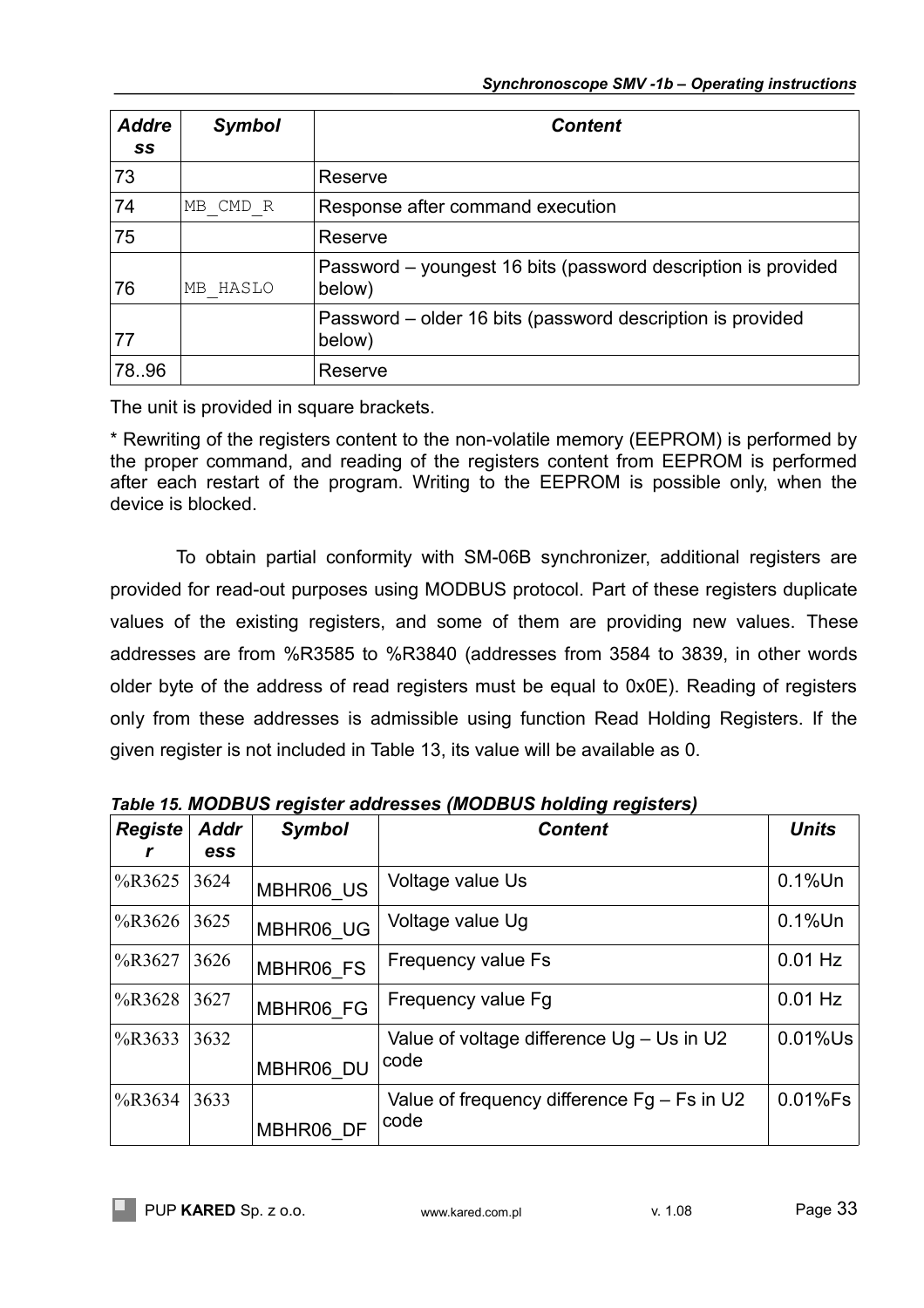| Registe     | <b>Addr</b><br><b>ess</b> | <b>Symbol</b> | <b>Content</b>                                                                              | <b>Units</b> |
|-------------|---------------------------|---------------|---------------------------------------------------------------------------------------------|--------------|
| %R3636 3635 |                           |               | MBHR06 DFi   Value of phase difference between Ug and<br>Us synchronizer inputs             | $0.01^\circ$ |
| $\%$ R3637  | 3636                      | MBHR06 DFi    | Value of phase difference between Ug and<br>Us synchronizer inputs, including setting fi0*) | $1^{\circ}$  |

\* – fi0 value is deducted from measured value of phase shift

Values 0x8000 and 0x8001 stand for undefined value

Un – voltage nominal value equal to 100 V RMS

## *Table 16. Constants available in the communication through the MODBUS interface*

| <b>Symbol</b>              | Value          | <b>Description</b>                                                                                                                                                                               |
|----------------------------|----------------|--------------------------------------------------------------------------------------------------------------------------------------------------------------------------------------------------|
| MB HASLO 1                 | 0x3425A0B<br>2 | Password that allows to change settings and enter<br>commands (to eliminate the risk of accidental<br>modification of the settings).                                                             |
| MODBUS ADR SR              | 0xFE           | Slave MODBUS address for servicing purposes. It<br>allows reading and writing of the proper slave address.                                                                                       |
| MODBUS ADR $Z$   0xFD<br>W |                | The MODBUS slave address for servicing purposes. It<br>functions in the servicing mode activated with the<br>"service" switch. It allows one to read and write the<br>appropriate slave address. |

Commands. When a command is introduced at an appropriate address (see *Control registers* in the *MODBUS register addresses* table), the corresponding action will be carried out. Password MB\_HASLO\_1 must be provided before a command can be introduced.

*Table 17. Commands recommended for execution through MODBUS interface*

| Code   | <b>Symbol</b>     | Task                                                                            |
|--------|-------------------|---------------------------------------------------------------------------------|
| 0x7829 | MBCMD RESE<br>т   | Execute RESET command from processor                                            |
| 0x783A | MBCMD WR E<br>EPR | Write registers to EEPROM (registers that are saved in non-<br>volatile memory) |
| 0x7312 | MBCMD KAL<br>S    | Start application                                                               |
| 0x7325 | MBCMD KAL<br>Ε    | Finish calibration                                                              |
| 0x735A | MBCMD KAL<br>B    | Interrupt calibration                                                           |
| 0x74F0 | MBCMD BL<br>K 0   | Turn-off blockade                                                               |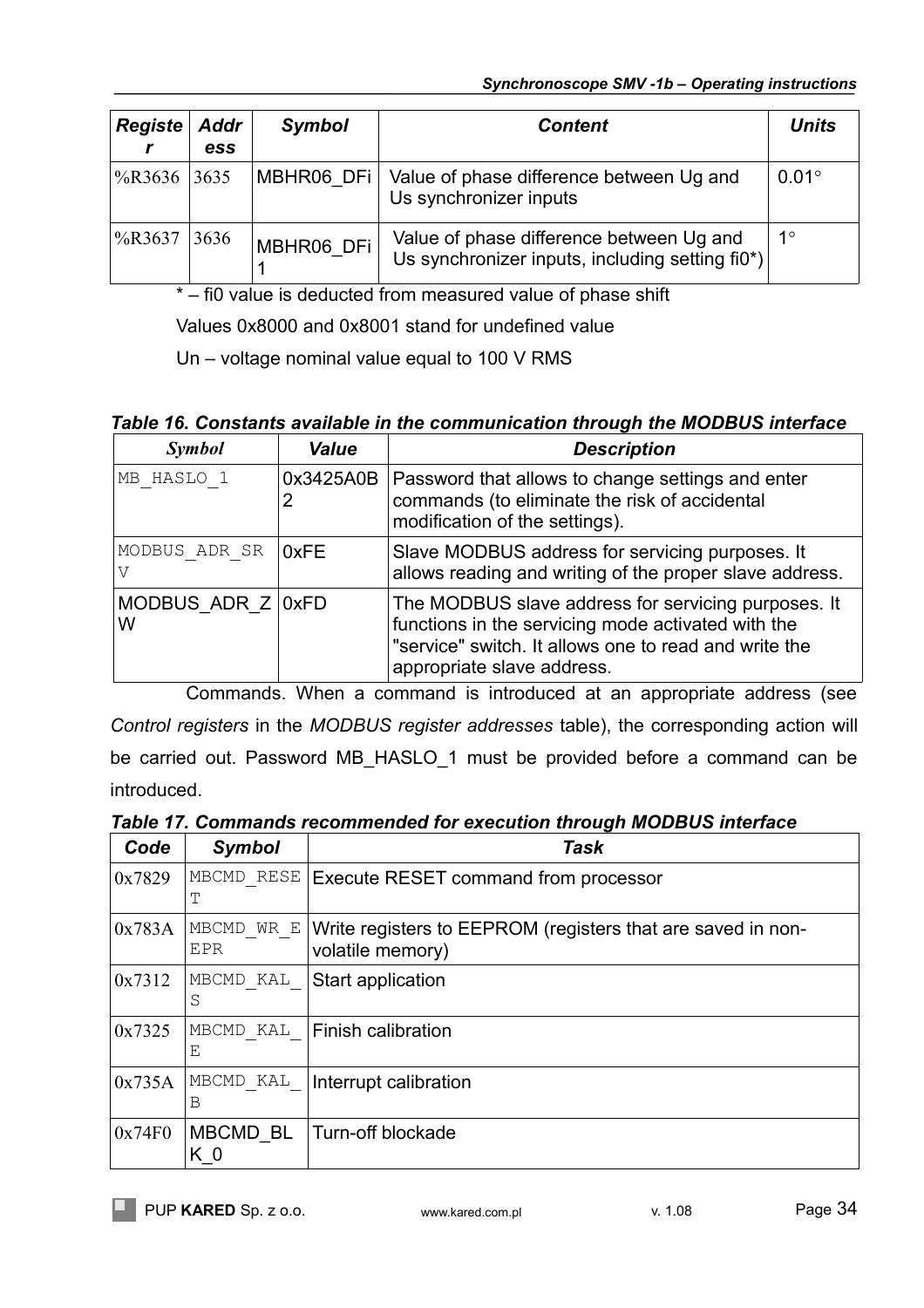| Code   | <b>Symbol</b>               | Task                                                                                                                                                                  |
|--------|-----------------------------|-----------------------------------------------------------------------------------------------------------------------------------------------------------------------|
| 0x740F | IMBCMD BL<br>K <sub>1</sub> | Turn-on blockade Attention! This function is used for short-term<br>blockade of the device, e.g. for changing settings. During restart,<br>the blockade is cancelled. |

*Table 18. Responses for commands recommended for execution through MODBUS interface*

| Code   | <b>Symbol</b>   | <b>Meaning</b>                                                                                       |
|--------|-----------------|------------------------------------------------------------------------------------------------------|
| 0x0101 | MBCMD RST       | MB CMD R register value (containing responses for<br>commands), entered after restart of the program |
| 0x1223 | MBCMD KAL<br>SТ | Confirmation of calibration start-up                                                                 |
| 0x1234 | MBCMD KAL<br>OK | Confirmation of proper completion of the calibration                                                 |
| 0x1245 | MBCMD KAL<br>ΒR | Confirmation of calibration interruption                                                             |

## **10.7 Reading the settings**

Reading of the settings is performed in standard way using MODBUS command "**Read Holding Registers**". Addresses of registers congaing settings are provided in Table *MODBUS registers addresses (MODBUS holding registers)* on page [30.](#page-29-0)

## **10.8 Writing the inputs**

If to the RS485 bus is connected only one controller, it is possible to use service address MODBUS ADR\_SRV. Of more controllers is connected, we recommend to use uniqueslave address.

To write the settings, the following procedure must be performed:

• If controller's slave address is unknown, or can be read using the service address MODBUS ADR SRV (functioning always, however only one controller can be connected to the bus),

• Make sure that the slave address is proper (from 1 to 247), and whether controller for this address is responding (e.g. it is possible to read basic informations about the relay – version, etc.). If not, ask operator for this address and write it to the controller (according to the description provided below).

• Enter 32-bit password MB\_HASLO\_1 (see point: *Constant parameters available in the program*) to two registers provided for entering the password (see Table: *MODBUS registers addresses (MODBUS holding registers)* on page [30.](#page-29-0) Writing of the settings is performed in standard way using MODBUS command "**Write Multiple**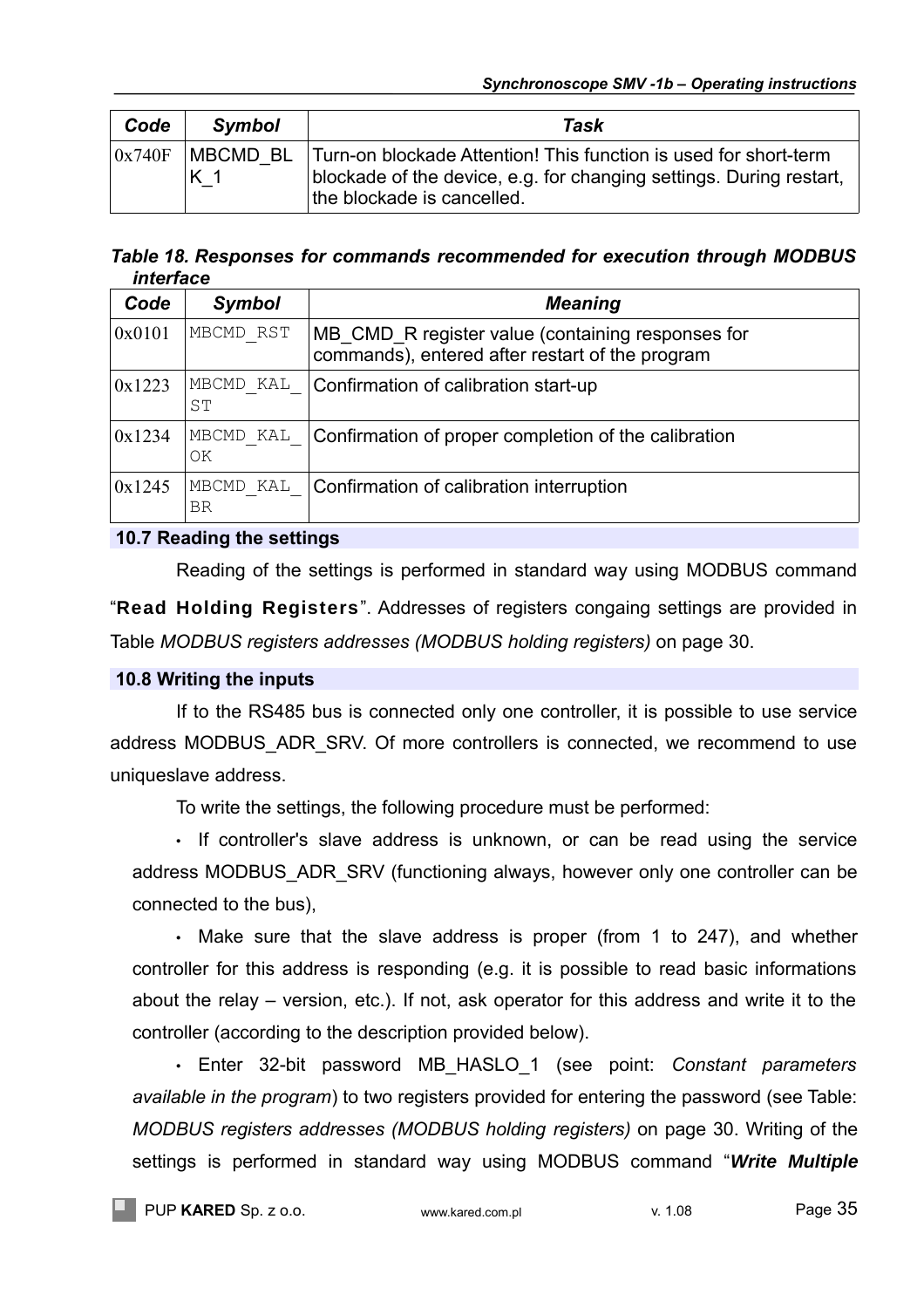**registers**. For this purpose, *slave* servicing address can be used. Attention! Password is cancelled after execution of another MODBUS command **Write Multiple registers**.

• Enter setting using MODBUS command **Write Multiple registers**.

• Rewrite content of the registers to the non-volatile memory (EEPROM) using command MBCMD\_WR\_EEPR entered under MB\_CMD address.

Attention! Writing to the EEPROM is possible only, when the device is blocked.

## **10.9 Writing the slave address**

To write the slave address, the following procedure must be performed:

• Using servicing address it is possible to read controller's slave address.

• Make sure, the address is correct. If yes, use this address, and if not, use servicing address.

• Enter 32-bit password MB\_HASLO\_1 (see point: *Constant parameters available in the program*) to two registers provided for entering the password (see Table: *MODBUS registers addresses (MODBUS holding registers)* on page [30.](#page-29-0) Writing is performed in standard way using MODBUS command **Write Multiple registers**. Existing *slave* address can be also used (of was entered correctly), eventually servicing *slave* address. Attention! Password is cancelled after execution of another MODBUS command **Write Multiple registers**.

• Enter slave address using MODBUS function **Write Multiple registers**.

• Rewrite content of the registers to the non-volatile memory (EEPROM) using command MBCMD\_WR\_EEPR entered under MB\_CMD address.

Attention! Writing to the EEPROM is possible only, when the device is blocked.

## **10.10 Reading the informations about relay and measured values**

 Reading of informations about relay, program, calibration and values measured by the relay is performed in standard way using MODBUS function **Read Holding Registers**. Addresses of registers containing informations about relay version and its software are provided in Table 12 *Addresses of MODBUS registers (MODBUS holding registers)* on page [30.](#page-29-0) Interpretation of read values (e.g. physical magnitude values) for most registers are provided also in this Table. Meaning of he other registers, not described in this Table, is following:

## – **Program compilation date.**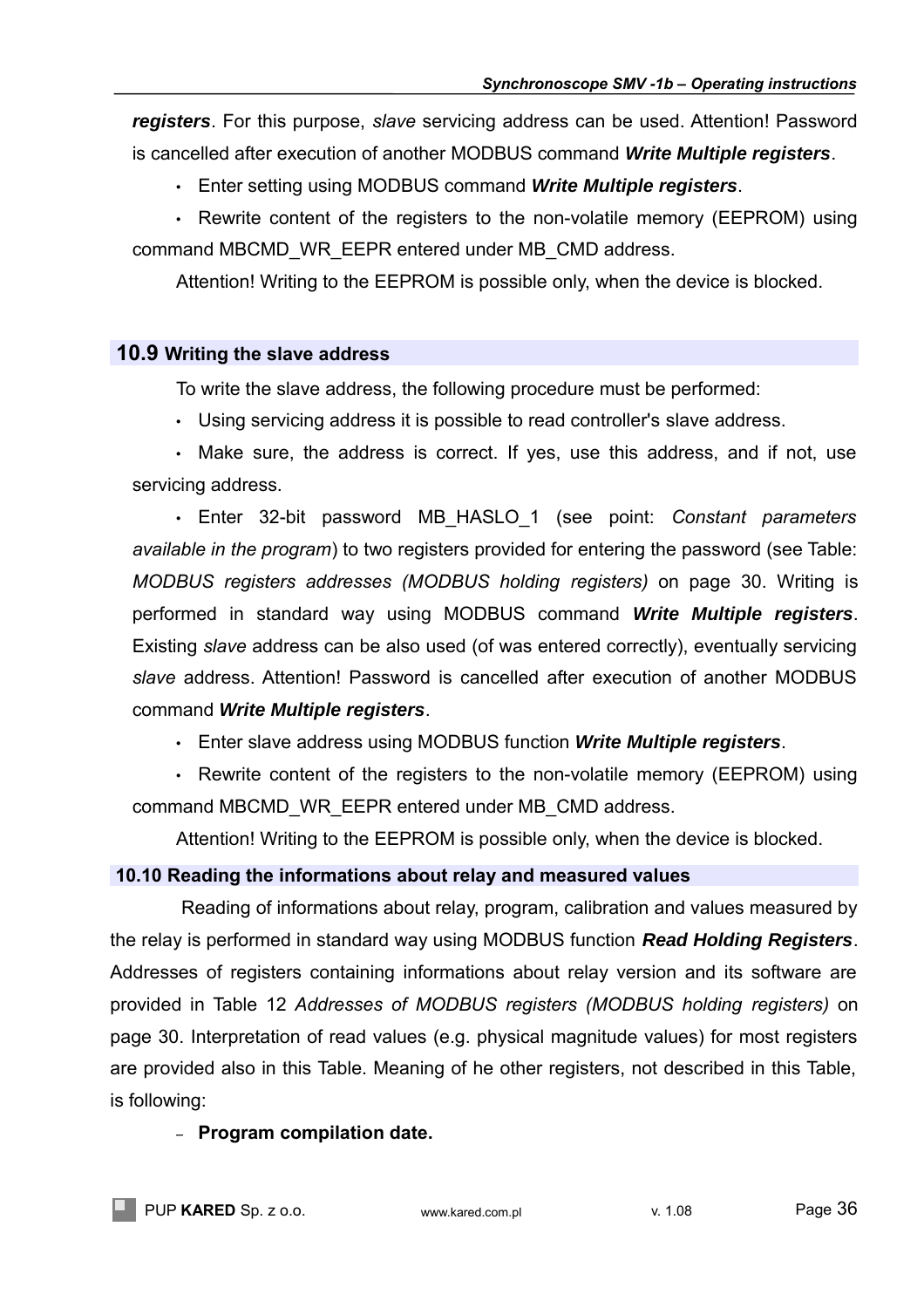This register contains program compilation date. Coding method is same as used in spreadsheets (e.g. *OpenOffice.org*) and libraries of Delphi compiler for operations on dates.

Examples of dates and corresponding day numbers:

1899-12-30 0 2003-01-01 37622 01/01/2004 37987 01/01/2005 38353 01/01/2006 38718

## – **Relay type code (version).**

Older byte of this register defines set of settings. This the information is used mostly for the program used for entering settings (running on the PC computer) that allow automatic opening of the proper set of settings. Definitions of codes are provided in the following Table.

## *Table 19. Relay type (version) coding in MBHR\_WER\_TYP register*

| Code          | <b>Symbol</b>   | <b>Meaning</b>             |
|---------------|-----------------|----------------------------|
| $\lambda$ 12x | WERSJA SP-01K 1 | Version of "SMV-1b device" |

## – **State of fulfilment of conditions controlled by the program.**

MBHR WARX registers contain information about fulfilment of the conditions required for turning-on procedure. Setting of proper bits on "1" means that the condition is fulfilled.

| Table 20. Functions of bits in MBHR WAR0, MBHR WAR1, MBHR WAR2, |  |  |  |
|-----------------------------------------------------------------|--|--|--|
| <b>MBHR WAR3 registers</b>                                      |  |  |  |

|          | <b>Bite</b> | <b>Symbol</b> | <b>Meaning</b>                                                   |
|----------|-------------|---------------|------------------------------------------------------------------|
| $\theta$ | 01.0        | warunek U1d   | fulfilment of condition $U1 > U1d$ (1 = green, 0 = yellow)       |
|          | 01.1        | warunek U2d   | fulfilment of condition $U2 > U2d$ (1 = green, 0 = yellow)       |
| 2        | 01.2        | warunek Urd   | fulfilment of condition Urd $\leq$ dU (1 = green, 0 = yellow)    |
| 3        | 01.3        | warunek Urg   | fulfilment of condition $dU \leq Urg$ (1 = green, 0 = yellow)    |
| 4        | 01.4        | warunek frd   | fulfilment of condition frd $\leq$ dfr (1 = green, 0 = yellow)   |
|          | 01.5        | warunek frg   | fulfilment of condition dfr $\leq$ frg (1 = green, 0 = yellow)   |
| 6        | 01.6        | warunek fss   | fulfilment of condition $ dfi/dt  <$ fss (1 = green, 0 = yellow) |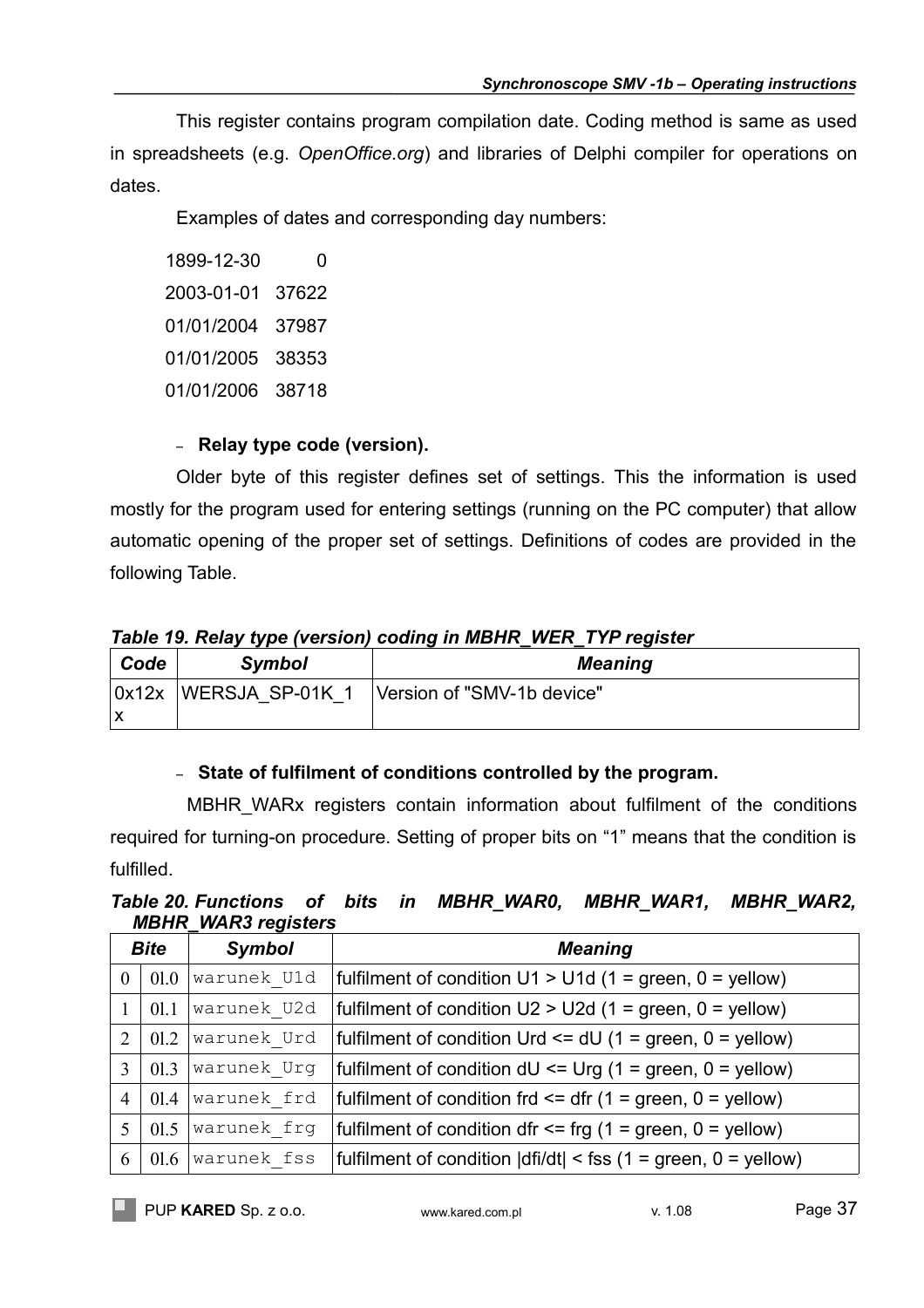|        | <b>Bite</b> | <b>Symbol</b>     | <b>Meaning</b>                                                                                       |
|--------|-------------|-------------------|------------------------------------------------------------------------------------------------------|
|        | 01.7        | warunek war       | reserve                                                                                              |
| $\tau$ |             | pr                |                                                                                                      |
| 8      | 0h.0        |                   | reserve                                                                                              |
| 9      | 0h.1        |                   | reserve                                                                                              |
| 10     | 0h.2        | warunek err<br>us | open circuit for network voltage measurement (or other error?)<br>$(1 = red, 0 = grey)$              |
| 11     | 0h.3        | warunek err<br>uq | open circuit for generator voltage measurement (or other<br>error?)<br>$(1 = red, 0 = grey)$         |
| 12     | 0h.4        | warunek Ud1       | fulfilment of condition $Ud1 < U1$ (1 = green, 0 = yellow)                                           |
| 13     | 0h.5        | warunek Ug1       | fulfilment of condition $U1 < Ug1$ (1 = green, 0 = yellow)                                           |
| 14     | 0h.6        | warunek fd1       | fulfilment of condition $f d1 < f1$ (1 = green, 0 = yellow)                                          |
| 15     | 0h.7        | warunek fg1       | fulfilment of condition $f1 < fg1$ (1 = green, 0 = yellow)                                           |
| 16     | 11.0        | warunek Ud2       | fulfilment of condition $Ud2 < U2$ (1 = green, 0 = yellow)                                           |
| 17     | 11.1        | warunek Ug2       | fulfilment of condition $U2 < Ug2$ (1 = green, 0 = yellow)                                           |
| 18     | 11.2        | warunek fd2       | fulfilment of condition $fd2 < f2$ (1 = green, 0 = yellow)                                           |
| 19     | 11.3        | warunek fg2       | fulfilment of condition $f2 < fg2$ (1 = green, 0 = yellow)                                           |
| 20     | 11.4        | warunek Usd1      | fulfilment of condition Usd1 < U1 (1 = green, $0 =$ yellow)                                          |
| 21     | 11.5        | warunek Usg1      | fulfilment of condition $U1 < Usg1$ (1 = green, 0 = yellow)                                          |
| 22     | 11.6        | warunek Usd2      | fulfilment of condition $Usd2 < U2$ (1 = green, 0 = yellow)                                          |
| 23     | 11.7        | warunek Usg2      | fulfilment of condition $U2 < Usg2$ (1 = green, 0 = yellow)                                          |
| 24     |             | 1h.0 war frq blk  | time count down frq_blk $(1 = red, 0 = grey)$                                                        |
| 25     | 1h.1        | stan war sp       | continuity of condition fulfilment during permission signal<br>duration<br>$(1 = green, 0 = yellow)$ |
| 26     | 1h.2        |                   | reserve                                                                                              |
| 27     | 1h.3        | warunek fazy      | fulfilment of phase condition $(1 = green, 0 = yellow)$                                              |
| 28     | 1h.4        | warunek s ok      | network (U1) period correct (1 = green, $0 =$ yellow)                                                |
| 29     | 1h.5        | warunek g ok      | network (U2) period correct (1 = green, $0 =$ yellow)                                                |
| 30     | 1h.6        | sync up           | synchronization "from the top" $(1 = green, 0 = yellow)$                                             |
| 31     | 1h.7        | sync dn           | synchronization "from the bottom" $(1 = green, 0 = yellow)$                                          |
| 32     | 21.0        | stan BLOK         | state of optocoupler input BLOK $(1 = \text{orange}, 0 = \text{grey})$                               |
| 33     | 21.1        | stan START        | state of optocoupler input START $(1 = \text{orange}, 0 = \text{grey})$                              |
| 34     | 21.2        | stan SY           | state of relay input SY $(1 = \text{orange}, 0 = \text{grey})$                                       |
| 35     | 21.3        | stan Z1           | state of relay input $Z1$ (1 = orange, 0 = grey)                                                     |
| 36     | 21.4        | stan Z2           | state of relay input Z2 (1 = orange, $0 = grey$ )                                                    |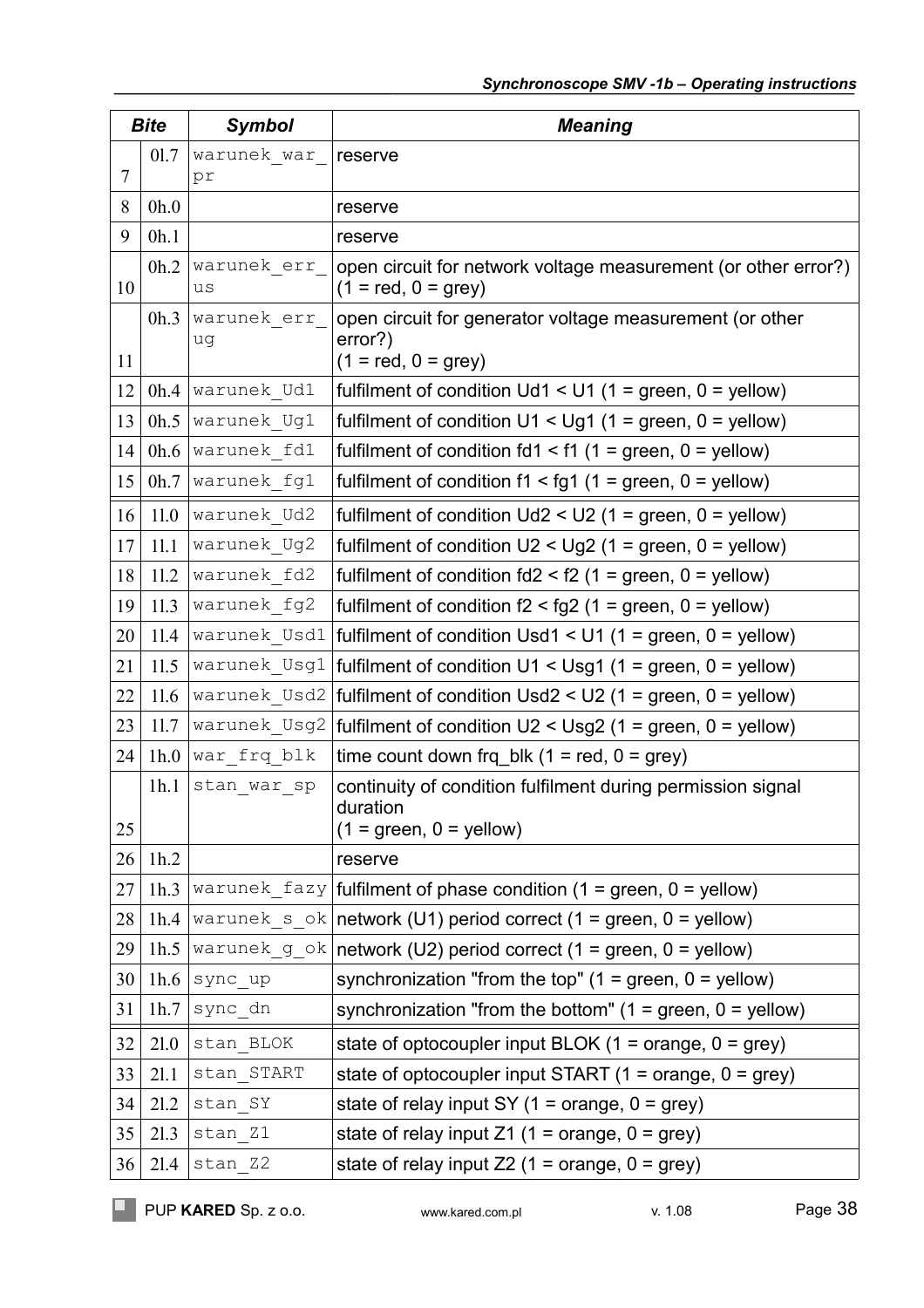| <b>Bite</b> |      | <b>Symbol</b>                 | <b>Meaning</b>                                                                                                                                                       |  |  |
|-------------|------|-------------------------------|----------------------------------------------------------------------------------------------------------------------------------------------------------------------|--|--|
| 37          | 21.5 |                               | reserve                                                                                                                                                              |  |  |
| 38          | 21.6 |                               | reserve                                                                                                                                                              |  |  |
| 39          | 21.7 |                               | reserve                                                                                                                                                              |  |  |
| 40          |      | $2h.0$ mb serwis              | MODBUS frame with servicing address $(1 = red, 0 = grey)$                                                                                                            |  |  |
| 41          | 2h.1 | kalibracja o<br>n j           | calibration mode enabled by the jumper $(1 = red, 0 = grey)$                                                                                                         |  |  |
| 42          | 2h.2 | n m                           | kalibracja o calibration mode enabled by modbus(1 = red, 0 = grey)                                                                                                   |  |  |
| 43          | 2h.3 | m                             | $\vert$ mb_err_eepro   error of settings control sum (1 = red, 0 = grey)                                                                                             |  |  |
| 44          |      | $2h.4 \mid mb$ err prog       | error of program control sum $(1 = red, 0 = grey)$                                                                                                                   |  |  |
| 45          |      | $2h.5 \mid mb$ err kalib<br>r | no calibration for measuring inputs $(1 = red, 0 = grey)$                                                                                                            |  |  |
| 46          | 2h.6 | serwis on                     | servicing mode enabled (by the jumper) $(1 = red, 0 = grey)$                                                                                                         |  |  |
| 47          | 2h.7 | nst err                       | error in settings $(1 = red, 0 = grey)$                                                                                                                              |  |  |
| 48          | 31.0 | warunek fils<br>u up          | fulfilment of condition   dfi  <= fi1 for synchronization from the<br>top, passing through the zero up $(1 =$ green, $0 =$ yellow)                                   |  |  |
| 49          | 31.1 | u dn                          | warunek_fils   fulfilment of condition $ dfi  \leq f$ fil for synchronization from the<br>top, passing through the zero down $(1 = green, 0 = yellow)$               |  |  |
| 50          | 31.2 | $u$ _up                       | warunek $fizs$ fulfilment of condition $\text{d}f$ = fi2 for synchronization from the<br>top, passing through the zero up $(1 = green, 0 = yellow)$                  |  |  |
| 51          | 31.3 | u dn                          | warunek $fizs$ fulfilment of condition $\text{d}f$ = fi2 for synchronization from the<br>top, passing through the zero down $(1 = green, 0 = yellow)$                |  |  |
| 52          | 31.4 | d up                          | warunek fils   fulfilment of condition   dfi  <= fi1 for synchronization from the<br>bottom, passing through the zero up $(1 = green, 0 = yellow)$                   |  |  |
| 53          | 31.5 | d dn                          | warunek_fils   fulfilment of condition $ dfi  \leq f$ fi1 for synchronization from the<br>bottom, passing through the zero down $(1 = green, 0 = yellow)$            |  |  |
| 54          | 31.6 | d up                          | warunek $fizs$ fulfilment of condition $\text{d}f$ = fi2 for synchronization from the<br>bottom, passing through the zero up $(1 = green, 0 = yellow)$               |  |  |
| 55          | 31.7 | d dn                          | warunek $fizs$ fulfilment of condition $dfz = fiz$ for synchronization from the<br>bottom, passing through the zero down $(1 = green, 0 = yellow)$                   |  |  |
| 56          | 3h.0 | $s$ _up                       | warunek $fils$   fulfilment of condition $\text{d}fil \leq \text{min}(fi1, fi2)$ for synchronous<br>operation, passing through the zero up $(1 = green, 0 = yellow)$ |  |  |
| 57          | 3h.1 | warunek fils<br>s dn          | fulfilment of condition $\text{d}f$ = min(fi1, fi2) for synchronous<br>operation, passing through the zero down (1 = green, $0 =$<br>yellow)                         |  |  |
| 58          | 3h.2 | $s$ _up                       | warunek $fizs$ fulfilment of condition $\text{d}f$ = min(fi1, fi2) for synchronous<br>operation, passing through the zero up $(1 = green, 0 = yellow)$               |  |  |
| 59          | 3h.3 | s dn                          | warunek $fizs$ fulfilment of condition $\text{d}f$ = min(fi1, fi2) for synchronous                                                                                   |  |  |
|             |      | PUP KARED Sp. z o.o.          | Page 39<br>v. 1.08<br>www.kared.com.pl                                                                                                                               |  |  |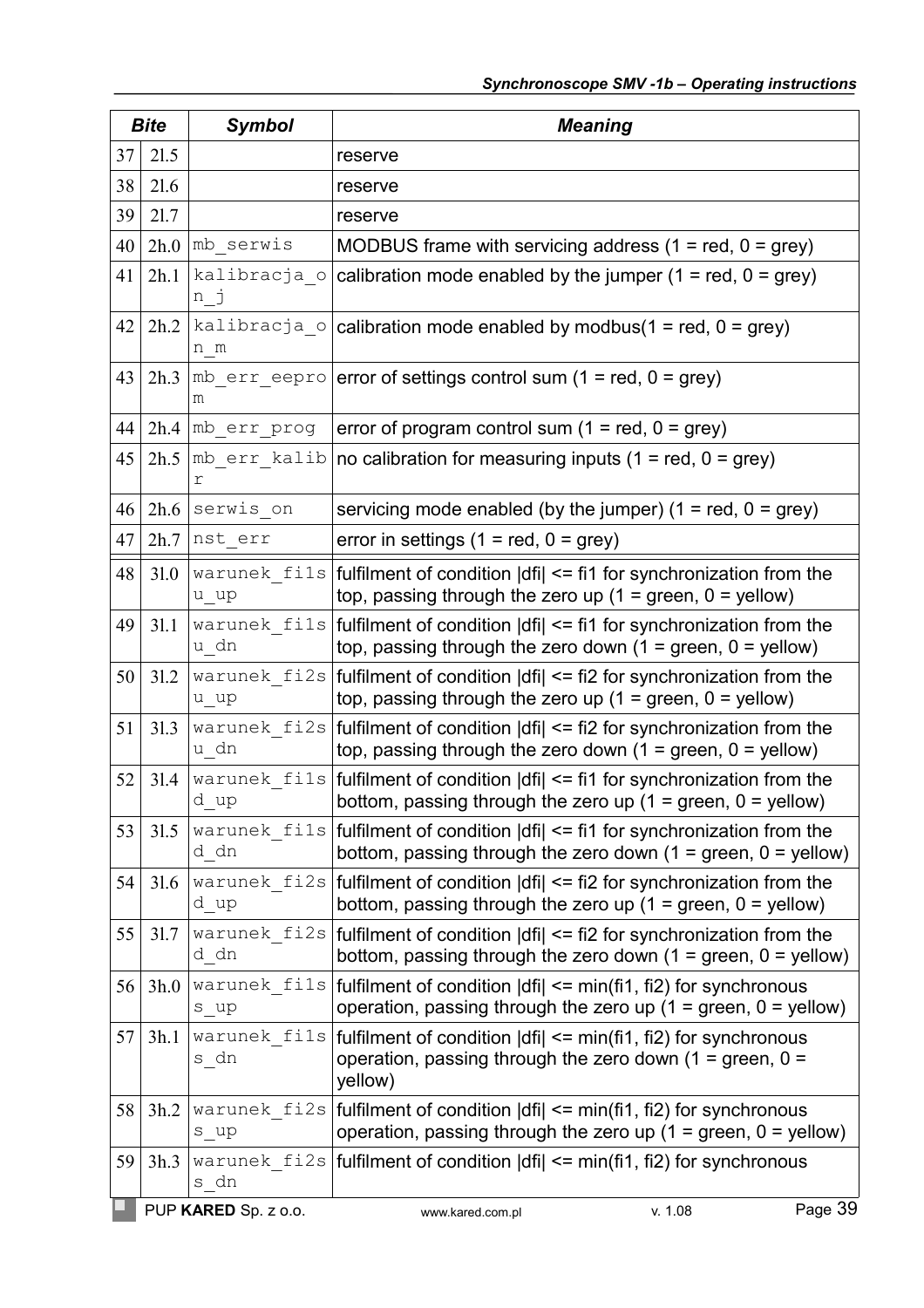| <b>Bite</b> |      | <b>Symbol</b> | <b>Meaning</b>                                                                                                                                                                          |  |  |
|-------------|------|---------------|-----------------------------------------------------------------------------------------------------------------------------------------------------------------------------------------|--|--|
|             |      |               | operation, passing through the zero down $(1 = green, 0 =$<br>yellow)                                                                                                                   |  |  |
| 60          | 3h.4 | war t start   | time count-down t start – blocking START signal actuation<br>during 1 s from previous actuation of this signal (previous<br>$\alpha$ ascent) – see point 9.4.3.2 (1 = orange, 0 = grey) |  |  |
| 61          | 3h.5 | war t tp      | time count down tp $(1 = blue, 0 = grey)$                                                                                                                                               |  |  |
| 62          | 3h.6 | war t tk      | time count down tk $(1 = blue, 0 = grey)$                                                                                                                                               |  |  |
| 63          | 3h.7 | mb blokada    | blocking by MODBUS $(1 = \text{orange}, 0 = \text{grey})$                                                                                                                               |  |  |

Colours of signalling lamps are provided in parentheses in the delivered program for PC computers (SCHRS.exe).

Bits 0..15 are contained in *MBHR\_WAR0* register, and bits 16..31 in *MBHR\_WAR1 register, etc.*

## **11 . CALIBRATION**

For calibration can be used a PC computer with running SCHRS program with connected relay. Such calibration process is described in usage instruction for the program. Below we describe the calibration process performed by this program – using commands send through the RS485 interface. The user can create own program that will calibrate the relay in the same way.

Attention! Calibration process is possible only for blocked device.

Calibration of measurement paths is performed in the following way:

- Connect reference voltage 100 V AC to the terminals of both measuring inputs.
- Turn-on the power supply.
- Enter password MB\_HASLO\_1, and then command MBCMD\_KAL\_S.
- Wait one second or longer.

– Send password MB\_HASLO\_1, and then command MBCMD\_KAL\_E. In this moment, calibration factors defined on the basis of measurements performed during last 0.5 second will be write to EEPROM. It is important to make sure that during the last second before sending this command the reference voltage is equal to 100 V AC.

– If the power supply voltage will be turned-off or command MBCMD\_KAL\_B will be send (preceded with password MB\_HASLO\_1) before MBCMD\_KAL\_E command, calibration factors will not be changed.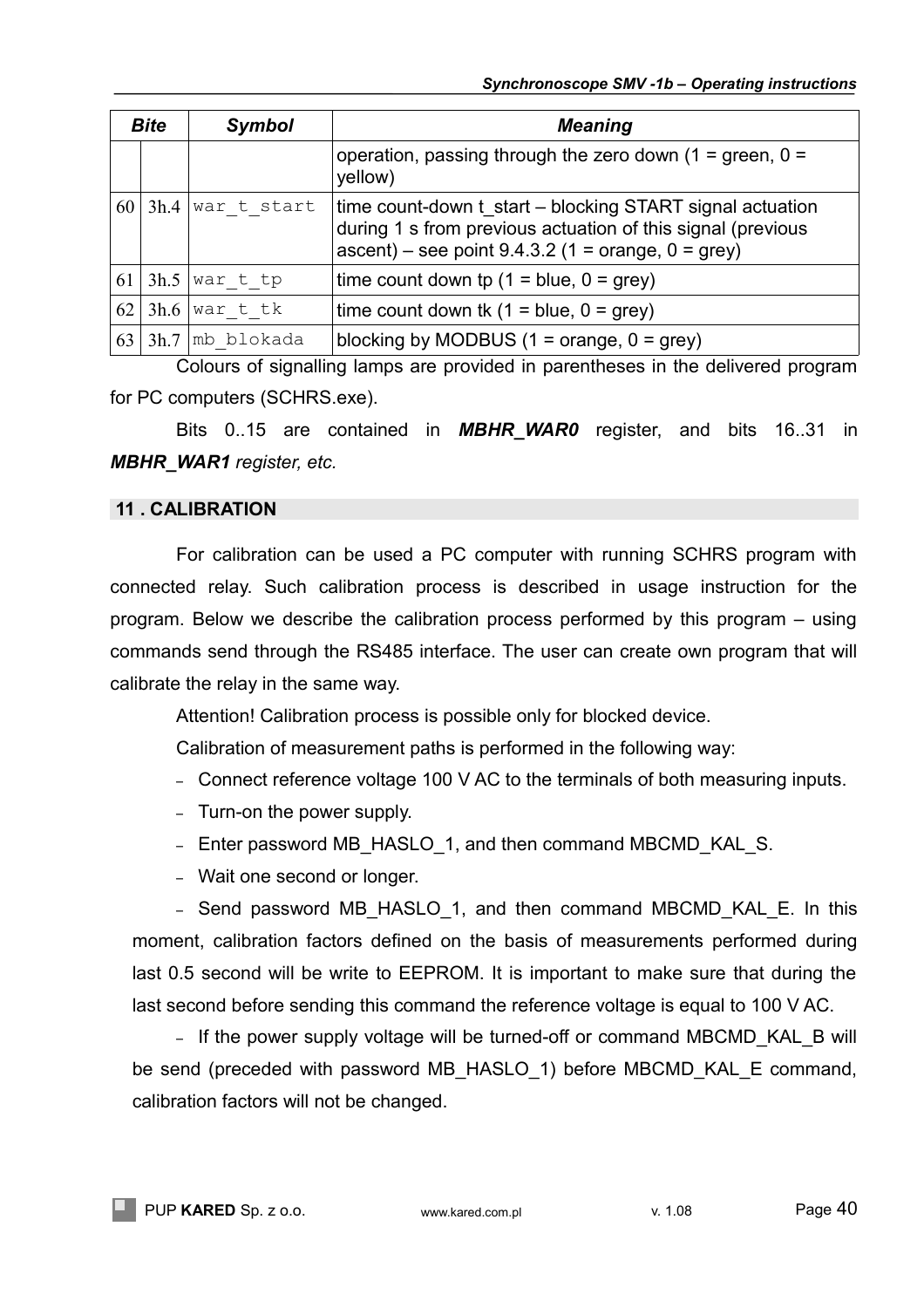– They will be not changed also in situation, when defined value of the factors will substantially exceed the typical values. It possible, when the reference voltage will be incorrect or measuring system will not operate correctly.

## **12 . PACKAGING, STORAGE AND TRANSPORT**

Transport packaging should provide that during transport the endurance parameters will not be exceeded regarding vibrations and impacts (PN-EN 60255-21- 1:1999 and PN-EN 60255-21-2:2000 for severity class 1).

The device should be stored in dry and clean place, in temperature from -10 °C do +70 °C without exposing to operations of any heat sources.

Properly packed device can be transported in any position.

## **13 . UTILIZATION**

If, as a result of damage or decommissioning, disassembly of the device is needed (and eventually utilized), all power supplies and other active connections should be disconnected. Disconnection procedure should be performed by the person with same authorizations that are needed for installation.

Disassembled device should be treated as the electronic wastes that should be handled according to the rules regarding used electric and electronic equipment. Storage of used equipment together with other waste materials is prohibited. This device contains metals that should not be penetrate to the environment, because they can cause environmental contamination.

## **14 . WARRANTY AND SERVICE**

KARED warrants the delivered device for the period of 12 months from the date of sale (unless the agreement stipulates otherwise) on conditions provided on the warranty card.

Manufacturer offers the technical support during start-up of the device and other warranty and after-warranty services, as defined in the corresponding agreement fir such service.

In case, when the instructions provided in this document will not be observed, the warranty will be void.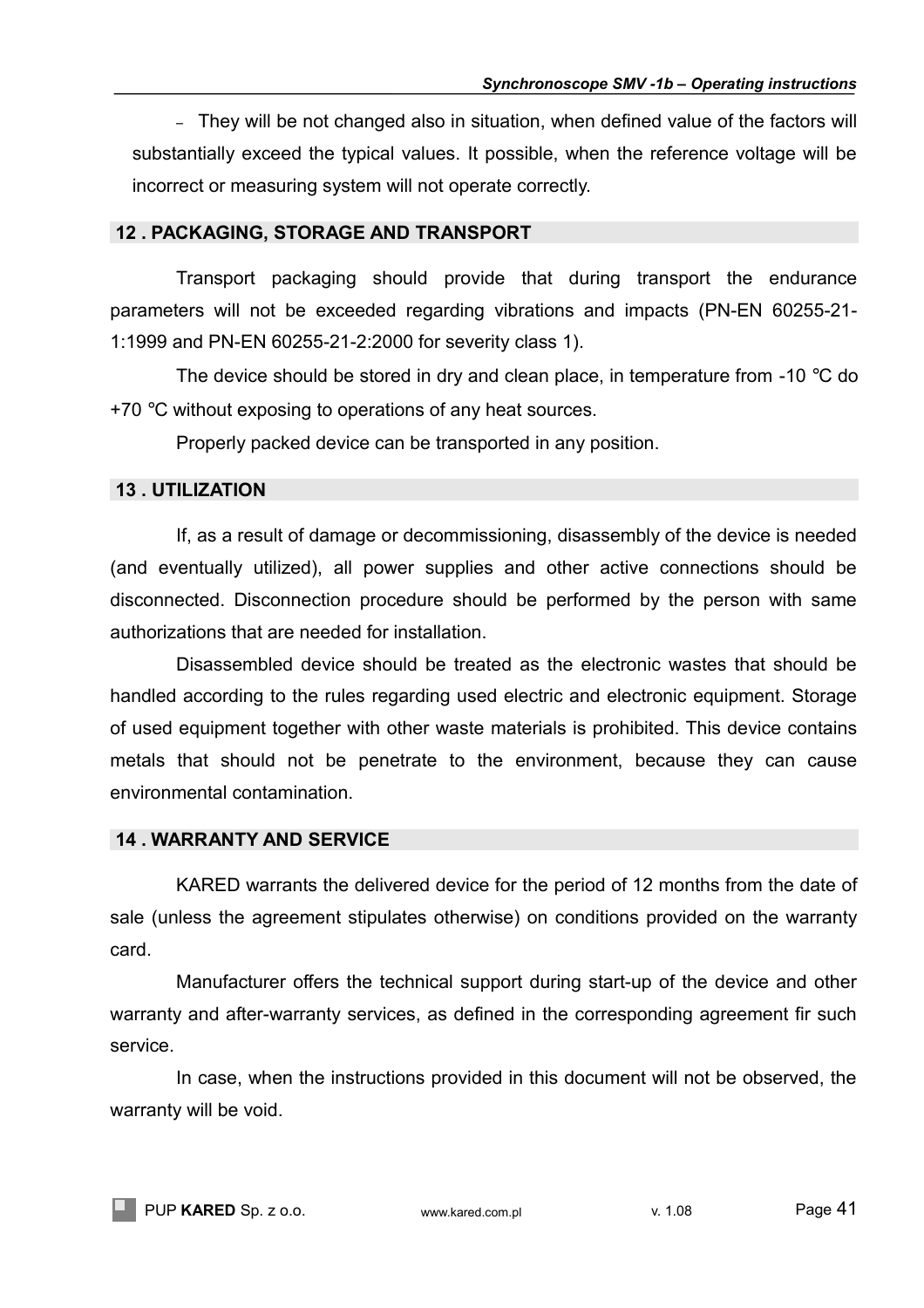## **15 . ORDERING METHOD**

The required device type and the rated voltage should be specified in an order.

It is possible to have non-standard parameter values set in the device for free. In such case, the relevant order should be accompanied with the following table filled in with the required setting values.

Our address:

## **PUP KARED Sp. z o.o.**

| 80-180 Kowale/Gdańsk, ul. Kwiatowa 3/1 |                          |  |  |
|----------------------------------------|--------------------------|--|--|
| Phone:                                 | +48 58 322 82 31         |  |  |
| Fax:                                   | +48 58 324 86 46         |  |  |
| e-mail:                                | kared@kared.com.pl       |  |  |
| WWW:                                   | http://www.kared.com.pl/ |  |  |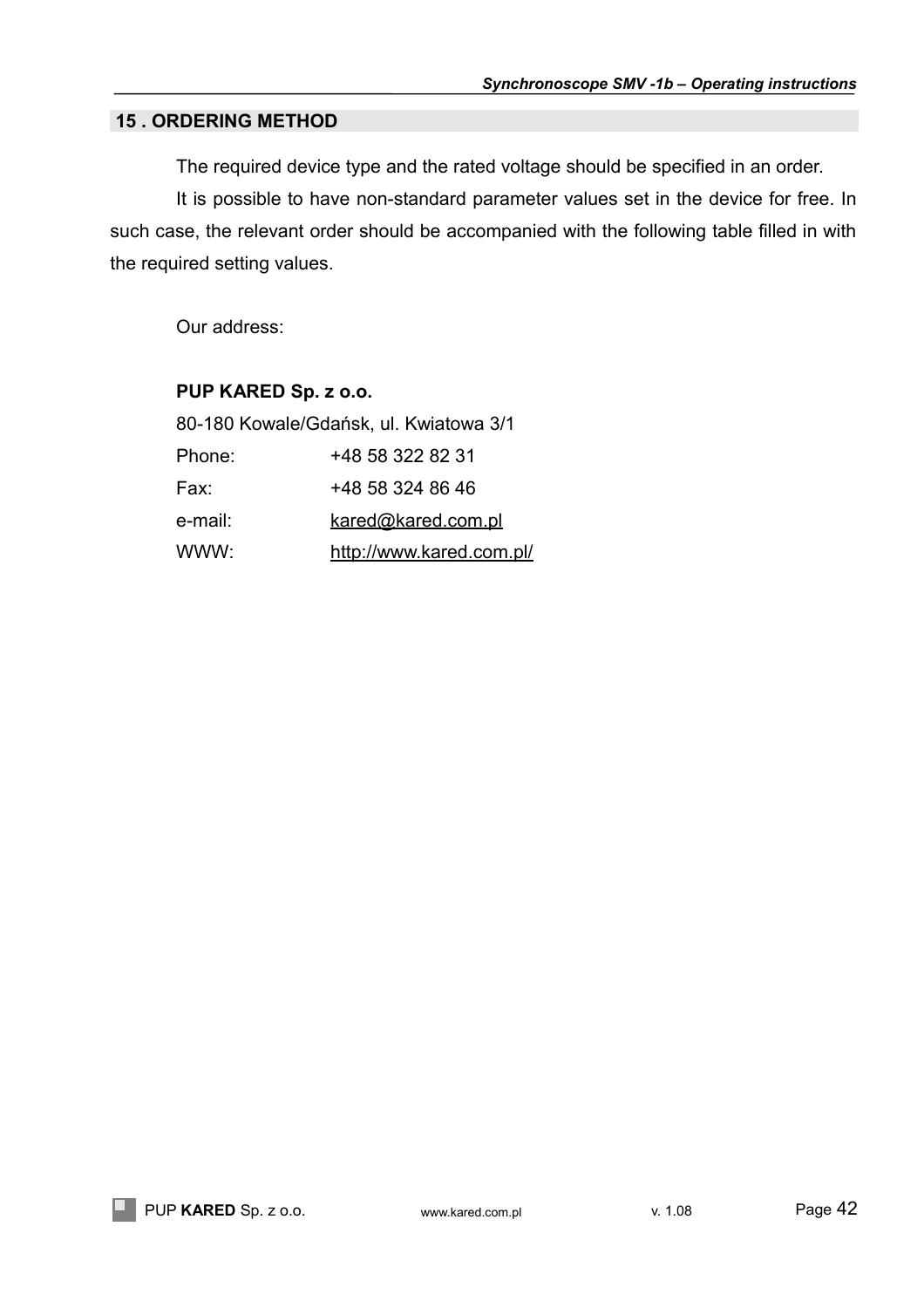| No.                                | <b>Parameter</b>                                                          | Symbol Unit      |         | Range          |              | <b>Value</b>     | <b>Discretiz</b> |
|------------------------------------|---------------------------------------------------------------------------|------------------|---------|----------------|--------------|------------------|------------------|
|                                    |                                                                           |                  |         | $min.$ max.    |              | of               | ation            |
|                                    |                                                                           |                  |         |                |              | settin           |                  |
|                                    | Slave address                                                             |                  |         | 1              | 247          | $\boldsymbol{g}$ |                  |
| $\overline{1}$                     | Blockade against switching from                                           | U1d              | $%$ Un  | $\overline{0}$ | 100          |                  | 1                |
|                                    | to low U1 voltage                                                         |                  |         |                |              |                  |                  |
| $\overline{2}$                     | Blockade against switching from to low<br>U <sub>2</sub> voltage          | U2d              | $%$ Un  | $\overline{0}$ | 100          |                  | 1                |
| $\overline{3}$                     | Admissible lower value of voltage<br>difference U2 - U1                   | Urd              | $%$ Un  | $-50$          | $+50$        |                  | 1                |
| 4                                  | Admissible upper value of voltage<br>difference U2 - U1                   | Urg              | $%$ Un  | $-50$          | $+50$        |                  | 1                |
| 5                                  | Frequency difference for "from the<br>bottom" synchronization $(f1 > f2)$ | frd              | Hz      | $\overline{0}$ | 1            |                  | 0.001            |
| $\overline{6}$                     | Frequency difference for "from the top"<br>synchronization (f1 < f2)      | frg              | Hz      | $\overline{0}$ | $\mathbf{1}$ |                  | 0.001            |
| $\overline{7}$                     | Frequency difference for synchronous<br>operation                         | fss              | Hz      | $\mathbf 0$    | 0.2          |                  | 0.001            |
|                                    | Compensation of constant phase shift                                      | fi0              | $\circ$ | $-75$          | $+75$        |                  | 1                |
| $\frac{8}{9}$                      | Angle limit value for descending<br>absolute phase difference value       | fi1              | $\circ$ | $\overline{0}$ | $+60$        |                  | 1                |
| $ 10\rangle$                       | reserved                                                                  |                  |         | $\mathbf 0$    | $\mathbf 0$  |                  |                  |
| 11                                 | reserved                                                                  |                  |         |                |              |                  |                  |
| 12                                 | Switch closing time                                                       | tw               | ms      | 20             | 320          |                  | 1                |
| $\overline{13}$                    | Increase of output signal duration time                                   | tp               | ms      | $\mathbf 0$    | 1000         |                  | 10               |
| 14                                 | reserved                                                                  |                  |         |                |              |                  |                  |
| 15                                 | Lower value of L1 line voltage                                            | Ud1              | $%$ Un  | 80             | 120          |                  | 1                |
| 16                                 | Upper value of L1 line voltage                                            | Ug1              | $%$ Un  | 80             | 120          |                  | 1                |
| 17                                 | Lower value of U1** voltage frequency                                     | fd1              | Hz      | 45.0           | 55.0         |                  | 0.001            |
| $\overline{18}$                    | Upper value of U1** voltage frequency                                     | fg1              | Hz      | 45.0           | 55.0         |                  | 0.001            |
| 19                                 | Lower value of L2 line voltage                                            | Ud <sub>2</sub>  | % Un    | 80             | 120          |                  | 1                |
|                                    | Upper value of L2 line voltage                                            | Ug <sub>2</sub>  | % Un    | 80             | 120          |                  | 1                |
|                                    | ower value of U2** voltage frequency                                      | fd2              | Hz      | 45.0           | 55.0         |                  | 0.001            |
|                                    | Upper value of U2** voltage frequency                                     | fg2              | Hz      | 45.0           | 55.0         |                  | 0.001            |
| $\frac{20}{21}$<br>$\frac{22}{23}$ | Lowest residual voltage of dead                                           | Usd1             | %Un     | 0              | 5            | 2                | 1                |
|                                    | busways on Line L1                                                        |                  |         |                |              |                  |                  |
| 24                                 | Highest residual voltage of dead                                          | Usg1             | %Un     | $\mathbf 0$    | 20           | 15               | 1                |
|                                    | busways on Line L1                                                        |                  |         |                |              |                  |                  |
| 25                                 | Lowest residual voltage of dead<br>busways on Line L2                     | Usd <sub>2</sub> | %Un     | $\mathbf 0$    | 5            | $\overline{2}$   | 1                |
| 26                                 | Highest residual voltage of dead<br>busways on Line L2                    | Usg2             | %Un     | $\mathbf 0$    | 20           | 15               | 1                |

*Table 21. Settings ordered by the user*